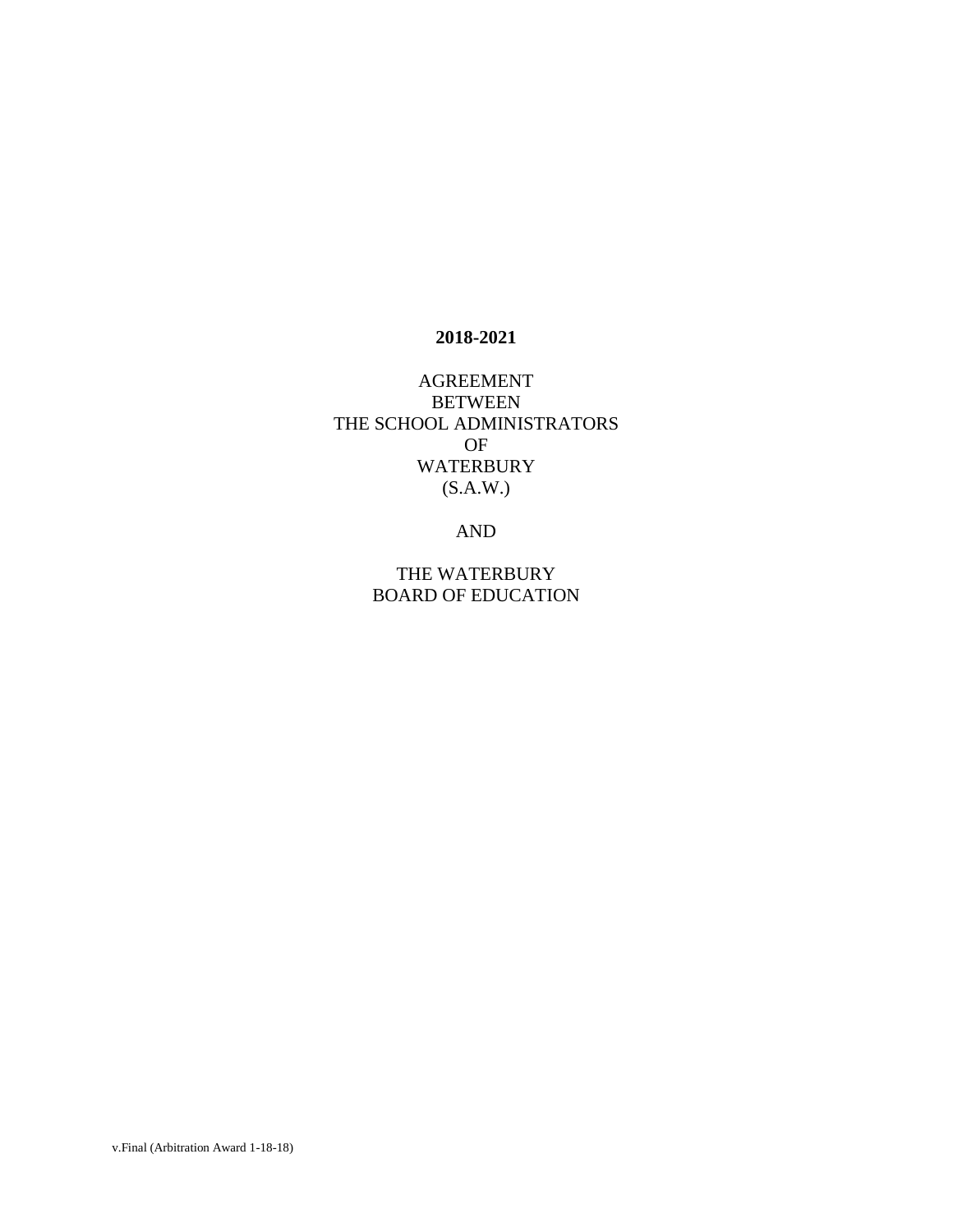| ARTICLE XII ADMINISTRATOR EXTRACURRICULAR ACTIVITIES25            |
|-------------------------------------------------------------------|
|                                                                   |
|                                                                   |
|                                                                   |
|                                                                   |
| ARTICLE XVII SUMMER SCHOOL PROGRAM- REMUNERATION AND SELECTION 38 |
|                                                                   |
| ARTICLE XIX ADMINISTRATOR'S RIGHTS - PERSONNEL FILE39             |
|                                                                   |
|                                                                   |
|                                                                   |
|                                                                   |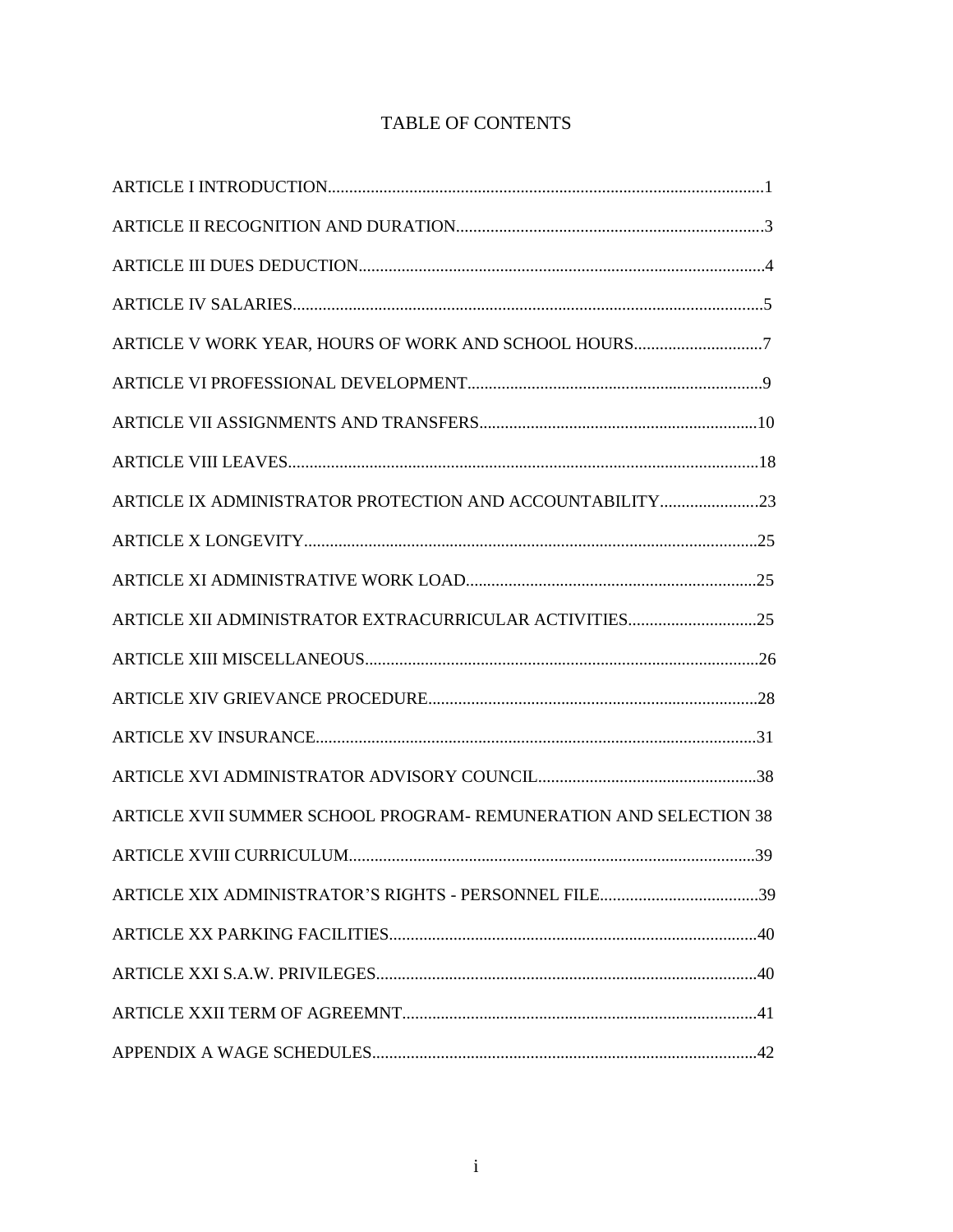# **ARTICLE I INTRODUCTION**

¶1. **Section 1**. This agreement is negotiated in accordance with the provisions of Connecticut General Statutes 10-153a through 10-153g, as amended, between the Waterbury Board of Education (hereinafter referred to as the "Board") and the School Administrators of Waterbury, Local No. 80, AFSA, AFL-CIO (hereinafter referred to as "SAW").

¶2**. Section 2**. This Agreement shall not limit or contravene the authority of the Board as provided by state and federal law and the Charter of the City. No provision of this Agreement shall have any retroactive effect or be in any way effective or binding prior to the effective date of this Agreement. All power and authority given to the Board by State Statute and/or City Charter shall be fully reserved to the Board, except in those areas and to the extent as such are in conflict with a specific provision of this Agreement.

¶3**. Section 3.** In addition to the rights conferred upon the Board pursuant to Conn. Gen. Stat. § 10-220, the parties recognize that the Board retains all rights it had prior to this Agreement, except as such rights whether exercised or not, have been specifically relinquished or abridged in this Agreement. Such rights shall include, but are not limited to, the following:

- ¶4**.** (a) the right to establish curriculum;
- ¶5**.** (b) the right to determine whether or not bargaining unit positions are to be created;
- ¶6**.** (c) the right to determine whether or not bargaining unit positions are to be filled;
- ¶7**.** (d) the right to prescribe and enforce reasonable work rules, establish and/or change the pay period for employees, and regulations for the maintenance of discipline and for the performance of work in accordance with the requirements of the Board, provided such rules and regulations are made known in a reasonable manner to the employees affected by them. Prior to the promulgation of new or modified rules and regulations, the Board shall meet with the Union to discuss them and shall give due consideration to the Union's recommendations concerning same. The Board shall bargain over the impact, if any, of the Board's decision;
- ¶8**.** (e) the right to assign work to employees (including the right to assign incidental duties that may not be specifically enumerated in an employee's job specification). The Board shall bargain over the impact, if any, of the Board's decision;
- ¶9**.** (f) the right to create job descriptions and revise existing job descriptions as deemed necessary, with such procedures for the applicable rate of pay as are required by this Agreement. The Board shall bargain over the impact, if any, of the Board's decision;
- ¶10**.** (g) the right to establish or continue policies, practices and procedures for the conduct of Board business and, from time-to-time, to change or abolish such policies, practices, or procedures, subject to the Board's obligation to bargain over the impact, if any;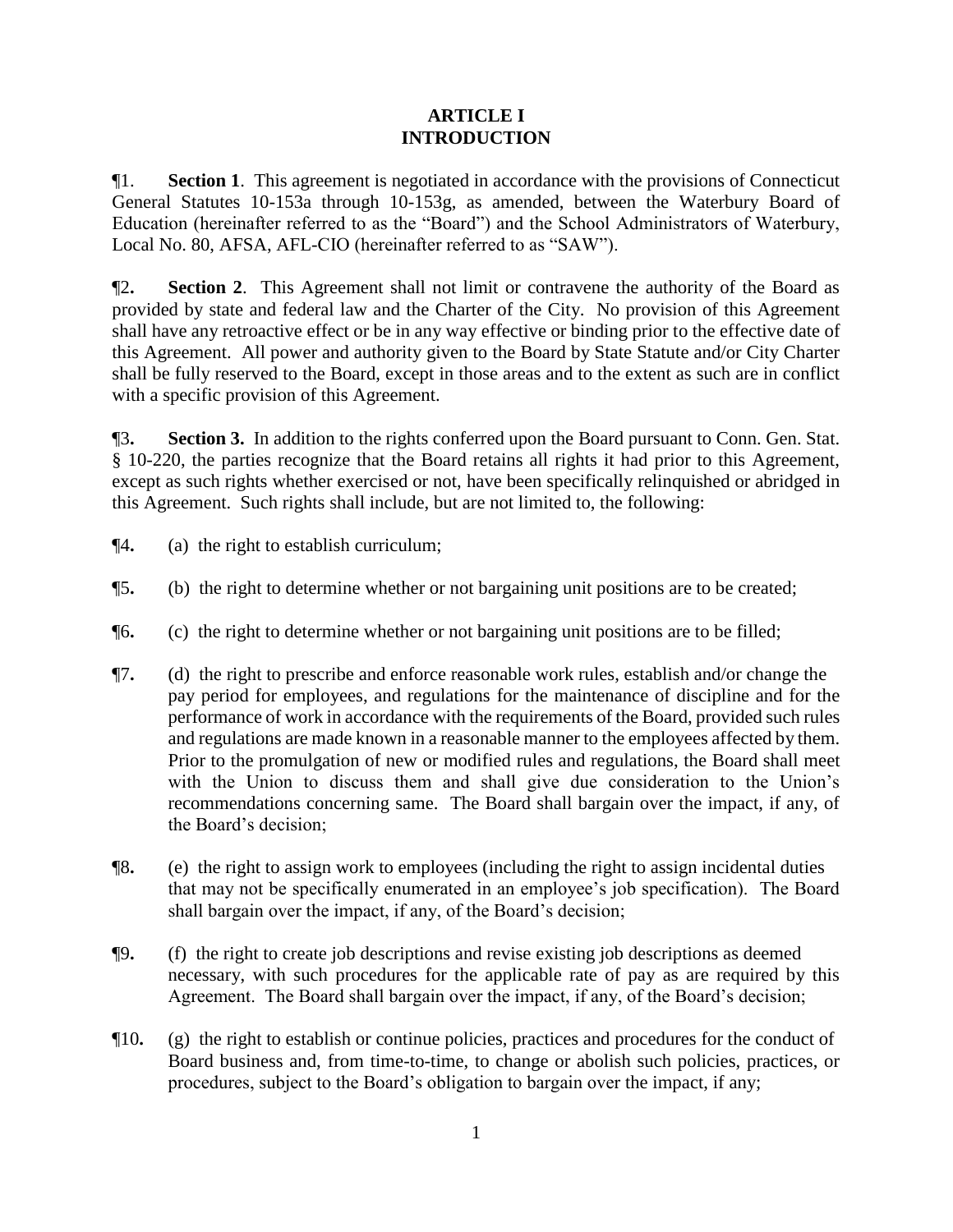- ¶11**.** (h) the right to lay off or otherwise relieve employees from duty for lack of work or other legitimate reasons, subject to the provisions of this Agreement;
- ¶12**.** (i) the right to discontinue services, positions, operations or programs in whole or in part, subject to the provisions of this Agreement.
- ¶13**.** In addition, the Board specifically reserves the right to meet at times beyond the normal work day of bargaining unit members, to discuss and analyze concerns of the Board in connection with the Board's obligations to direct and control the public school system of the City and in connection with administrative and managerial concerns which the Board and S.A.W. mutually share.
- ¶14**. Section 4**. These rights, responsibilities, and prerogatives are not subject to delegation in whole or in part. Such rights may not be subject to review or determination in any grievance or arbitration proceeding, except to the extent that they may be exercised so as to conflict with or abridge a provision of this Agreement.
- ¶15. **Section 5**. In all matters wherein the exercise of judgment or discretion is called for on the part of the Board (as for example only: the assignment, transfer or promotion of administrators, the numbers, categories or priorities of specialists to be employed) the decision of the Board shall be final and binding if made in good faith except where some other standard is set forth in this Agreement. The term "good faith" shall mean that the decision of the Board was not arbitrary, not capricious, and not without a rational basis in fact.

#### ¶16. **Section 6**. **Definitions**

- ¶17. The following definitions are applicable to this Agreement, unless the context of the usage in any given article or section indicates otherwise:
- ¶18. (a) The term "parties" shall mean the Board and S.A.W.
- ¶19. (b) The term "employee" shall include those certified professionals, administrators, or supervisors who are included in the bargaining unit described in Article II, Section 1 hereof;
- ¶20. (c) The terms "his/her," "him/her," "he/she," and "himself/herself" are used for purposes of gender neutrality;
- ¶21. (d) For the purpose of this Agreement, the phrase "work year" shall mean (1) the period commencing on July 1st of a given calendar year and continuing through the next succeeding June 30th, including not more than two hundred and twenty four (224) working days, for twelve-month administrators; and (2) not more than two hundred and eight (208) working days, for ten-month administrators. The seven (7) business days before the first  $(1<sup>st</sup>)$  day of professional development for returning teachers shall be mandatory work days for all bargaining unit members. In addition, the seven (7) business days after the last day for students shall be mandatory work days for all bargaining unit members unless working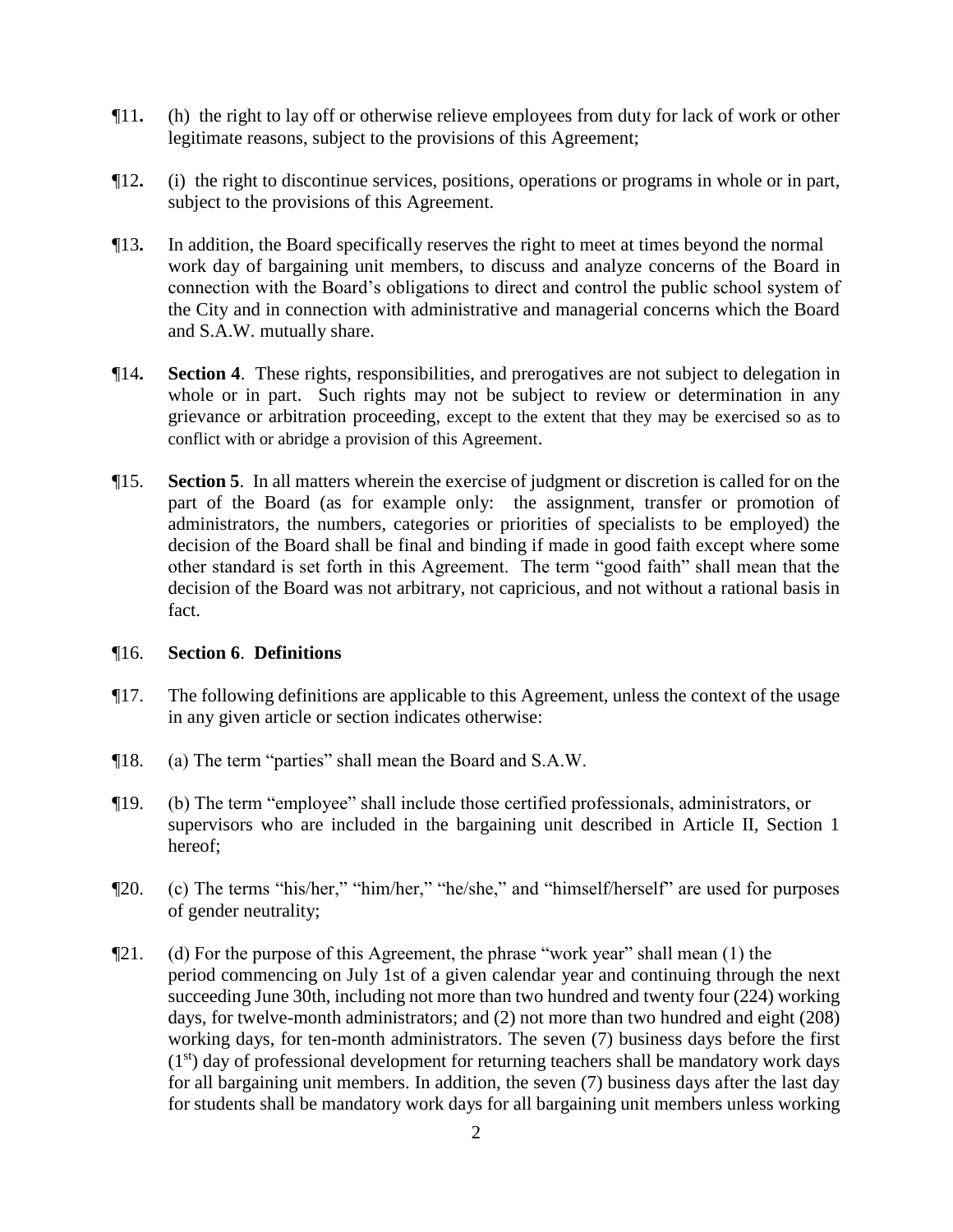said days would extend beyond June  $30<sup>th</sup>$  or, unless working said days would be in derogation of the maximum number of work days provided for in this Agreement.

- $\P$ 22. (e) For the purpose of this Agreement, a week shall be five (5) business days;
- ¶23. (f) As used in this Agreement, the term "in pay status" shall be defined to include the following situation(s): an employee who is receiving compensation (e.g. wages or vacation pay or paid sick leave or other paid leave) from the Board;
- ¶24. (g) The term "Administrator Seniority'" shall mean the term of service rendered by a bargaining unit employee in any and all present or past positions of the administrators' bargaining unit;
- ¶25. (h) The term "Lateral Transfer" shall mean that procedure of movement within the administrators' unit as may be exercised by the Board in lieu of "open promotional examinations." Lateral transfers shall be permitted only within the same salary schedule classification. Administrators shall not move from one salary schedule classification to another by means of lateral transfer.
- ¶26. (i) The term "promotion" is herein defined as an appointment to a position of greater responsibility and/or higher status in the organizational structure of the Waterbury School System, be it express or implied. If there is a dispute under this definition then it shall be determined by the maximum salary of the position in question.

#### **ARTICLE II RECOGNITION AND DURATION**

- ¶27. **Section 1**. Subject to, and in accordance with, the provisions of Sections 10-153a through 10-153g, as amended, the Board recognizes S.A.W. for purposes of professional negotiations as the exclusive representative of all persons employed by the Waterbury Board in positions requiring an intermediate administrator or supervisor certificate or the equivalent thereof, and whose administrative or supervisory duties equal at least fifty percent of the assigned time of such employees.
- ¶28. **Section 2**. During the term of this Agreement there shall be no strike, slowdown, suspension or stoppage of work, or picketing in any part of the Board's or City's operations by any employee or employees covered by this Agreement. Remedies shall be limited to those provided for, and available under, the Teacher Negotiating Act, as amended.
- ¶29. **Section 3**. The parties agree to negotiate in good faith to secure a Successor Agreement in accordance with the provisions of the Teacher Negotiating Act, as amended.
- ¶30. **Section 4**. This Agreement shall be effective and binding upon the parties as of July 1, 2018; unless a different effective date is prescribed in this Agreement; and this Agreement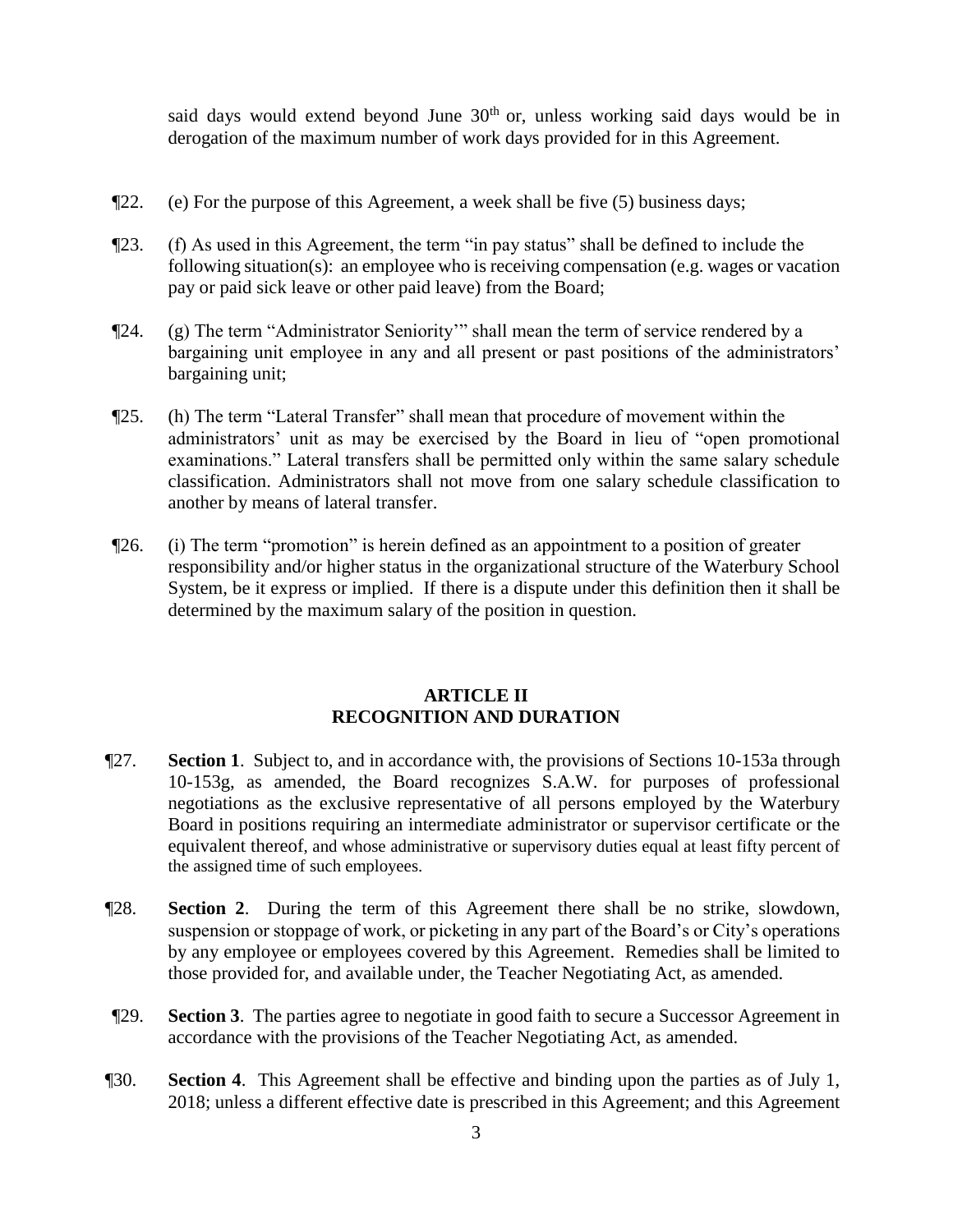shall remain in full force and effect until June 30, 2021.

¶31. **Section 5**. Prior to any significant changes in schedule or working conditions the Superintendent or his/her designee will discuss such changes with S.A.W. and negotiate over the impact of such changes, if any. Nothing in this section shall be interpreted to broaden or narrow the parties' rights or obligations pursuant to Connecticut General Statutes 10-153. Notwithstanding this provision, the parties hereto acknowledge that the legislative mandates pursuant to Connecticut General Section 10-66q regarding the implementation of regionalized school calendars, may impact and/or alter the anticipated schedules or calendars pursuant to this Agreement. As such, during this mandatory transition, the Parties agree to accommodate any scheduling adjustments affecting the application of the terms set forth in this Agreement.

#### **ARTICLE III DUES DEDUCTION**

- ¶32. **Section 1**. In accordance with the authorization prescribed by Section 3, hereof, the Board agrees to deduct from administrators' salaries, dues or service fees for the S.A.W., C.E.A., N.E.A. and A.F.S.A., ESPAC, and any other mutually agreed upon professional organization. The administrator shall individually and voluntarily authorize the Board to deduct such dues and agency fees and transmit all such monies to S.A.W.
- ¶33. **Section 2**. Each of the associations named in Section 1 above shall certify to the Board, through S.A.W., in writing, the current rate of its membership dues. Any association which shall change the rate of its membership dues or service fees shall so notify the Board, via written notice from S.A.W., thirty (30) days prior to the effective date of the change of amount to be deducted from administrators' salaries.
- ¶34. **Section 3**. Each administrator who desires to authorize such deductions as prescribed by Section 1 and/or Section 2 hereof, shall file with S.A.W. for the transmittal to the Finance Office a signed and dated "Dues Authorization Card" containing the following: name and address of administrator; name(s) of the organization(s) for which dues are to be deducted; a statement authorizing the Board to deduct from his/her earnings and remit to the Treasurer of S.A.W. an amount of money equal to the dues required for membership in the organization(s) so specified; a waiver of all right(s) and claim(s) against the Board and the City of Waterbury, and the officers and agents thereof for monies deducted and remitted in accordance with such authorization; and an agreement that such deductions and remittances shall continue as so authorized for the balance of the school year and succeeding years unless and until such administrator notifies the Board, in writing, of his/her desire to discontinue or to change such authorization.
- ¶35. **Section 3(a)**. Administrators who do not authorize dues deductions shall pay a service fee. Such fee shall be deducted in equal amounts from July through June.
- ¶36. **Section 3(b).** S.A.W. agrees to defend and hold the Board harmless as a result of any action the Board is required to take as a result of any written notice given it by S.A.W. per the provisions regarding withholding of dues and service fees.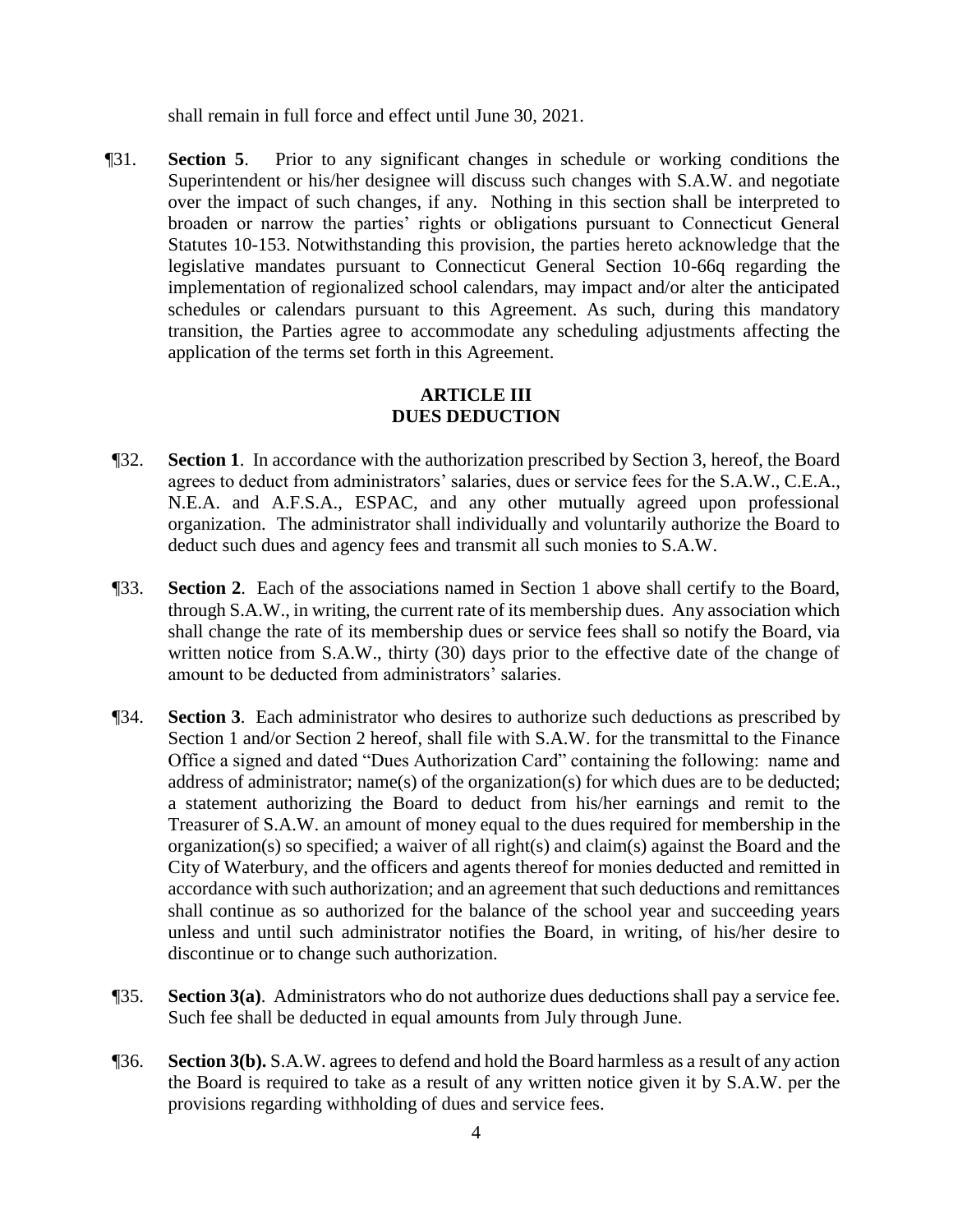- ¶37. **Section 3(c).** Administrators who elect to pay in one (1) lump sum must do so by July 1 of each school year. If payment is not made by that date then an automatic process of payroll deduction for either membership dues and service fee shall go into effect with those appropriate amounts to be transmitted to S.A.W.
- ¶38. **Section 4.** No later than July 15th of each year, the Board shall provide S.A.W. with a list of those employees who have authorized dues deductions or are paying service fees. Monthly thereafter, the Board shall provide S.A.W. with such lists, noting thereon any additions to, or deletions from said list.
- ¶39. **Section 5.** Administrators shall be eligible to participate in the City's Deferred Compensation Plan.
- ¶40. **Section 6. Deductions.** The Board agrees to deduct from the paycheck of each employee who has signed an authorization payroll deduction card a sum certified in proper form in writing by the Local Secretary or other authorized official of the Union within the range of amounts set forth on said card, which are Union dues or agency service fees. The Union will notify the Board of changes in union dues at least 30 days prior to the effective date of the change. The Board will implement said change in the pay period following the expiration of the 30 days notice. The Union agrees to defend and hold the Board harmless as a result of any action the Board is required to take as a result of this provision.
- ¶41. **Section 6(a).** These deductions will be made in accordance with the pay cycle and payment will be remitted to the Union in accordance with the pay cycle.
- ¶42. **Section 6(b).** In the event that an employee receives no pay on the payday on which Union dues or agency service fees are scheduled to be made, arrearages shall be collected in the following week unless the Union and the Board agree to an alternative repayment schedule.
- ¶43. **Section 6(c).** The Board agrees to continue to require payroll deductions and to permit certain voluntary payroll deductions consistent with past practice and the terms of this Agreement. The schedule of such deductions shall be established and modified by the Board, from time to time, in accordance with the Board of Education/City of Waterbury's HRIS system and applicable law.
- ¶44. Any other deductions shall be made in accordance with a method agreed upon by the affected administrators and the Board.

# **ARTICLE IV SALARIES**

¶45. **Section 1.** Salaries for all employees employed in positions represented by S.A.W. and covered by this bargaining unit are set forth in Appendix A attached hereto and made a part hereof. In addition, the work year for each bargaining unit position is listed in Section 2 of Article V hereof.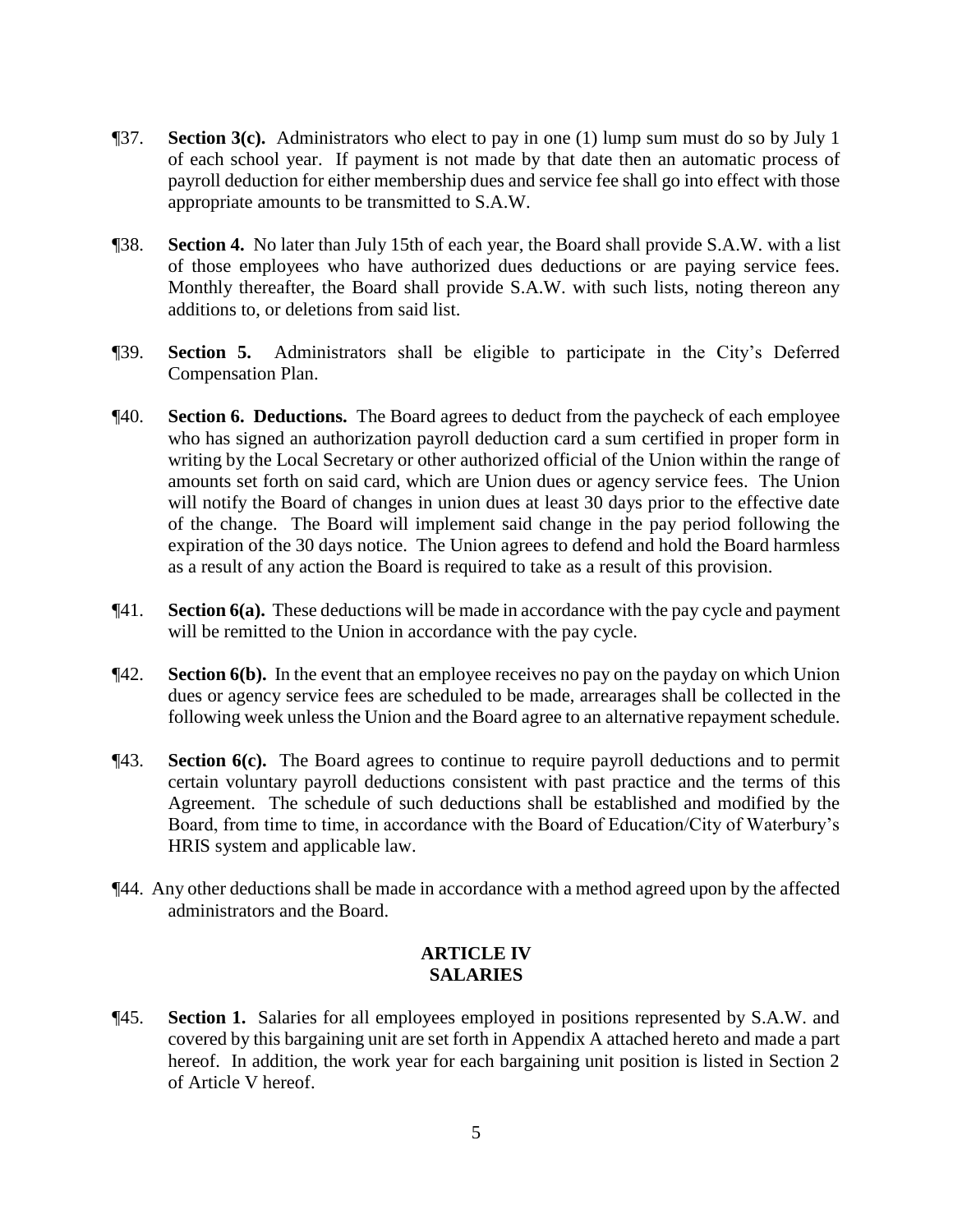¶46. **Section 2(a).** As to those employees who as of the appropriate dates, hereinafter set forth, have completed the required semester hours of approved study beyond their sixth year there is to be payment of an increment, hereinafter referred to as the increment prescribed by Section 2, which increment is to be paid in accordance with the itemization listed below:

| 6th yr. $+15*$    | $$1,100.00$ per year |
|-------------------|----------------------|
| 6th yr. $+30$     | \$1,300.00 per year  |
| Ph.D./Ed.D degree | \$1,800.00 per year  |

- ¶47. These amounts shall be in addition to the amounts prescribed by Appendix A, and shall be paid as part of the regular paycheck received by the employee.
- $\P$ 48. \*The increment for 6th yr. + 15 semester hours shall be payable only to those administrators who were eligible for such increment prior to July 1, 1996.
- ¶49. (b) Any employee who is entitled to receive the increment prescribed by Section 2 hereof shall be paid the additional amount of monies, as a part of, and pro-rated on an annual basis through, the regular paycheck provided he/she was the recipient of the necessary academic requirements for the increment (prescribed in Section 2(c) hereof) as of the September 1st or March 1st of any given calendar year, immediately following the recording of proof of completion of the said degree and/or credits with the office of the Superintendent of Schools. A thirty (30) day grace period to October 1st or April 1st shall be allowed for presentation of these credits following the completion of the summer Term or of the Fall Term, respectively.
- ¶50. (c) In order for the employee to be entitled to the increment, additional study, in order to be credited for entitlement to said increment, must be completed in a planned program of an accredited institution of higher learning recognized by the Connecticut State Department of Education. The program must have been approved by the proper authorities of that institution and the Superintendent.
- ¶51. **Section 3.** Each employee shall have his/her total annual salary including, in addition to his/her basic annual salary prescribed by Schedule A, the increment, if appropriate, prescribed by Section 2 hereof divided into twenty-six (26) equal payments and payable to him/her in twenty-six (26) equal installments commencing with the first paycheck of July and on bi-weekly basis thereafter during the term of this Agreement or until the employee's services are terminated, whichever event first occurs.
- ¶52. **Section 4(a).** Newly appointed members of the S.A.W. bargaining unit shall be placed on the lowest step of the salary scale in the respective appropriate schedule of salaries, unless the Board, upon recommendation of the Superintendent, so determines that a higher step is warranted for newly appointed members with certified experience. All such exceptions will be forwarded to S.A.W. for informational purposes only and shall not be subject to the grievance procedure.
- ¶53. **Section 4(b).** Any S.A.W. member promoted to a higher position or classification within the bargaining unit shall be placed at a step level which has a salary immediately higher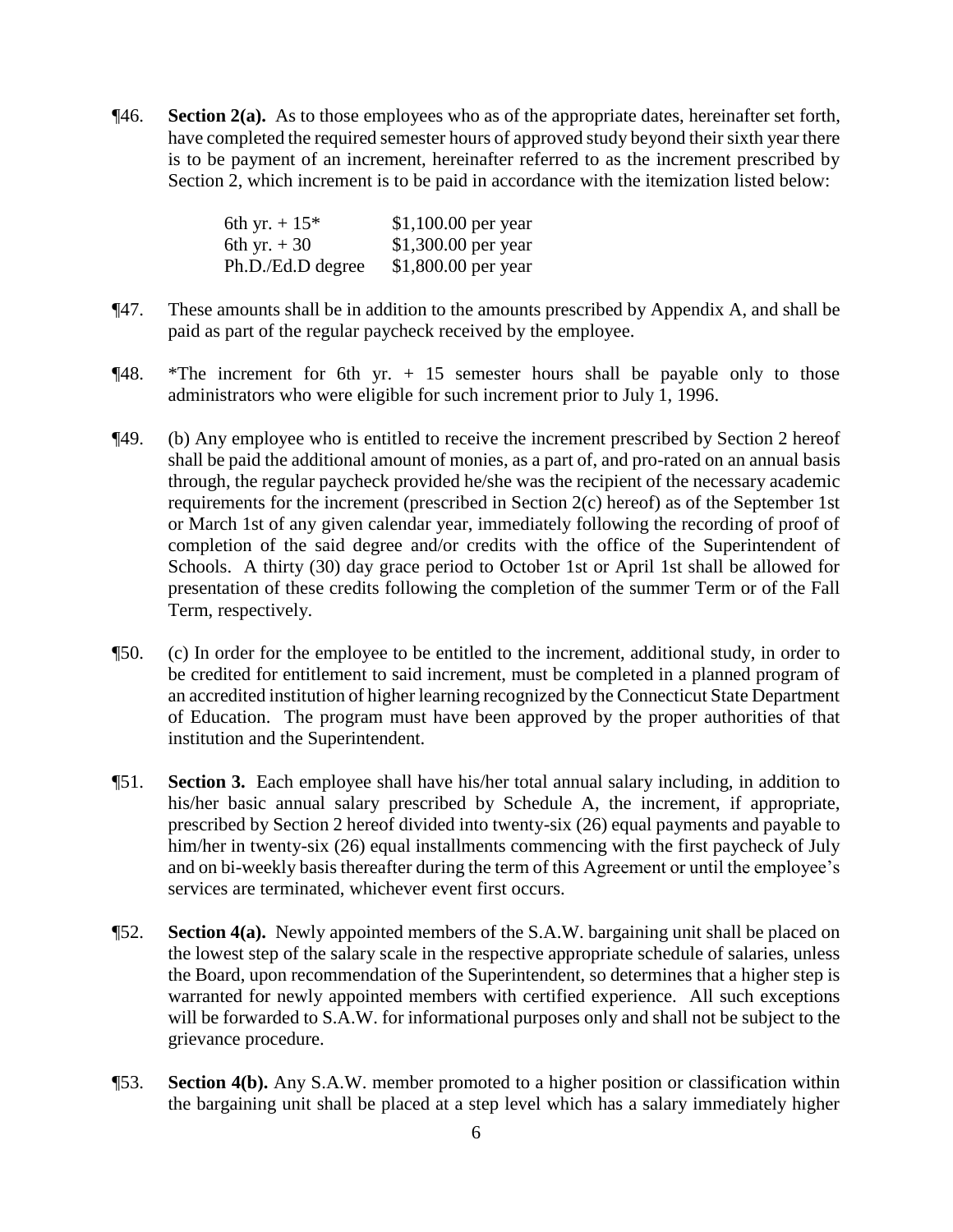than his/her current salary plus one additional step in the new position unless the Board, upon recommendation of the Superintendent so determines that a higher step is warranted due to circumstances of consideration. All such exceptions will be forwarded to S.A.W. for informational purposes only and shall not be subject to the grievance procedure.

- ¶54. **Section 4(c).** For any promotion there will be a ten (10) month (excluding July and August) probationary period from the effective date of the appointment. If performance is not satisfactory, Article VII, Section 6 (b) and (c) shall apply.
- ¶55. **Section 4(d)**. In years in which salary advancement is given, for purposes of advancement on the salary scale, any administrator serving in a S.A.W. position as of January 1 of a given year shall move to the next highest step on the salary schedule for the following July 1.
- ¶56. **Section 5.** All paychecks will be issued by direct deposit to an institution of the S.A.W. member's choice.

#### **ARTICLE V WORK YEAR, HOURS OF WORK AND SCHOOL HOURS**

#### ¶57. **Section 1(a). Hours of Work**

¶58. The following guidelines represent the Board policy, under normal professional-academic conditions, relative to the work year, hours of work and the number of hours that school is in session for the children. Since S.A.W. represents professionals of the highest caliber, it recognizes that the guidelines are just that, guidelines only, and S.A.W. and the individual employees understand and agree that the professional requirements and the interest of the students, buildings and program which they supervise and the professional goals and programs of the Board and of S.A.W. members demand a flexible interpretation and implementation of these guidelines. The agreed working motto of the Board and of S.A.W. is "Professional First". Thus clock watching either by the Board or by S.A.W. will not be countenanced. By the same token, the Board and SAW agree and understand that the bargaining unit members of S.A.W. are professionals and thus should not expected to be time clock punchers. In adhering to these guidelines, the parties hereto recognize the importance and necessity of having administrators present throughout the student day, which includes student arrival and departure times and other commuting times so designated by the Superintendent or his/her designee. Administrators from each building shall remain "on call" and available by phone during all student commuting times. In addition to the student day, Administrators recognize the importance and necessity of having administrators present throughout the teacher workday including teacher wraparound time. Itinerant administrators and, administrators who work out of Central Office, shall maintain work hours consistent with the responsibilities of their positions, including, but not limited to, regular attendance at meetings held by District administration and the Board of Education that may take place after the conclusion of the student school day.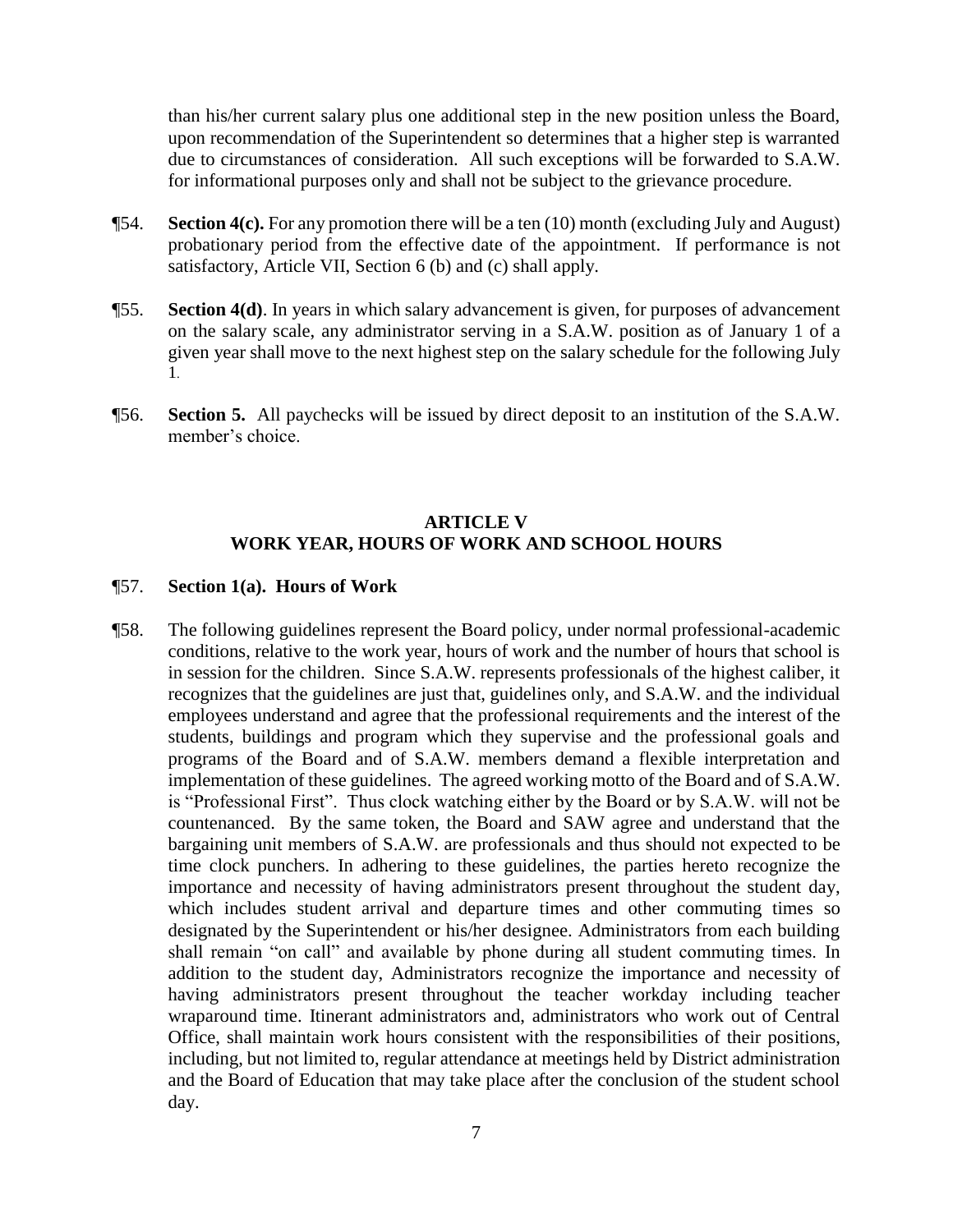¶59. Neither the Board nor the Superintendent nor any Chief Officer nor any higher echelon bargaining unit member should utilize this procedure to harass a bargaining unit member.

The Board and SAW are attempting a two way street of professionalism and mutual confidence and respect.

#### ¶60. **Section 1(b). Work Year**

- ¶61. The work year for this bargaining unit consists of two separate categories: the twelvemonth work year and the ten-month work year. Intertwined with the concept of "work year" is the concept of "vacation" time off and time off for school holidays. Bargaining unit members shall be entitled to take as vacation time the Christmas recess and the Spring recess, as well as additional days within their work year as defined in Article I, Section 6(d), which exceed their prescribed number of working days, as defined in said Section, upon appropriate notice to the Superintendent and subject to the provisions of Section 3 below. All administrators must notify the Superintendent or his/her designee for all absences, including sick days, vacation days, snow days, or partial work days in order to ensure proper school staffing and coverage.
- ¶62. Within the framework of the above guidelines, the work year for the bargaining unit positions is as follows:

## **POSITION WORK YEAR**

High School Principal 12 months Middle School Building Principal, High School Vice Principal, Middle School House Principal PreK-8 Principal and all 12-month Supervisors,

¶63. Twelve-month administrators shall work two hundred and twenty four (224) days.

K-5 Principal, 10 months Supervising Vice Principal,

- ¶64. Ten-month administrators shall work two hundred and eight (208) days.
- ¶65. **Section 1(c).** The following holidays are the current school holidays which are meant to coincide with the student schedule. It is understood that these are subject to change if the school calendar for students changes.

Independence Day New Years Eve Day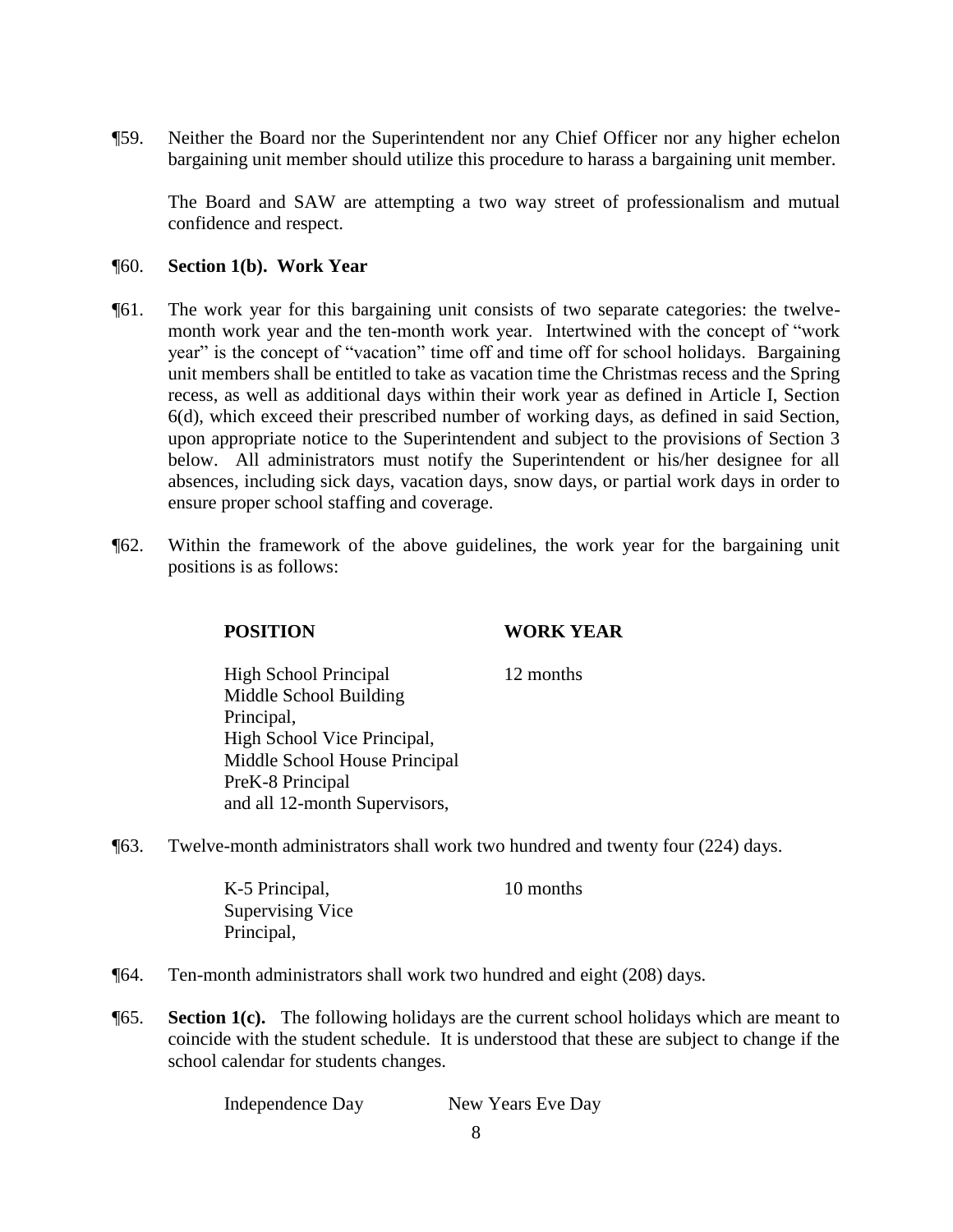| New Years Day         |
|-----------------------|
| Three Kings' Day      |
| <b>MLK Day</b>        |
| Lincoln's Birthday    |
| Washington's Birthday |
| Good Friday           |
| <b>Memorial Day</b>   |
|                       |

- ¶66. **Section 2.** Administrators shall not be required to work on days when schools are closed for holidays.
- ¶67. **Section 3**. No bargaining unit member shall be eligible to take vacation at any time while school is in session or during the work year as defined herein, without the express written approval of the Superintendent or his/her designee.
- ¶68. **Section 4**. When "summer" Professional Development sessions are planned, the schedule(s) approved by the Superintendent or his/her designee and the Board of Education will not exceed ten (10) days.
- **[69.** Every effort will be made to publish a final schedule by June 1<sup>st.</sup> This will not prohibit the scheduling of additional single day Professional Development sessions or common PD days for elementary and secondary administrators/supervisors throughout the calendar year.

#### **ARTICLE VI PROFESSIONAL DEVELOPMENT**

- ¶70. **Section 1.** When an employee's request for permission to attend a workshop, seminar or conference is approved in writing in advance by the Superintendent; or when the Superintendent so requests the employee; the employee's expenses while attending such a workshop, seminar or conference shall be paid by the Board, provided the Superintendent has placed a predetermined and express ceiling on the amount of such expense. Such expenses shall include only the expenses such employee incurs for his/her own meals, lodging and/or transportation and registration fees. If the employee uses his/her own automobile, the rate of reimbursement shall be the I.R.S. rate per mile. If the Superintendent denies the employee's request, the employee may appeal the denial to the Board.
- ¶71. **Section 2(a).** For the purpose of attending regional meetings, conferences, and other professional educational activities, an administrative expense account of \$7,000.00 for High Schools, Middle Schools, and Elementary Schools shall be allotted annually in the school budget and distributed by the Superintendent of Schools. School representatives at such Annual Meetings shall rotate amongst administrators from year to year in order to encourage participation and to provide District leadership opportunities to more administrators.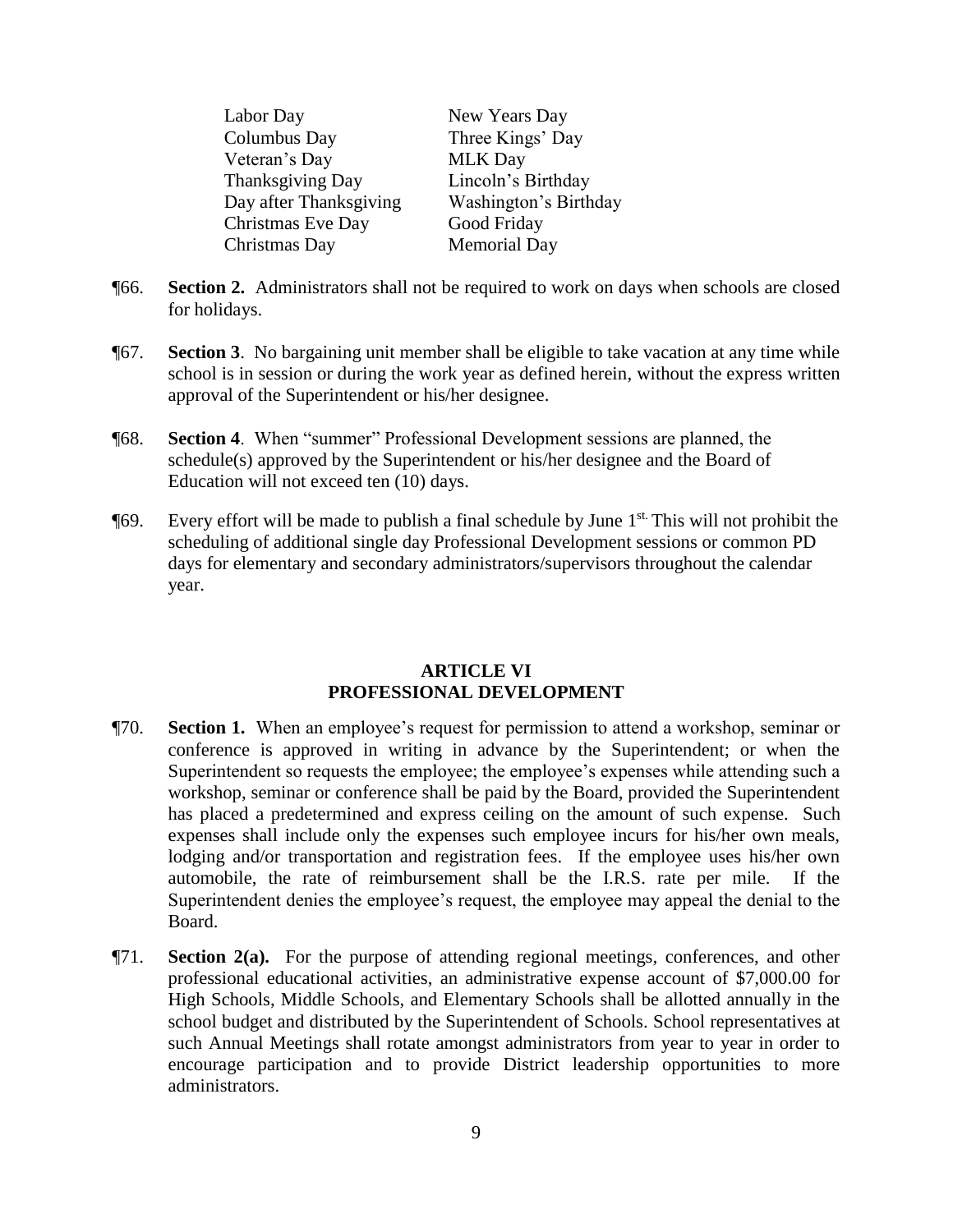- ¶72. Each High School shall be represented at the Annual Meeting of the New England Association of Schools and Colleges and others by the Principal or Staff member appointed by him/her to represent the school. The reasonable and necessary expenses incurred by the representative attending the meetings described in this sub-paragraph (a) shall be paid from this budgeted item to the extent of the unexpended balance.
- ¶73. **Section 2(b).** For the purposes of attending regional meetings, conferences, and other professional educational activities, four hundred dollars (\$400.00) shall be allotted annually in the school budget for each Supervisor. Approval for the attendance, and the reimbursement, and/or payment, of the expense shall be obtained from the Superintendent. If monies are available to any Supervisor for these expenses, from state or federal grants or otherwise, then the allotment prescribed herein shall not be required.
- ¶74. **Section 3(a).** Administrators who elect to take, and who successfully complete, graduate (post-college) level courses shall be reimbursed for the tuition cost of such course or courses up to a maximum of three hundred fifty dollars (\$350.00) per course and to a maximum of three (3) courses in any given school year, provided that as to the courses of study in Data Processing and Computer Science reimbursement shall be allowed in the amount of three hundred dollars (\$350.00) per course with a maximum of three (3) courses, and provided further that the administrator has attained, prior to taking the course(s), at least M.A. + 15 credits and provided that the Administrator takes the course in a graduate program or has the prior approval of the Superintendent to take, and receive reimbursement for, a course or courses that were not part of a graduate program. Courses completed after July 1, in any given school year, shall be counted as having been taken the next school year. Requests for reimbursement shall be made prior to March 1. The reimbursement payment prescribed herein shall be paid not prior to the first week of July immediately subsequent to the date of the successful completion of the said graduate level course.
- ¶75. (b) To qualify for reimbursement, the Superintendent must have approved the accredited institution which offers the course, and must have approved either the specific course or the planned program in which it is taken.

#### **ARTICLE VII ASSIGNMENTS AND TRANSFERS**

- ¶76. **Section 1.** As soon as practicable and under normal circumstances, no later than June 1, Administrators shall be notified in writing of any changes in their programs or schedules for the next succeeding school year, including the schools and/or programs to which they will be assigned, and any special or unusual assignment that they will have. In the event of a change in circumstances or conditions during the period from June 2 to the opening of school, the Board may change assignments as required with written notice to the affected Administrator(s).
- ¶77. (a) An Administrator's involuntary lateral transfer shall be made on the basis of qualifications and the best interests of the school system. Before any involuntary lateral transfer is implemented, the Superintendent shall meet with the affected administrator (with S.A.W. representation, if requested) to discuss the matter. Upon request of the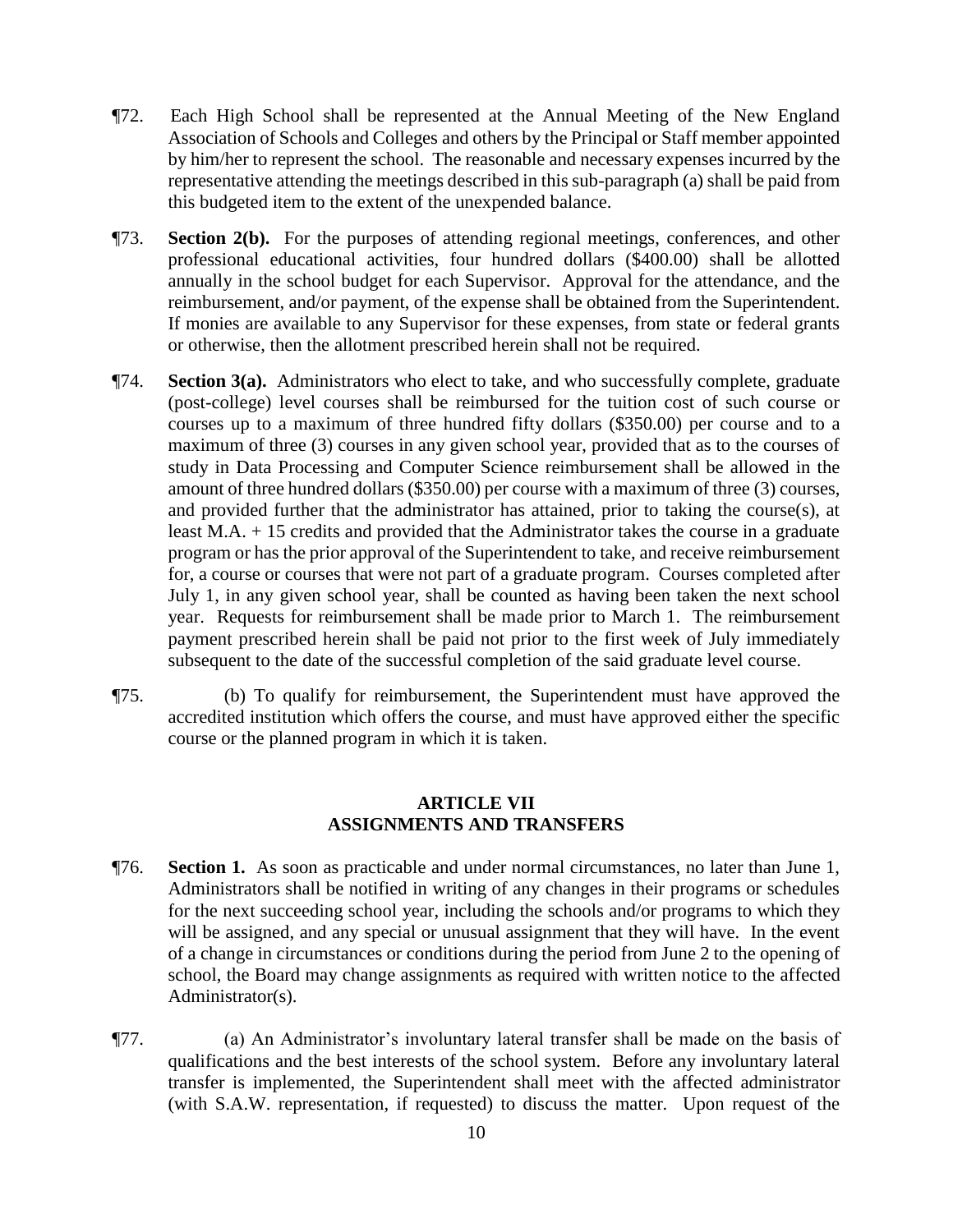affected administrator, the reasons for implementation of any involuntary lateral transfer shall be provided in writing.

- ¶78. (b) An Administrator who for the subsequent school year desires a change in program assignment and/or school assignments may file a letter of request for a voluntary lateral transfer.
- ¶79. (c) Letters of request for lateral voluntary transfer shall be reviewed by the Screening/Interview Committee. The decision of the Committee shall be subject to ratification by the Board.
- ¶80. (d) Decisions regarding transfers shall be final, and shall not be subject to the grievance procedure.
- ¶81. **Section 2.** Any Administrator required to work in a higher classification for more than five (5) consecutive days or ten (10) cumulative days during a work year shall be paid at the base rate of the position to which the administrator is assigned in the higher classification or if the base rate of the assigned position is less than the administrator's current rate, the administrator shall be paid at the salary rate of the position to which the administrator is assigned that is immediately higher than the administrator's current rate, for the duration of such assignment.

#### **Procedures For Filling Vacancies and Newly Created Positions**

- ¶82. **Section 3.** For the purposes of this contract, a vacancy or opening occurs upon notification to the Board of the creation of a new position, retirement, resignation, death, promotion or termination of a person holding a bargaining unit position. Appointments to a temporary or acting position will not create a vacancy.
- ¶83. Examples of such notification are, but not limited to:

Death - the actual date of death Resignation - the date the resignation is accepted by the Board Termination - the date the Board votes to terminate Retirement - the date a retirement becomes irrevocable Transfer - the date the Board approves the transfer

- ¶84. When a new position is created or when it is known that an existing position will become open, the Board within thirty (30) days will determine whether or not to fill the position. Once a determination is made to fill the position, the posting of the opening will occur within ten (10) days.
- ¶85. **Section 4.** Upon the occurrence of a vacancy, the creation of a new position, or the Board's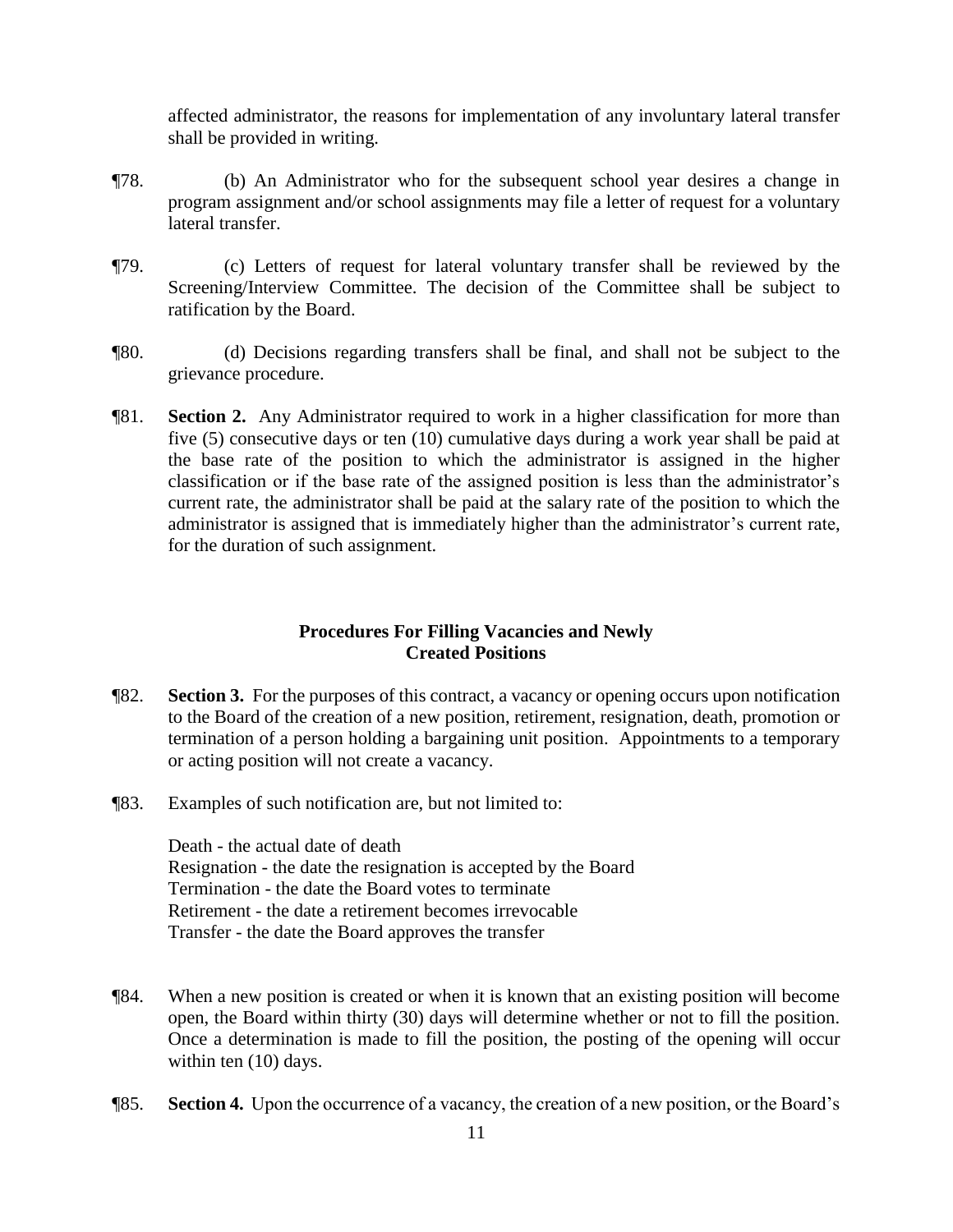acceptance of a resignation, the Superintendent of Schools shall, notify the administrators by posting the opening within thirty (30) days and any eligible candidate for movement to such position by lateral transfer shall file his/her request for such transfer with the Superintendent's Office not later than five (5) school days after the date of the Superintendent's posting.

¶86. (a) While the Board is in the process of filling the position, it shall be filled by a temporary or acting appointment. Under normal conditions (i.e. retirement, etc.), it is the intent to have someone appointed to the position as soon as possible with the appointment to become effective at the time the position actually becomes vacant. No acting appointment shall exceed twelve (12) months. In cases involving vacancies, no acting or temporary appointment shall exceed six (6) months. Administrators in temporary or acting appointments shall receive credit for the duration of said appointments for the purpose of administrator seniority and step movement.

#### ¶87. **Section 5.**

- ¶88. (a) Decisions regarding the requisite qualifications for any vacancy shall be made by the Department of Human Resources and confirmed by the Superintendent or his/her designee. Decisions regarding the requisite certification shall be made by the Department of Human Resources and confirmed by the Superintendent or his/her designee and shall be in accordance, at a minimum, with the laws and regulations regarding certification.
- ¶89. (b) The initial screening to determine which applicants are qualified for the vacancy shall be conducted by the Department of Human Resources and confirmed by the Superintendent or his/her designee.

The Director of Personnel will, after the initial screening of applicants to determine those that possess the qualifications of the position, forward the qualified applicants to a panel of individuals consisting of two certified building staff representatives, and two building administrators from another same level school within the district. The building staff representatives and the building administrators shall be selected by the Superintendent or his/her designee.

The Talent and Professional Development Supervisor, in collaboration with the Superintendent or his/her designee, will develop a series of questions for the interviews and the panel members may include questions specific to the school where the vacancy is for the candidates. The panel will use the "district scoring" rubric as a measurement of the applicants' responses to the questions.

The chairperson or designee from the BOE Personnel Committee, a parent or parent liaison from the building the vacancy has occurred and a Personnel Department representative will be members of the panel as non-scoring observers.

After review/interviews, the panel shall rank the candidates and forward the files of the qualified applicants to the screening committee described in Article VII, Section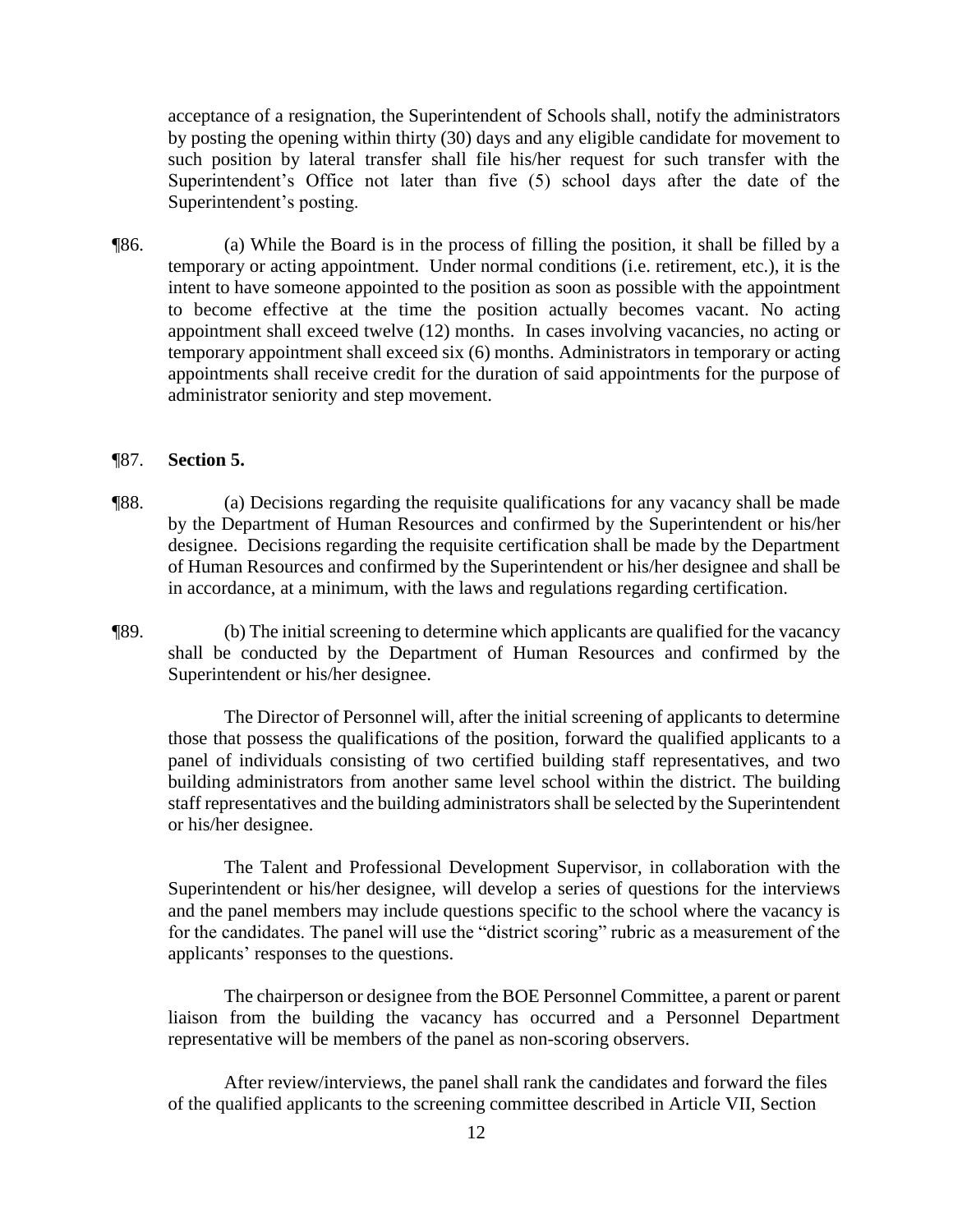5(c). The screening committee will select up to the sixth highest ranking candidates from the qualified applicants to continue in the process in accordance with Sections 5 (d)  $\&$ (e).

For administrative vacancies in "new" buildings, non-building or multiple building assignments, upon completion of the initial screening of applicants to determine those that possess the qualifications for the position, the Superintendent will convene a panel consisting of a similar level building administrator, one curriculum or special education supervisor and two certified teachers.

The Talent and Professional Development Supervisor, in collaboration with the Superintendent or his/her designee, will develop a series of questions for the interviews and the panel members may include questions specific to the school (s) where the vacancy/assignment(s) are. The panel will use a "scoring rubric for measurement of the applicant(s) responses to the questions. The chairperson or designee from the BOE Personnel Committee, a parent from the district where the new building is situated and a Personnel Department representative will be members of the panel as non-scoring observers for purposes of interviews only.

Schools that have a School Governance Council will appoint a member of their Council to be a non-scoring member of the School-Based panel.

After interviews, the scoring members of the aforementioned panel shall rank the candidates based on the total scores by the panel and forward the results to the Screening/Interview committee described in Section 5 (c). The interview committee will select up to the sixth highest ranked candidate from the qualified applicants to continue in the process in accordance with Section 5 (d)  $\&$  (e).

- ¶90. (c) The Screening/Interview Committee shall consist of two central office administrators of the rank of Superintendent or Chief Officer or their designee(s), the President of the Board or his/her designee, and, under ordinary circumstances, an administrator of the building selected by the Superintendent or his/her designee or in the case of building-based positions from the department, in the case of positions based in more than one building. In cases of a vacancy at an inter-district magnet school, a board member or Superintendent of the other sending school districts shall be entitled to participate in the process.
- ¶91. (d) The Screening/Interview Committee, using the criteria set forth below, shall determine which applicants shall advance to the interview stage. After completing the interviews, the Committee, employing the same criteria set forth below, shall submit to the Superintendent a list in alphabetical order of at least three names of the best-qualified candidates. Prior to the submission of the names to the Superintendent, the credentials of those applicants will be verified.
- ¶92. (e) From said list, the Superintendent shall conduct interviews and then submit up to three names to the Board along with his/her recommendation.. The Board will make its determination within thirty (30) days of receiving the list from the Superintendent.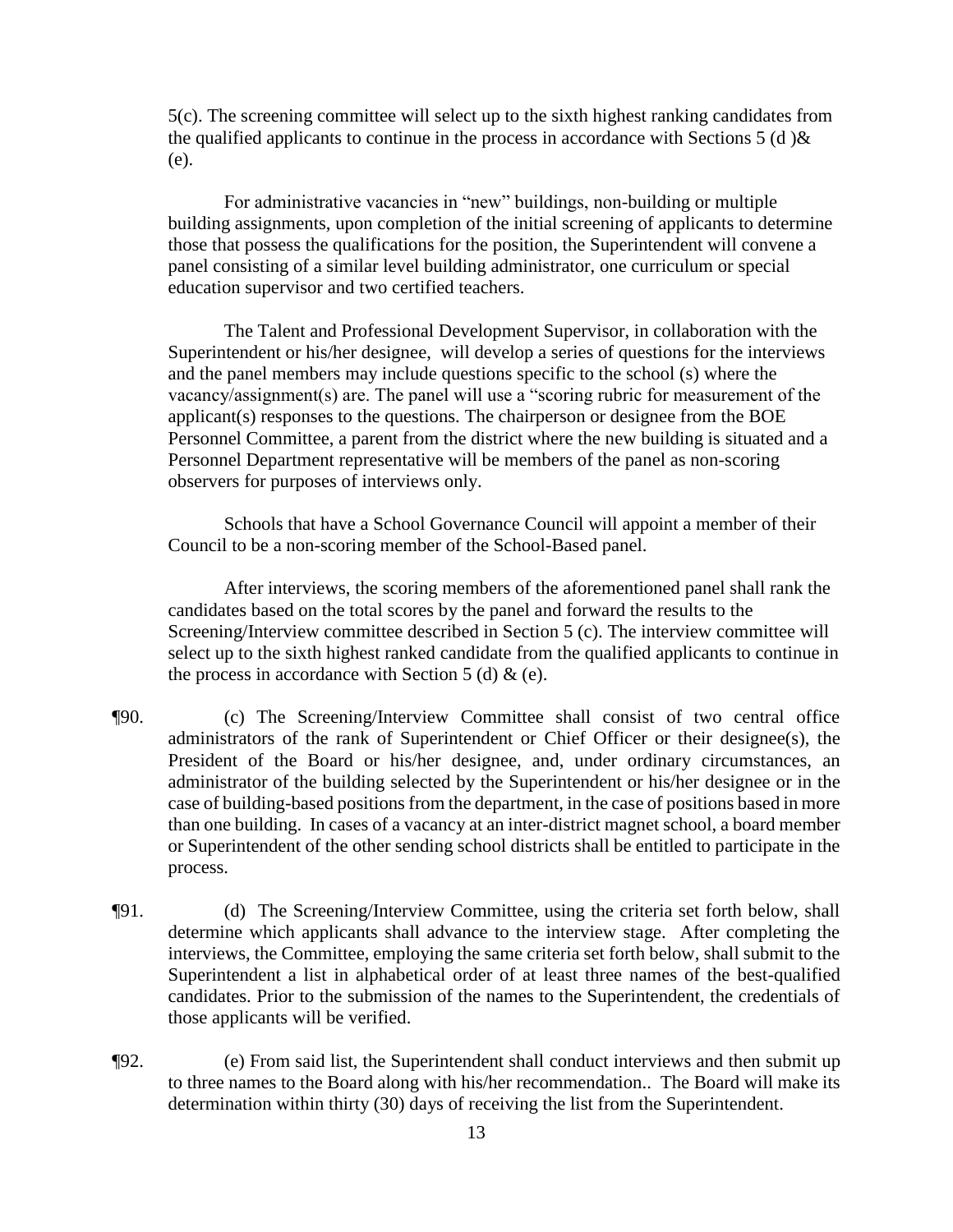- ¶93. (f) The Board and S.A.W. recognize that it may not always be possible to adhere to the number of names specified in (d) and (e) of this section due to the type of position to be filled. If such is the case, then the Screening Committee may submit fewer than three names or request re-posting of the position.
- ¶94. (g) At every stage in the process, the criteria for evaluating the applicants, which will be established in writing by the Committee for each position, shall be:
	- 1. The best interests of the educational system;
	- 2. The qualifications required for the position;
	- 3. Previous job performance and work record of the applicant;
	- 4. Previous administrative experience.
- ¶95. (h) Under normal circumstances (i.e. retirement, etc.), bargaining unit positions referred to in this section shall be filled within four (4) months from the closing date for applications.
- ¶96. (i) All applicants who are current S.A.W. members shall be given reason(s), upon written request, in writing in the event of non-selection for any such vacancies. Decisions by the panel shall be final and shall not be subject to the grievance procedure.
- ¶97. **Section 6.**
- ¶98. (a) The successful applicant for an initial position in the bargaining unit will serve a probationary period of twelve (12) months. A successful applicant from the bargaining unit will also serve a probationary period of ten (10) months. In any probationary period, the months of July and August will not be considered as part of the time specified above. If successful candidates are hired from another bargaining unit which provides for compensatory time off, such time shall not be carried into appointment as a school administrator.
- ¶99. (b) When it is determined that the individual during his/her probationary period is not satisfactorily performing the duties of the new position, he/she will be notified in writing of such. Such notification will specify the areas of weakness and will be issued in such time as to allow a reasonable opportunity for the individual to correct any deficiencies prior to the completion of the probationary period. The primary evaluator during the probationary period will be the individual specified in the Teacher Evaluation Plan.
- ¶100. (c) Any employee who does not successfully complete the probationary period will, if he/she was in a bargaining unit position prior to appointment to this new position, be placed back in his/her previous position if still open or in another vacant bargaining unit position which is at the same or lower level than the previous position the individual occupied and for which he/she is qualified. If the individual moves into a lower paying position, then for a period of one year he/she will be paid at a rate no lower than the rate he/she received in his/her previous position from which he/she bid. If no position is available, then the individual may exercise his/her rights pursuant to the reduction in force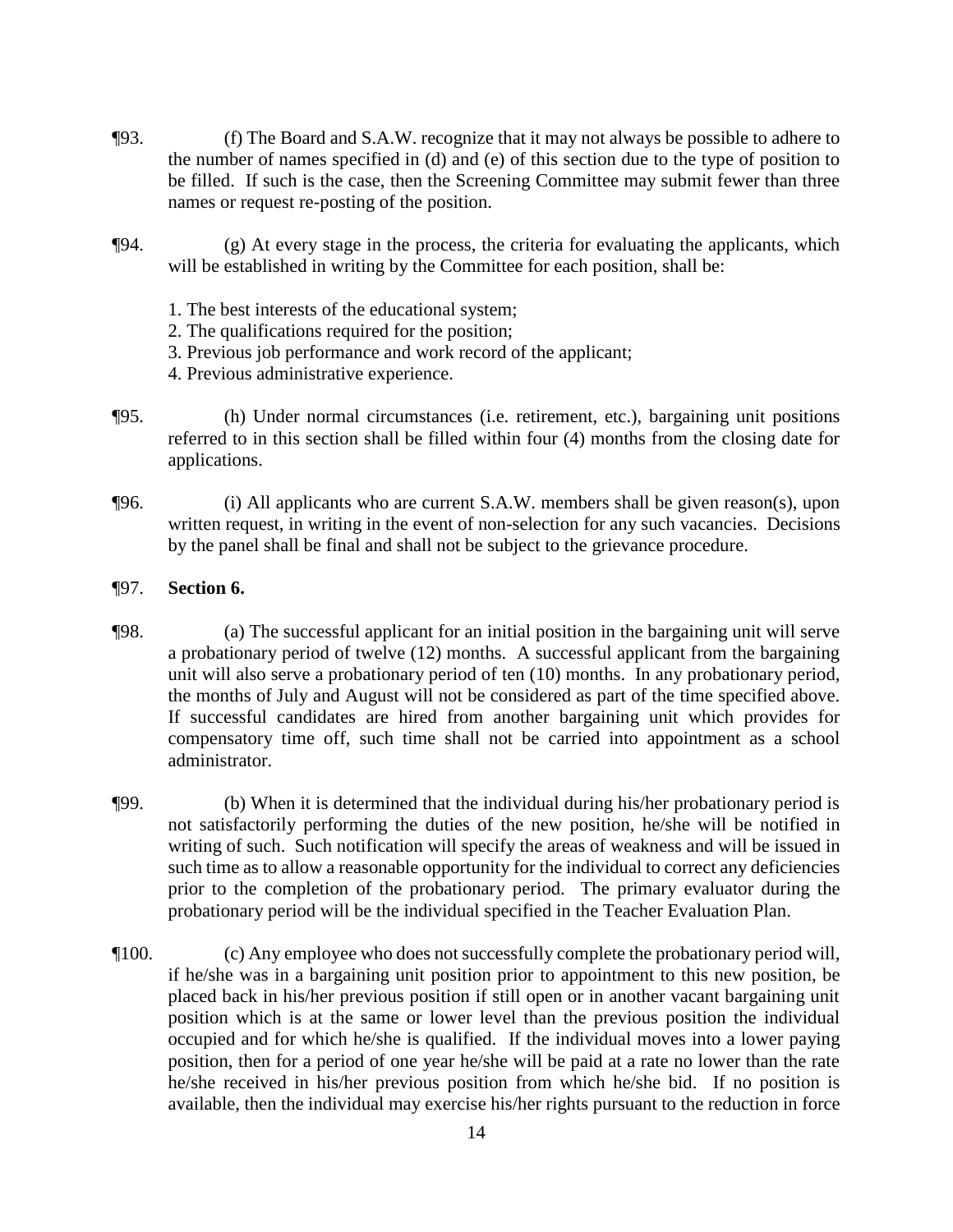language in the collective bargaining agreement and State Statute.

# ¶101. **Section 7.**

¶102. (a) This procedure shall apply to all appointments within the bargaining unit with the exception of supervising vice principals.

## ¶103. **Section 8. Reduction In Force**

- ¶104. (a) S.A.W. recognizes the Board's right to reduce the number of administrative positions or to lay off bargaining unit personnel.
- ¶105. (b) For the purpose of the Section, the reduction of the number of administrative positions may result in the involuntary transfer of an administrator to another professional position within this bargaining unit.
- ¶106. (c) An Administrator shall retain his/her tenure status as defined in the Teacher Tenure Act.
- ¶107. (d) The Board decision and rationale for reduction in force shall be shared with all affected Administrators and with S.A.W.
- ¶108. (e) In the event of the elimination of an administrative position covered by this Agreement, the Administrator holding said position may be transferred by the Board to any other position covered by this Agreement for which the Administrator holds proper certification and qualifications as follows:
- ¶109. 1. Any administrator relieved of his/her duties because of reduction of staff or elimination of position shall be offered an administrative vacancy, if one exists, in his/her classification for which he/she is certified and qualified.
- ¶110. 2. If there is no existing administrative opening in his/her classification, the displaced administrator shall be offered the position of an administrator who has the least seniority in his/her present classification, provided he/she is certified and qualified for the position. Qualifications shall be determined in the discretion of the Superintendent of Schools, which discretion shall not be unreasonably exercised.
- ¶111. 3. If there is no existing administrative vacancy in his/her classification and the displaced administrator has the least seniority in his/her present classification, he/she will be offered an administrative vacancy, if one exists, firstly, in the next highest administrative classification below that occupied by the displaced administrator and, secondly, in any other lower classification, for which the displaced administrator is certified and qualified. Qualifications shall be determined in the discretion of the Superintendent of Schools, which discretion shall not be unreasonably exercised.
- ¶112. 4. If there are no existing administrative vacancies in any administrative classification, and the displaced administrator has the least seniority in his/her present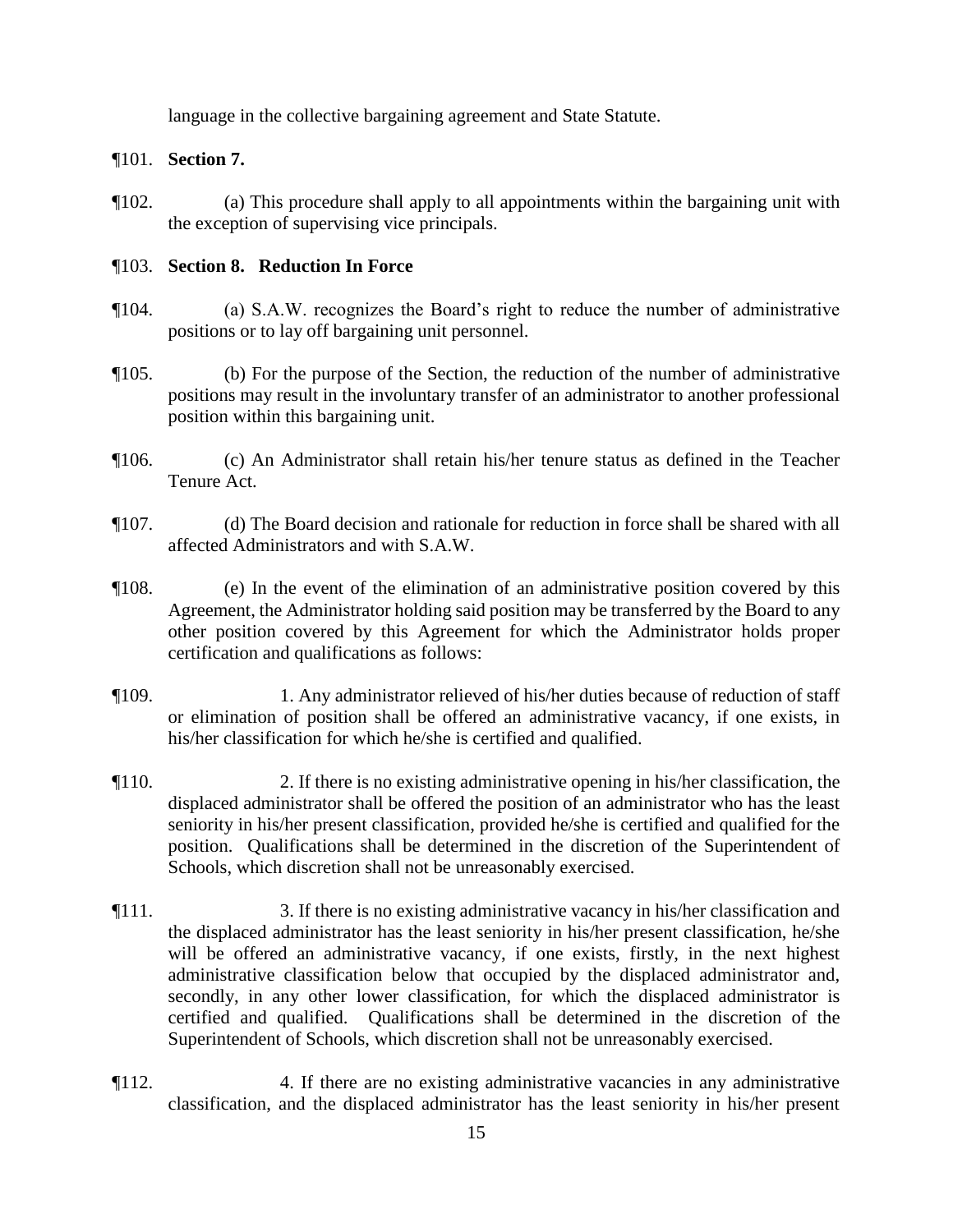classification, but has administrator seniority over an administrator in another classification for which the displaced administrator is certified and qualified, the displaced administrator will be offered such position, firstly of the administrator occupying the highest classification below that which the displaced administrator occupied and, secondly, any other position occupied by the least senior administrator in any other lower classification.

¶113. 5. For purposes of this Article, administrative classifications shall be ranked

as follows:

(i) High School Principal (ii) Middle School Building Principal (iii) High School Vice-Principal (iv) Middle School House Principal (v) Prek-8 Principal (vi) K-5 Principal (vii) Supervisor (12 Mo.) (viii) Supervisor (10 Mo.) (ix) Supervising Vice-Principal

 $\P$ **113A.** The rights afforded under sections 8(e)2 and 8(e)4 of this Article shall apply only to the bargaining unit classifications set forth in Section 8(e)5 above and shall not apply to the Director classification or any position equivalent to Director assigned to that classification for purposes of the salary schedule.

- ¶114. 6. The Superintendent of Schools shall determine whether an administrator is qualified under this Article to displace another administrator within the bargaining unit, provided that the Superintendent's decision shall be reasonable. Decisions resulting in termination from the school system are not subject to the grievance procedure, but shall be appealable through Section 10-151 C.G.S. (the so-called Teacher Dismissal Act). Decisions resulting in displacement within the school system shall be subject to the grievance procedure.
- ¶115. 7. In the event an administrator is displaced to an administrative classification with a salary schedule lower than that which the displaced administrator would have enjoyed, such administrator's salary shall not be reduced more than one thousand (\$1,000.00) dollars per year until the appropriate level on such salary schedule for the new position is reached, or for three (3) years, whichever first shall occur.
- ¶116. 8. Paragraph 7 above shall also be applicable to administrators who may be involuntarily transferred, or who may have had their position modified, as part of a reorganization of position(s) or otherwise, provided said changes are not the result of disciplinary action or unsatisfactory performance relative to such administrator, which actions shall not be taken without just cause.
- ¶117. (f) An Administrator whose position has been reduced, and who has not received another administrative position pursuant to the procedure described above, shall be eligible for a position in the teachers' bargaining unit for which he/she is certified and qualified, on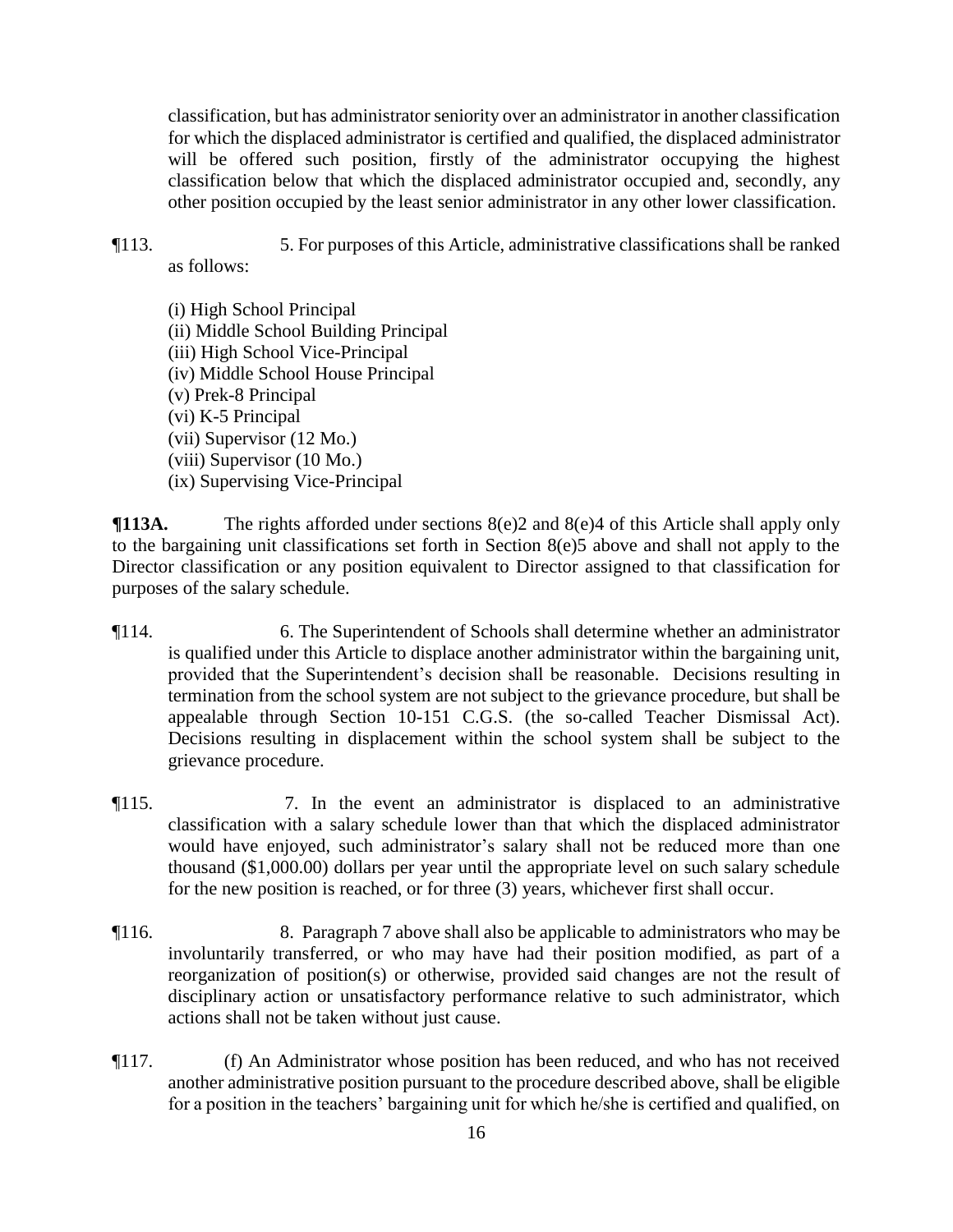the basis of the reduction in force procedure in the teachers' collective bargaining agreement. Such Administrator's salary shall not be reduced by more than one thousand (\$1,000) dollars for the first year of service in said teaching position. After the first year, such Administrator shall be placed on the appropriate level of the teachers' salary schedule negotiated between W.T.A. and the Board according to his/her years of service to Waterbury Public Schools. Any Administrator who remains in the employ of the Board pursuant to this sub-section shall become a member of the teachers' bargaining unit as of the date the Administrator resumes teachers' bargaining unit duties.

- ¶118. (g) Any Administrator laid off as a result of reduction in force shall have the privilege of placing all sick days on hold to be restored upon rehiring, or (if he/she is otherwise eligible for retirement, whether or not he/she actually retires) electing payment of unused sick days in accordance with the procedure in Article VIII Section 2(a) of this Agreement, provided that the Administrator is eligible for retirement under the Teachers' Retirement Board definition of "normal retirement," and he/she actually retires.
- ¶119. (h) Recall shall be effectuated utilizing first, certification for position of administrator, second, seniority as an administrator, third, city-wide seniority, and fourth, the date on which the individual administrator signed his/her teaching contract. If all four (4) items are exactly the same, the Board shall determine who is to be recalled. All such administrators so affected by R.I.F. shall retain rights to further administrative vacancies for a period of two (2) years.
- ¶120. (i) Upon his/her return to an administrative position level, he/she shall be placed on the same step of the salary schedule on which he/she was at the time of the layoff, Schedule A, for the position to which he/she returns.
- $\P$ 121. (i) Upon his/her return an administrator shall be assigned to the position held at the time of the reduction, if possible, or to a position within his/her certification and qualifications.
- ¶122. (k) An Administrator may be removed from the recall list for the following reasons:
	- 1. He/She waives recall rights in writing;
	- 2. He/She resigns;

3. He/She fails to accept the recall to the position held immediately prior to reduction or to a substantially equivalent position;

4. He/She fails to report to work in a position that he/she has accepted, unless such employee is sick or injured.

- ¶123. (l) If an Administrator has secured temporary employment elsewhere, he/she shall be allowed thirty (30) calendar days of time before being required to report back to work with the Board.
- ¶124. (m) In the case of a tie in the bargaining unit seniority of an administrator, the following shall be used to determine seniority for purposes of this reduction in force procedure: (i) if years of service as a bargaining unit administrator in Waterbury are equal,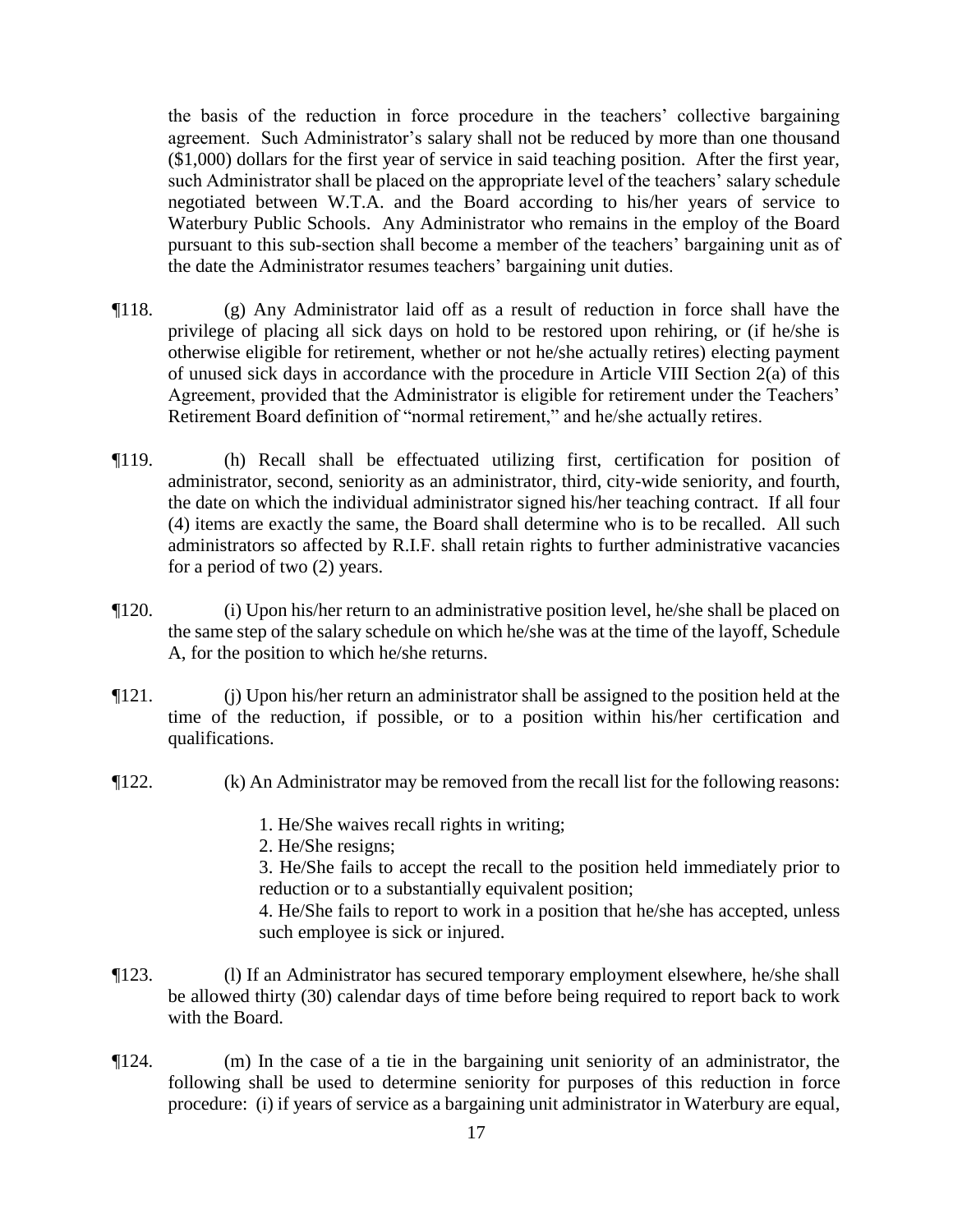then the date of the board appointment of the administrator to the administrative bargaining unit shall control; (ii) if there is still a tie, then City-wide service as a teacher and bargaining unit administrator shall be applied; (iii) if there is still a tie, then out-of-district service as an administrator shall be added; (iv) finally, if there is still a tie, then out-of-district teaching service shall be added.

## **ARTICLE VIII LEAVES**

#### ¶125. **A. Sick Leave**

- ¶126. **Section 1.** No later than October 1 of each year, every employee employed by the Board shall continue to receive an individual statement containing the number of his/her unused, accumulated leave days (e.g., sick, personal, etc.).
- ¶127. **Section 2.** Upon the retirement or death of an employee, said employee or his/her estate shall be paid the equivalent of fifty (50) percent of his/her accumulated sick leave (as the term "sick leave" is defined in Section 3 hereof), over and above his/her regular compensation. The maximum amount of sick leave an employee may accumulate for this purpose shall be limited as follows:
- ¶128. a. Employees hired on or before June 30, 1996, may accumulate up to their actual accumulation as of June 30, 1996, or 200 days, whichever is greater, valued at the employee's per diem rate of pay on June 30, 2001, computed by multiplying such employee's annual base salary as of June 30, 2001 by 1/190.
- ¶129. b. Employees hired or rehired on or after July 1, 1996, but not later than June 30, 1999, may accumulate up to 150 days, valued at the employee's per diem rate of pay on June 30, 2001, computed by multiplying such employee's annual base salary as of June 30, 2001 by 1/(the number of days said administrator is required to work, by contract, in his/her final year of employment).
- ¶130. c. Employees hired or rehired on or after July 1, 1999, shall be ineligible to receive any payout of sick leave, except as provided in Section 2(d) below.
- ¶131. d. An employee hired on or after July 1, 1999, who, immediately prior to being hired into the bargaining unit, was a member of the Waterbury Teachers' Association (WTA), and had rights to receive a payout of sick leave under the terms of the collective bargaining agreement between the Board and WTA, shall retain his/her rights to payment of unused WTA sick leave upon death or retirement. Such employee's sick leave accrual shall be subject to the same limitations and calculations applicable to employees described in Section 2(b) above, except that his/her accrual for payout purposes, when combined with any days accrued as a member of the bargaining unit, cannot exceed 180 days. For purposes of computing the value of accumulated sick days under the formula prescribed in Section 2(b) above, such employee's annual base salary as of June 30, 2001 shall be the salary applicable to the position and corresponding step into which he/she was hired into the bargaining unit, as of June 30, 2001.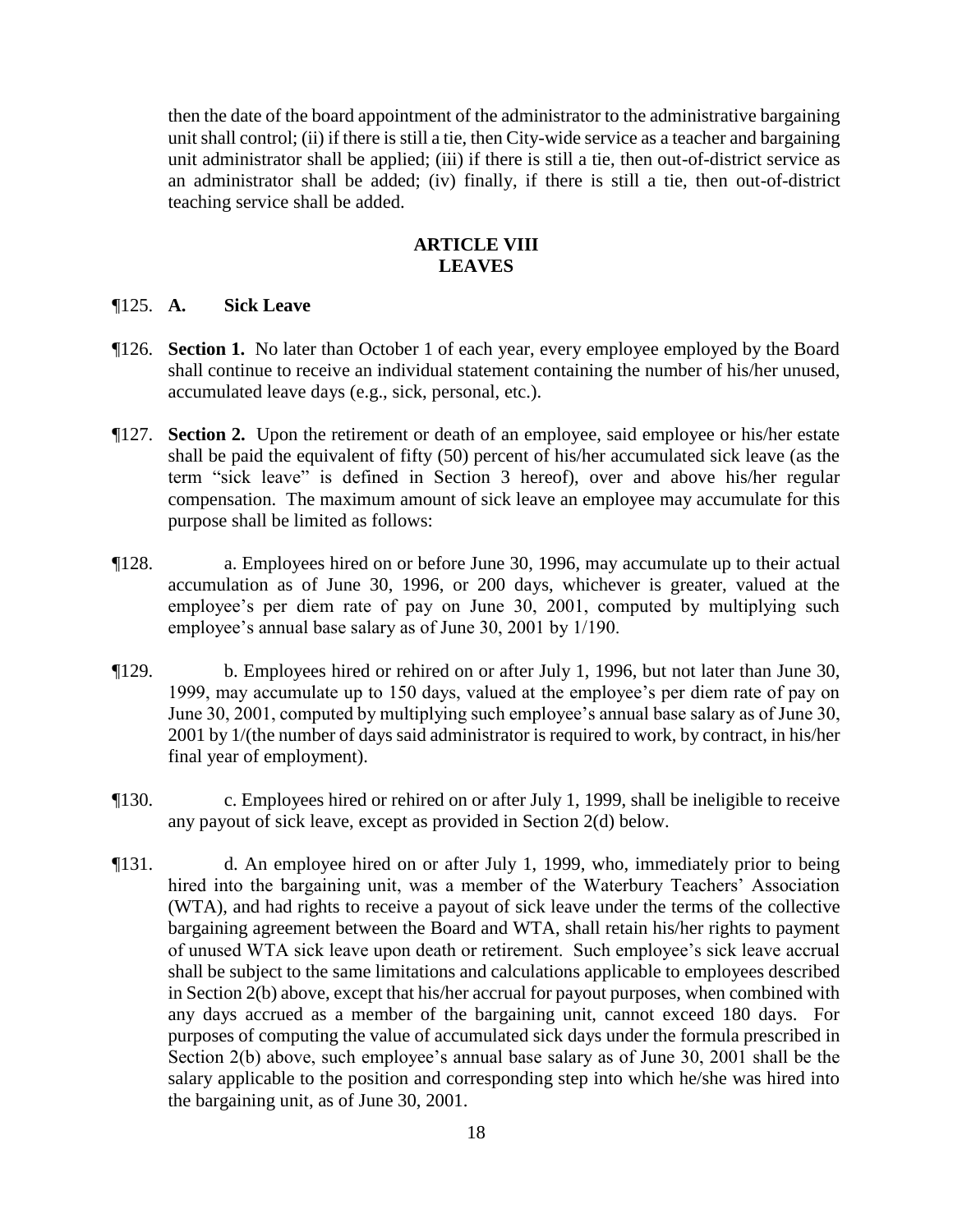- ¶132. For the purpose of this Section, the phrase "retirement" shall mean the retirement of the employee pursuant to the City of Waterbury Retirement System and/or the State of Connecticut State Teachers' Retirement System, but shall not include any employee terminated because of insubordination, moral misconduct, or other intentional wrongdoing.
- ¶133. Notwithstanding any provision to the contrary, any administrator entitled to receive a payment for accumulated sick leave shall receive such payment beginning August 1 immediately after their retirement, if and only if, the administrator provides written notice of his/her intent to retire in September of the school year during which he/she intends to retire. If the administrator fails to provide such notice prior to the end of September, he/she shall become eligible to receive payment for accumulated sick leave to which he/she is entitled commencing with the thirteenth month following his/her written notice to retire.
- ¶134. The Administrator will receive his/her accumulated sick leave in three (3) equal annual installments provided that no such payment is less than \$10,000 per year , or in annual payments of \$10,000 until completely paid. The City reserves the right, in its discretion, to accelerate payment.
- ¶135. **Section 3.** For the purpose of Division A of this Article, sick leave is defined as follows: (a) the absence from work because of non service connected illness or injury; (b) absence from work for medical or dental treatment which cannot be scheduled during the employee's nonworking hours; or (c) the illness or injury of a member of the employee's immediate family (defined as spouse, child, stepchild, parent, stepparent, or any family relation domiciled with an employee as a member of his/her family who is listed as a dependent for income tax purposes) that requires the employee's personal care and attention. Sick leave under subsection (c) above shall be subject to an absolute maximum of five (5) sick days in any work year. Sick leave shall be granted without loss of the employee's normal pay (for the workday or portion thereof involved), to the extent of the employee's sick leave eligibility as hereinafter prescribed. The sick leave eligibility shall be fifteen (15) working days for each work year.
- ¶136. **Section 4.** In the event of absence of an administrator for illness in excess of three (3) consecutive working days or a pattern of days absence occurs, the Superintendent may, if he/she has reasonable cause to believe there is an abuse of sick leave policy, require an examination by a mutually agreed physician, providing such examination is at the Board's expense.
- ¶137. **Section 5.** Whenever an administrator has exhausted his/her sick leave, or whenever special or unusual conditions exist, he/she may request the Superintendent for an extension of unpaid sick leave, which may be granted by the Board which shall review all such applications. In determining whether such request should be granted, the Board will consider all factors, such as, but not limited to, length of service and previous sick leave. The provisions of this Section shall not be subject to the grievance or arbitration provisions of this Agreement.
- ¶138. **Section 6.** Any member of the City of Waterbury administrative or teaching staff shall be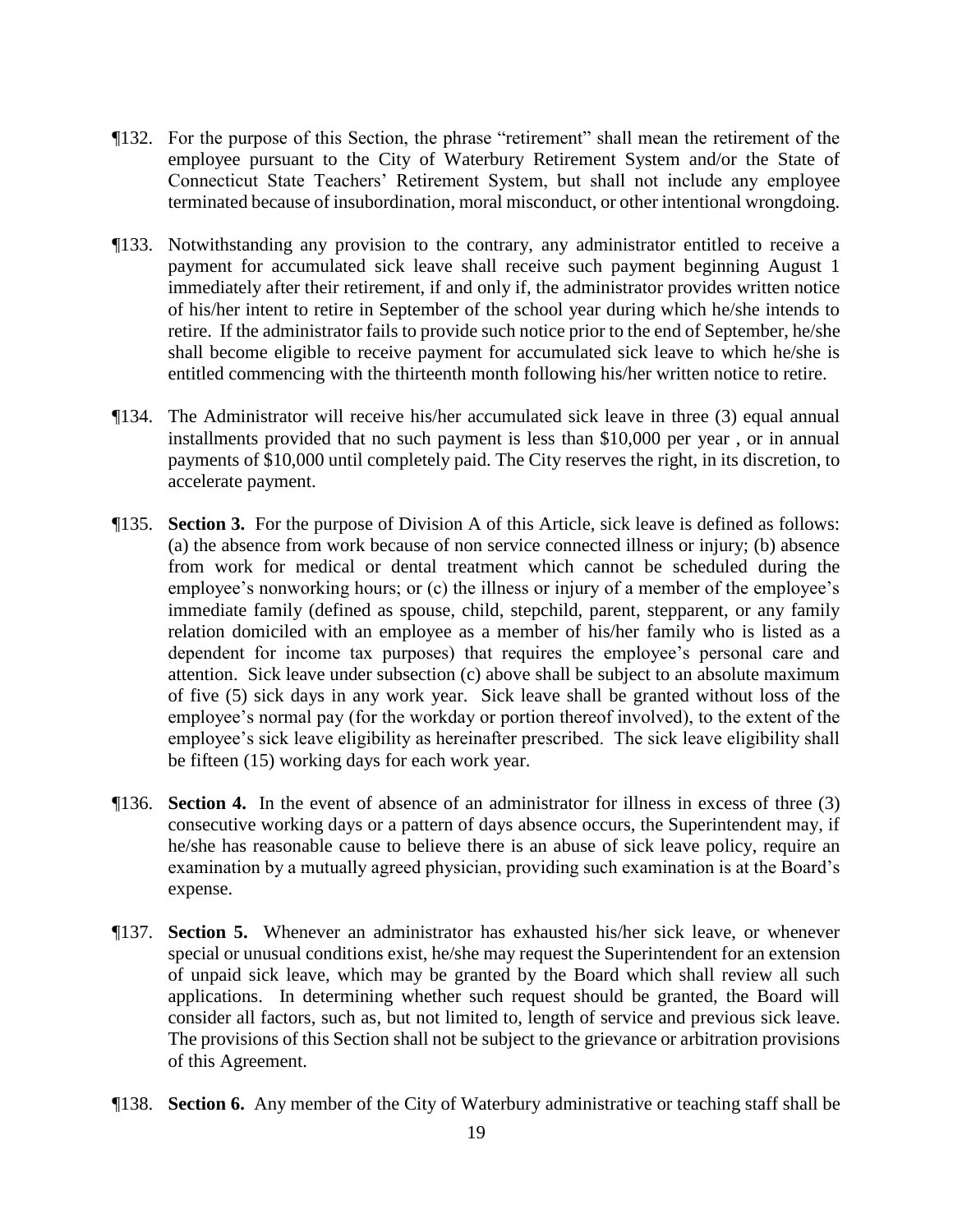permitted to contribute days from his/her sick leave accumulation to administrators who suffer prolonged illness and whose paid leave accumulation has been exhausted (including sick, personal, and vacation leave). The S.A.W. shall notify the staff when an individual administrator has exhausted his/her paid leave. A "Sign-Up" sheet shall be provided in the Superintendent's Office for the purpose of donating day(s) to the affected administrator. Individuals may donate up to twenty (20) days per academic year. Additional days may be donated with Board approval. Donated days which are not used by the affected administrator shall be returned to the donor(s).

#### ¶139. **B. Sabbatical Leave**

- ¶140. Desiring to reward professional performance and encourage independent research and achievement, upon recommendation by the Superintendent and approval of the Board, a sabbatical leave shall be granted for approved scholarly programs, whether or not carried on in an academic institution, when the following conditions are met:
- ¶141. **Section 1.** No more than three percent (3%) of the administrator staff shall be absent on sabbatical leave at one time.
- ¶142. **Section 2.** The administrator's written application for sabbatical leave is received by the Superintendent, no later than March 31st of the year preceding the school year for which the sabbatical leave is requested. Such application must include a statement of the nature of the course of study to be pursued and the benefits to be derived from such course of study by the Waterbury System. In emergency situations the March 31st filing date may be waived by the Superintendent. An Administrator receiving such leave privilege would continue to receive benefits that he/she would have received had he/she not been on such leave.
- ¶143. **Section 3.** The Administrator has completed at least seven (7) consecutive full school years of service in the Waterbury School System and at least seven (7) consecutive full years of service in the Waterbury School System since his/her last sabbatical leave. Such time limits may be waived by the Board for exceptional circumstances.
- ¶144. **Section 4.** Prior to the granting of the application by the Board, the Board and the Superintendent must determine that the proposed course of study will constitute, upon the return of the Administrator from such leave, a present significant benefit to the Waterbury School System. In making such determination, the Board and the Superintendent shall examine the following factors: The nature of the course of study; the academic institution involved, if any; the instructors or mentors involved, if applicable; the present and future needs of and the educational priorities of the system; and the educational background of the applicant.
- ¶145. **Section 5.** Administrators on sabbatical leave shall be paid at the rate of seventy-five percent (75%) of his/her annual salary rate, provided that his/her total pay (that received from the City of Waterbury and that received by the result of any program grant) shall not exceed the Administrator's full annual salary rate.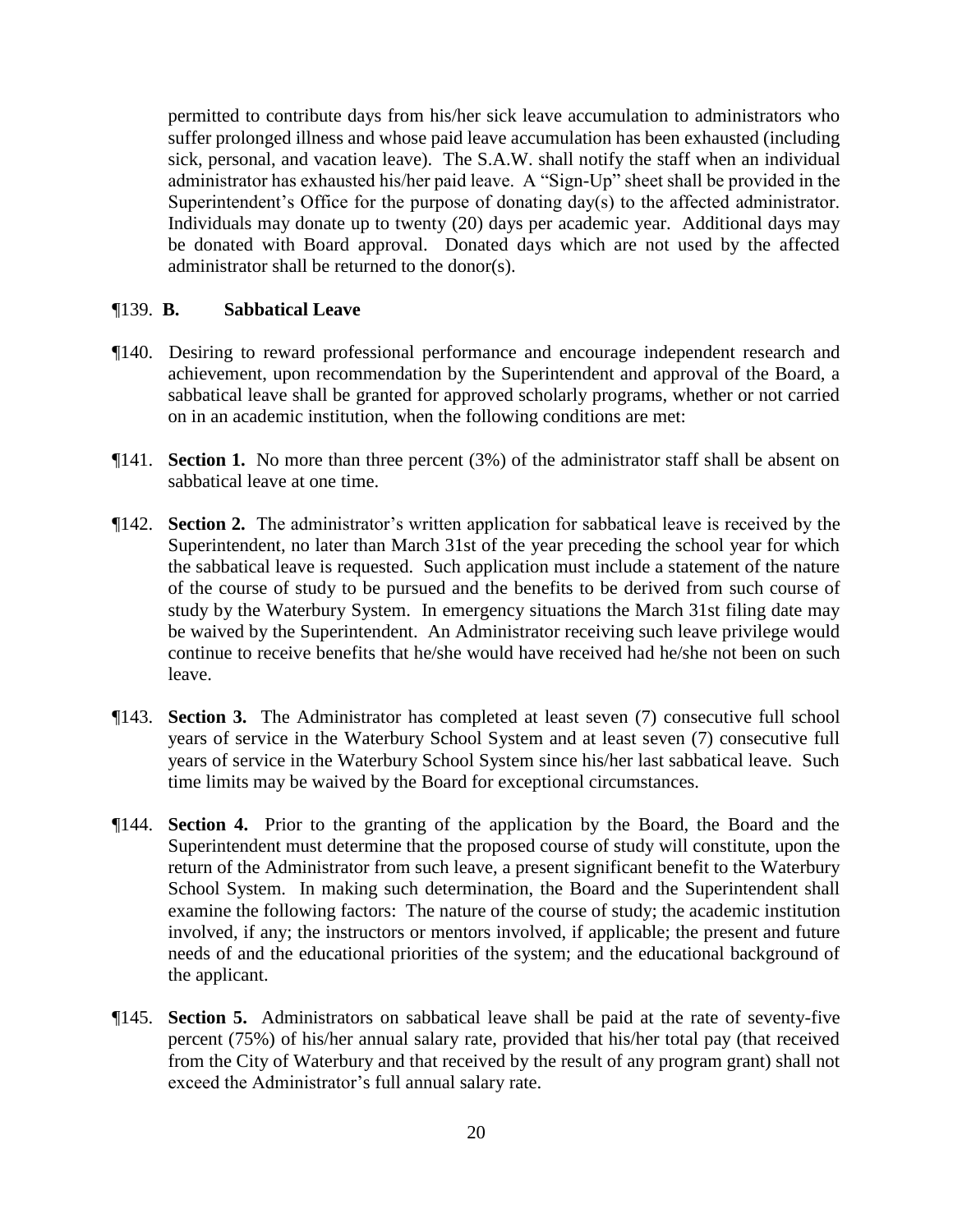- ¶146. **Section 6**. During a sabbatical leave, administrators are eligible for continuation of health benefits subject to payment of 102% of the total cost of such coverage.
- ¶147. **Section 7.** Accrued benefits shall not be accumulated during a sabbatical leave.
- ¶148. **Section 8.** Any Administrator granted such sabbatical leave shall agree, by formal written agreement, incorporating the provisions of this Sub-Part B of this Article, to return to his/her employment in Waterbury for two (2) full school years subsequent to the conclusion of such sabbatical leave. The Administrator shall have the right to have S.A.W. review the said written agreement. In the event such Administrator does not return to the Waterbury School System, such Administrator shall be liable to the City of Waterbury in the amount of all the money received from the City of Waterbury (per the provisions of Section 5 hereof) as liquidated damages for his/her failure to abide by the aforesaid formal written agreement. Upon the Administrator's return to the Waterbury School System from sabbatical leave, he/she shall receive the same salary, as per the terms of this Agreement, as though he/she had not been on such sabbatical leave. In the event that the failure of the Administrator to complete two (2) full school years of service upon return from sabbatical leave is due to the Administrator's permanent total disability or his/her death, then his/her estate shall not be liable for the prorated liquidated damages hereinafter prescribed. If, upon the Administrator's return to the Waterbury School System, he/she does not complete two (2) full years, then he/she shall be liable for damages in accordance with the following formula:

| 360 less number of work    | Multiplied by the amount of  |
|----------------------------|------------------------------|
| days completed upon return | money received from the City |
| 360                        | while on sabbatical leave    |

- ¶149. **Section 9.** Payment to Administrators on sabbatical leave shall be made in accordance with the method of payment prescribed by Article IV hereof. The mailing of the paychecks to the Administrator on sabbatical leave shall be in self-addressed, postage prepaid envelopes provided by the Administrator.
- ¶150. **Section 10**. The provisions of Article VIII Part B shall not be subject to the grievance procedure.

# ¶151. **C. Military Leave**

- ¶152. **Section 1.** Administrators shall be granted military leave in accordance with applicable state and federal law.
- ¶153. (a) Proof from the Branch of Service must be submitted to the Superintendent specifying that such service cannot be rendered at any other time. A statement of Military Orders shall be submitted by the employee to the Superintendent as soon as such are available.

#### ¶154. **D. Personal Leave**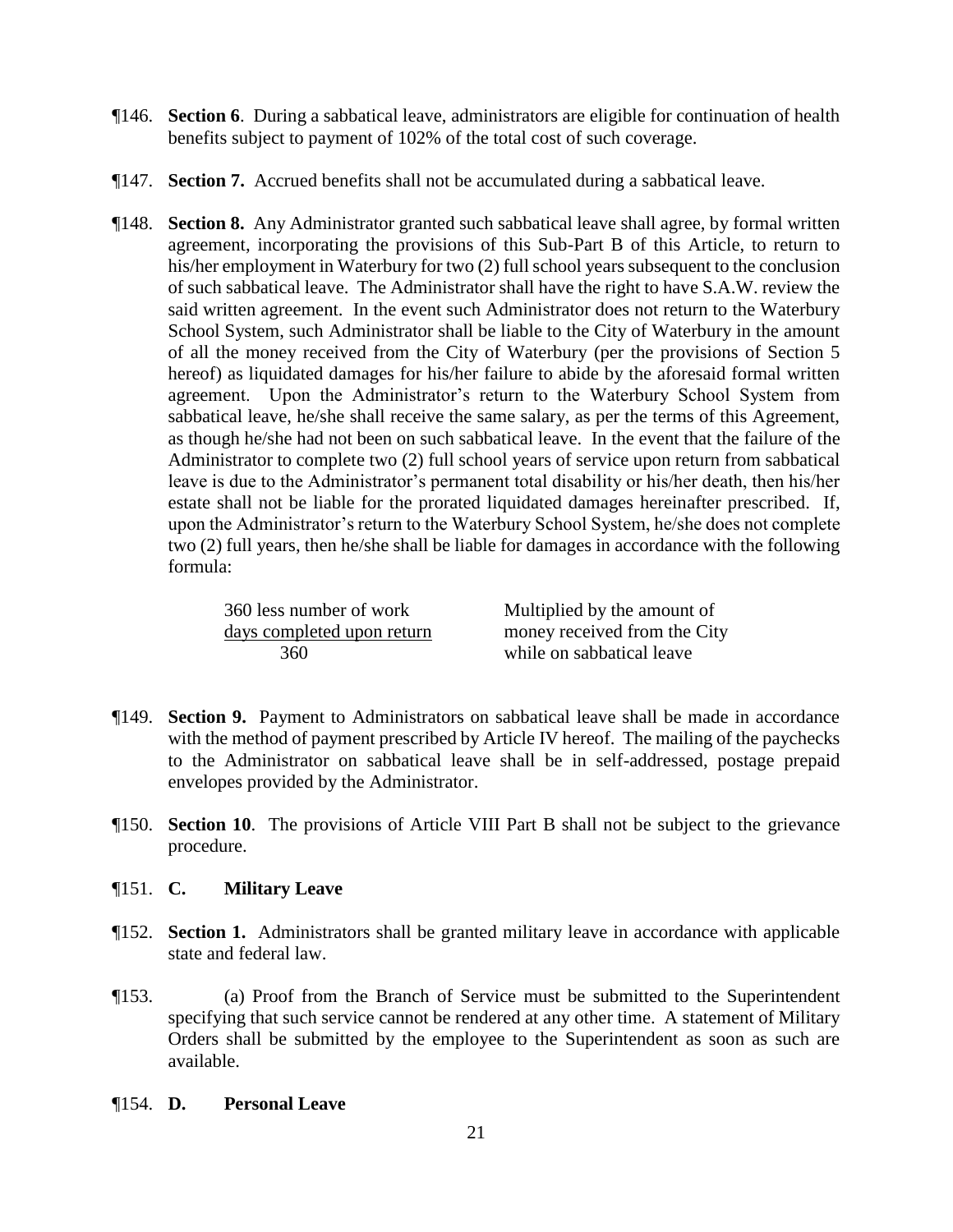#### ¶155. **Section 1.**

- ¶156. Each Administrator shall be entitled to three (3) personal days per year, which may not be carried over from year to year. Personal days shall be used to attend to matters that cannot be handled after the ordinary workday. Personal days may not be granted on days immediately before or after school holidays or vacations except in the absolute discretion of the Superintendent.
- ¶157. Written application for such leave shall be made to the Superintendent, on a form supplied by the Superintendent, as far in advance as practicable and at least seventy-two (72) hours in advance, except in cases of emergency. In the emergency situation, the Administrator, when notifying the Superintendent's Office that he/she will not be reporting on the date in question, shall state that the reason for not reporting is "personal day - emergency" and shall thereafter file a written application for such leave within two (2) school days subsequent to the day that he/she returns to work.

In the emergency situation, the Administrator, when notifying the Superintendent's Office that he/she will not be reporting on the date in question, shall state that the reason for not reporting is "personal day - emergency" and shall thereafter file a written application for such leave within two (2) school days subsequent to the day that he/she returns to work.

#### ¶158. **E. Funeral Leave**

- ¶159. **Section 1.** In each instance encountered, each employee shall be granted leave without loss of pay, to be called Funeral Leave, in the event of a death in his/her immediate family. Such leave shall be taken between the day of death and day of burial, except that in no event shall such leave be more than three (3) work days commencing with the day of death. For the purpose of this section, the phrase "immediate family" shall include the following: spouse, child, mother, father, grandparent, grandchild, mother-in-law, father-in-law, sonin-law, daughter-in-law, sister, brother, brother-in-law, sister-in-law, step parents, step children, or any foster parent/child or any relative domiciled in the employee's household.
- ¶160. In the case of an aunt, uncle, niece, nephew, former legal guardian, foster parents/children (except those domiciled in the employee's home who shall be considered immediate family) of the employee, one (1) day of funeral leave with pay, if necessary to attend the funeral of such relative shall be granted to the employee. For purposes of the preceding sentence, the words "aunt" and "uncle" shall include, within their meaning, the spouse of a blood related aunt or uncle.
- ¶161. In no event shall employees be paid funeral leave for days upon which they are not scheduled to work.
- ¶162. If a death should occur in the "immediate family" outside of the State, an employee may use up to three (3) personal days in addition to the above. If personal days have been exhausted, the employee may use up to three (3) sick days.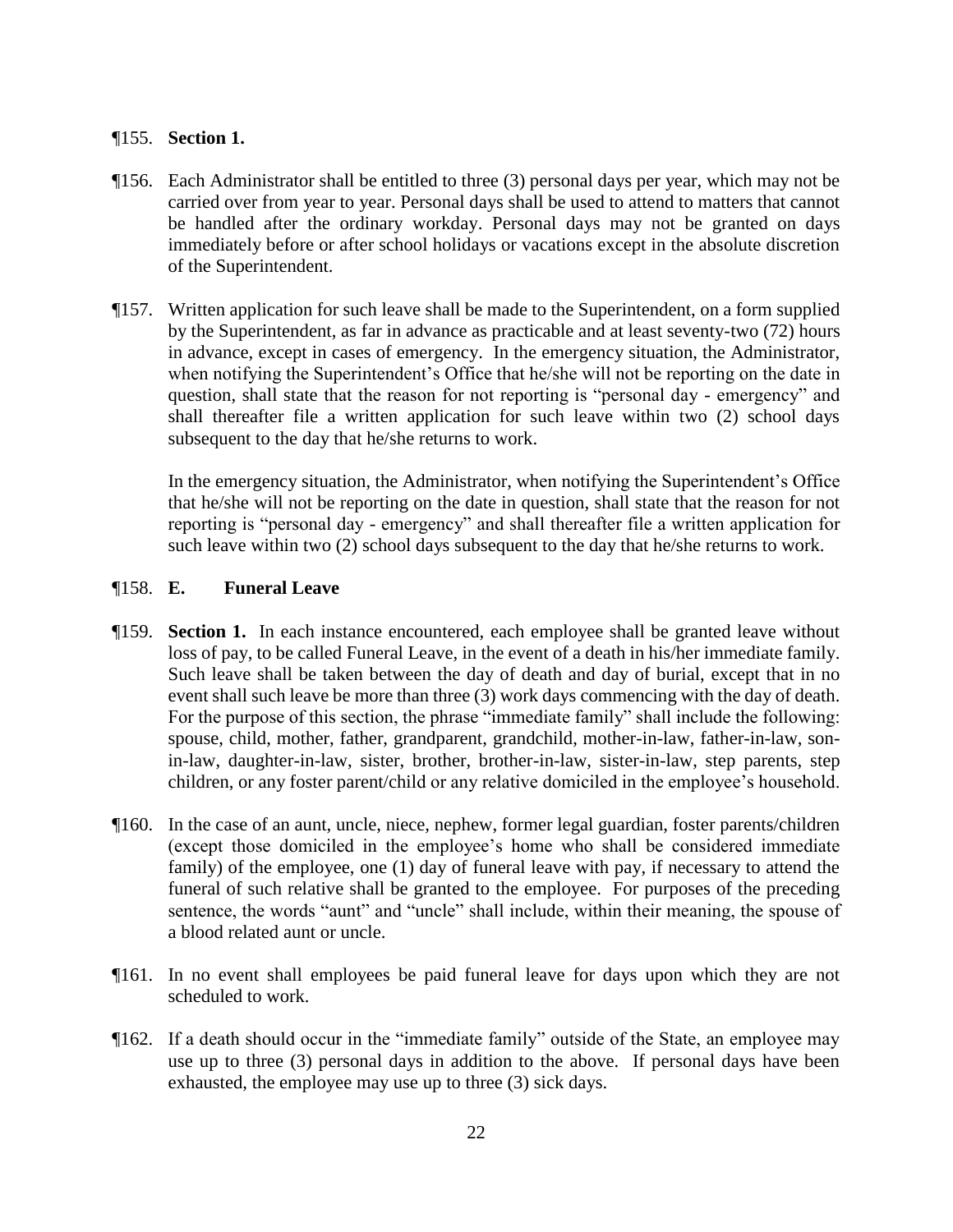¶163. The Board has the right to require documentation in order to determine eligibility for funeral leave.

## ¶164. **F. Legal Leave**

¶165. An employee shall be given leave without loss of pay when performing jury duty, or when subpoenaed by a legally enforceable subpoena, to appear before a court, public body, or before a commission in connection with City business, provided the employee is not the Plaintiff. In the case of jury duty, the amount of the statutory juror's fee received by the employee shall be deducted from the pay due from the Board.

# ¶166. .**G. Childbearing Leave**

¶167. **Section 1**. The Board shall comply with all applicable state and/or federal laws regarding maternity leave.

# ¶168. **H. Special Leave**

- ¶169. Any Administrator may, upon written request to the Superintendent, and with the approval of the Superintendent and Board, be granted an unpaid leave of absence for the following reasons: professional improvement when the Administrator is not eligible for sabbatical leave; employment as an Administrator at a United States Military installation abroad; or any other activity which would, in the opinion of the Superintendent, redound to the future benefits of the Waterbury School System.
- ¶170. All benefits to which the Administrator is entitled at the time of such absence including unused accumulated sick leave, city pension rights, and so on, shall be restored upon his/her return to the status as of the date of the commencement of such absence. He/She will be assigned to the position he/she held at the time said leave began, if possible, or to a substantially equivalent position. Request for such leave must be received no later than April 30 of the year preceding the school year for which the leave is requested. In case of emergency, the above date (April 30) may be waived with the permission of the Superintendent and/or the Board.

#### ¶171. **I. Family Medical Leave Act Leave**

¶172. Eligible Administrators shall be granted leave in accordance with the federal Family Medical Leave Act.

# **ARTICLE IX ADMINISTRATOR PROTECTION AND ACCOUNTABILITY**

¶173. **Section 1.** Administrators shall forthwith report to their immediate superior, and shall confirm in writing as soon as practicable, all cases of assault suffered by them in connection with their employment.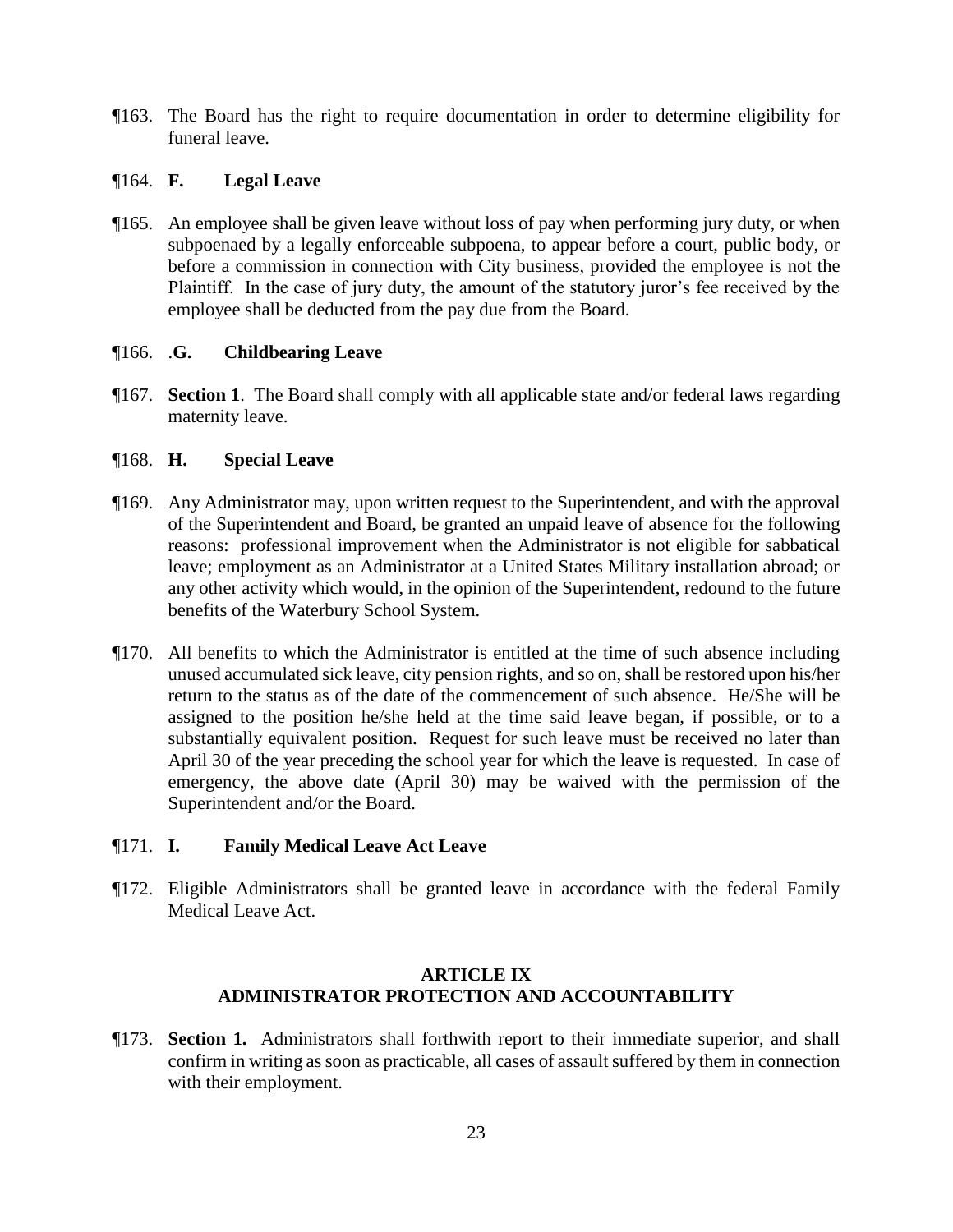- ¶174. **Section 2.** Such report shall be forwarded by the superior to the Superintendent of Schools, who shall then forward it to the Board.
- ¶175. **Section 3.** The Board shall comply with any reasonable request from the Administrator for information in its possession which relates to the incident or persons involved.
- ¶176. **Section 4.** If criminal proceedings are brought against an Administrator, alleging that he/she committed an assault in connection with his/her employment, the Board shall, upon request from the Administrator, retain legal counsel acceptable to both parties, to defend him/her in such criminal proceedings. However, if the Administrator pleads guilty to the original criminal charges of assault, or if he/she is found guilty of the original criminal charges of assault by the Court or by a jury, which finding is not overturned on appeal, then the cost of the legal counsel must be borne, and paid for in full, by the Administrator.
- ¶177. **Section 4(a).** Administrators shall be entitled to the protections provided pursuant to Conn. Gen. Stat. § 10-235.
- ¶178. **Section 5.** Whenever an administrator is absent from school as a result of personal injury caused by an accident or an assault, arising out of, and in the course of, his/her employment, compensable under the Workers' Compensation Law, he/she shall be paid, in addition to his/her compensation payment, an amount which, joined with the compensation payment, will equal his/her full salary for a period of such absence. When allowed by law, the amount added to the administrator's compensation payment shall be deducted on a prorata basis from his/her annual and/or accumulative sick leave, and the additional payment shall cease upon exhaustion of the administrator's annual and accumulative sick leave. Under no circumstances shall an administrator absent from school receive total compensation greater than his/her net pay when he/she is not on leave.
- ¶179. **Section 6.** Any professionally related activity within the work day and any activity beyond the work day which is approved by the Superintendent or the Deputy Superintendent shall be considered to be within the provisions of Section 10-235 of the Connecticut General Statutes, revision of 1958, as amended. This section shall in no way be construed to limit the applicability of the provisions of the said Section 10-235 of the Connecticut General Statutes.
- ¶180. **Section 7.** When an employee is attacked or otherwise molested in the performance of his/her duty, said injured employee shall immediately advise the Superintendent of the incident. If the said employee swears out a warrant against the alleged assailant, the said employee will be entitled to receive investigative support from the City in any consequent prosecution. Such support may consist of, but is not necessarily restricted to, disclosure of departmental records regarding any student or employee of the school department reported to it as the perpetrator of such assault and the results of any departmental investigation performed as a result of such report.
- ¶181. **Section 8.** In the event that an Administrator is called upon to meet with the Superintendent (and/or the Administrator's immediate supervisor) for the purpose of discussing the possibilities of being formally reprimanded or disciplined, the Administrator shall be given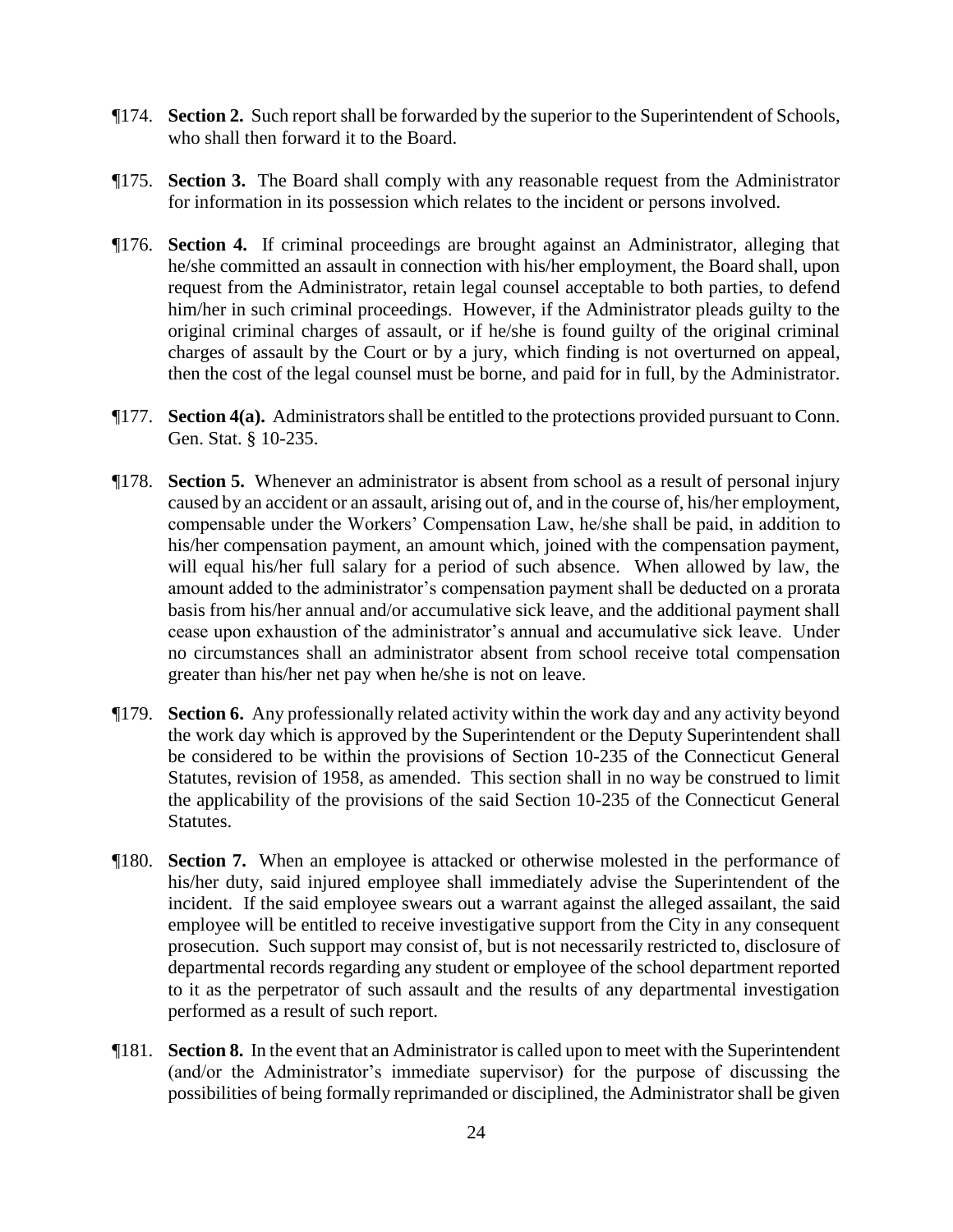48 hours prior notice except in extraordinary and/or emergency circumstances. S.A.W. representation shall be accorded to the Administrator if he/she requests such representation. The Superintendent or administrator requesting the meeting shall immediately confirm the reason for the meeting and the basis of the discussion. Such statement of confirmation shall be signed by the Administrator and the Superintendent of Schools; the signing by the Administrator is a statement acknowledging the fact of the meeting and not a statement of concurrence by the Administrator; as to any matters of notation within his/her record or discipline of him/her resulting from said meeting.

#### ¶182. **Section 9. Administrator Accountability**

Administrators are responsible for the supervision of teachers in their building or department. This includes the scheduling and monitoring of student and teachers day, conducting timely teacher evaluations in accordance with Board policy so as to ensure District compliance with Connecticut General Statutes Section 10-151b, enforcing contractual and other educational requirements. Administrators will also cooperate with new educational initiatives implemented by the Board.

¶183. **Section 10.** No Administrator shall be disciplined (exclusive of termination, which is controlled by section 10-151 of the Connecticut General Statutes), denied an increment be reduced in status or pay (except as part of a reduction in force, pursuant to Article VII, Section 8), without just cause.

#### **ARTICLE X LONGEVITY**

¶184. **Section 1.** It is understood that longevity payments are included in the salary schedule and will no longer be paid.

#### **ARTICLE XI ADMINISTRATIVE WORK LOAD**

¶185. **Section 1.** It is understood that the proper staffing for administrative positions is the responsibility of the Board. However, if requested, a committee from the Board, appointed by the President of the Board will meet with a delegation from S.A.W. to review any staffing or work load problems that can be documented. The committee may make recommendations to the Board as a whole which will review such recommendations.

#### **ARTICLE XII ADMINISTRATOR EXTRACURRICULAR ACTIVITIES**

¶186. **Section 1.** The Board shall reimburse any employee for any clothing or other personal property damaged or destroyed as a result of an activity or event which occurred during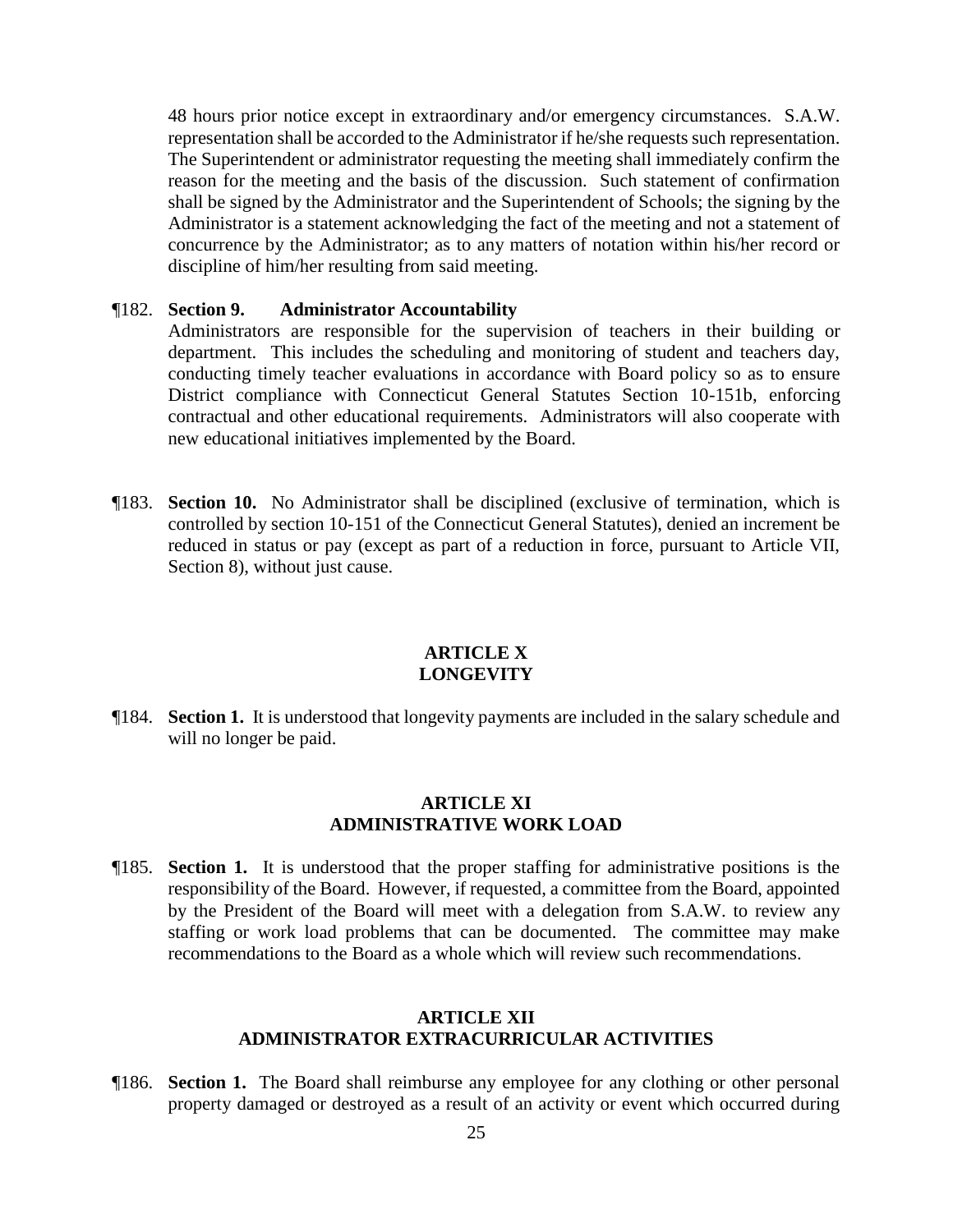the course of his/her employment, or in aiding persons duly authorized to be at any regular or special school function at the time of the incident.

- ¶187. **Section 2.** The Board agrees that no employee who is required by the Board to collect money in connection with Board approved fund raising activities shall be responsible in the event of theft of the money, provided the employee takes reasonable precautions to guard against the theft.
- ¶188. **Section 3.** No member of S.A.W. shall be required to transport pupils and/or pupils' equipment in a S.A.W. member's private vehicle. However, in light of the professional conscience of S.A.W. members, the Board will agree that if a S.A.W. member volunteers to perform this function and if an accident occurs, then the alleged negligence of the employee shall be considered to have arisen out of, and in the course of, his/her employment with the Board.

#### **ARTICLE XIII MISCELLANEOUS**

#### ¶189. **Section 1. School Calendar**

- ¶190. The Superintendent shall compile the school calendar for students, exclusive of storm and emergency days, and shall discuss said calendar with designated members of S.A.W. at least five (5) days prior to forwarding the calendar to the Board for approval. For K-5 Principals two days from their defined work year may be scheduled in mid August. These days will be mutually agreed upon by S.A.W., the Board or its designee and the K-5 Principals.
- ¶191. **Section 2**. Each Administrator below who uses his/her automobile in the performance of his/her duties shall be reimbursed as per the current IRS rate.
- ¶192. **Section 3.** Each Administrator who receives mileage reimbursement shall transmit to the Superintendent's Office proof of insurance covering the said private automobile indicating the name of the insurance company and agent, and amounts of coverage automobile liability insurance on his/her private automobile in the amount of at least \$100,000 per person and \$300,000 per occurrence for bodily injuries and in the amount of at least \$20,000 for property damage liability per occurrence or a combined single limit of \$300,000, the effective date of the policy and the termination date thereof. Failure of the employee to transmit said proof of insurance to the Superintendent's Office within thirty (30) calendar days of the date that he/she is authorized to receive mileage reimbursement or within thirty (30) calendar days of the renewal date of the underlying liability insurance policy shall be grounds for the Superintendent to terminate any right to reimbursement claimed and pending.
- ¶193. As a condition of employment, employees receiving mileage reimbursement shall be subject to annual motor vehicle background checks and shall maintain valid operating licenses at all times. Said employees shall execute all required authorizations necessary for the Board to conduct such motor vehicle background checks.
- ¶194. **Section 4.** If any provision of this Agreement is or shall be at any time determined to be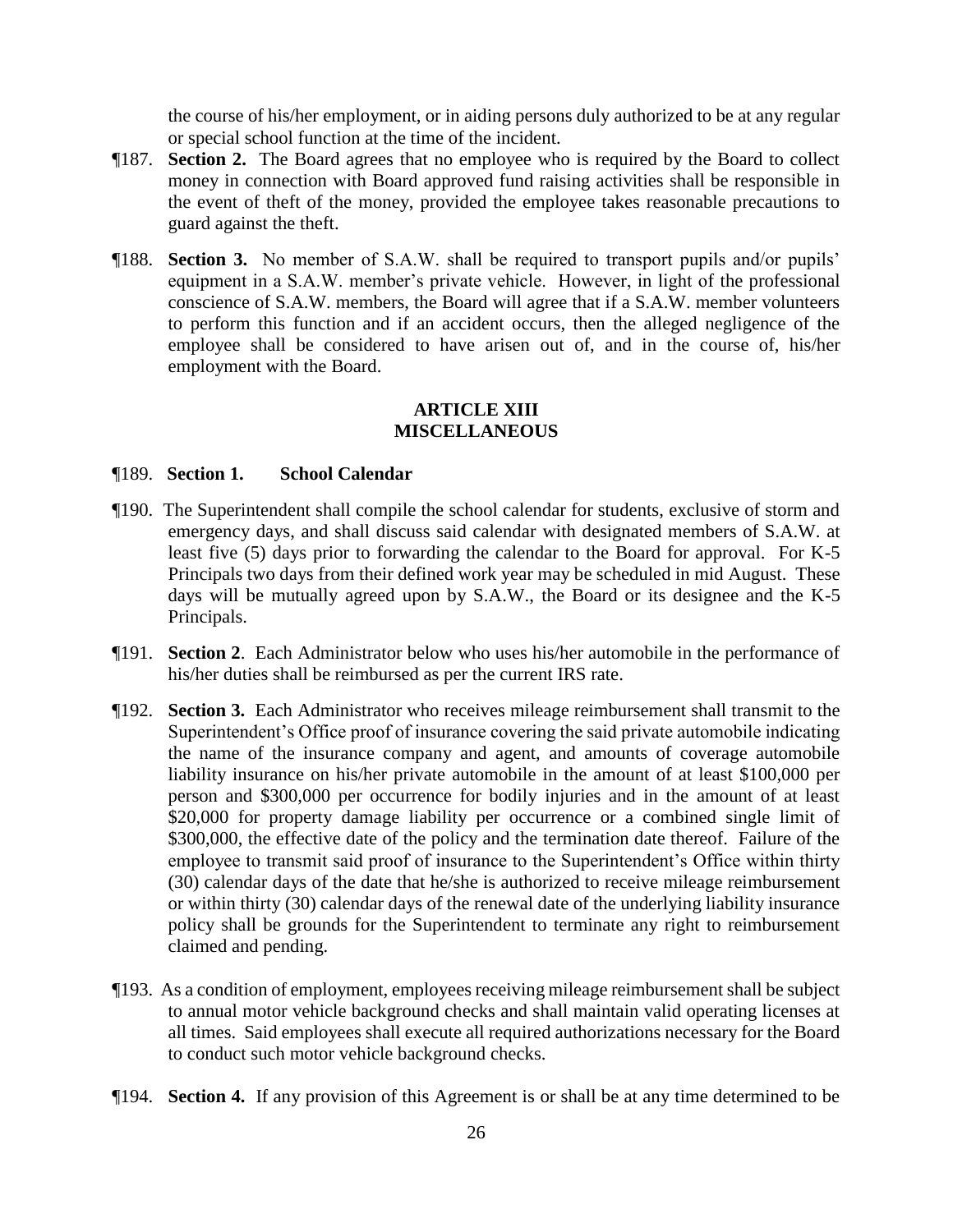contrary to law by a court of competent jurisdiction or contrary to the regulations of Connecticut State Department of Education by a court or by said Department, such provision shall be of no binding effect and shall not be applicable or performed except to the extent permitted by law. All other provisions of this Agreement, however, shall remain in full force and effect.

- ¶195. **Section 5.** (a) The parties recognize that the Board retains all rights it had prior to the signing of this Agreement, except as such rights, whether exercised or not, have been specifically relinquished or abridged in this Agreement.
- ¶196. (b) The parties further recognize that if any provision of this Agreement is contrary to a specific practice existing prior to the date of execution of this Agreement, then the provision of this Agreement shall prevail.
- ¶197. (c) This Agreement represents the complete and full understanding of the parties with respect to rates of pay, wages, hours of employment and other conditions of employment which shall prevail during the term hereof and any matters or subjects not covered herein covered have been satisfactorily adjusted, compromised or waived by the parties for the life of this Agreement.
- ¶198. **Section 6.** This Agreement constitutes the sole and complete Agreement between the parties and the provisions of this Agreement shall prevail and govern over any express contrary Board ruling or administrative regulation. This Agreement may be amended only by a written agreement similarly executed by the parties hereto.
- ¶199. **Section 7.** Continuing and effective from July 1, 1983, an "Emergency Expenditure Fund" has been established in each "school" to be administered by its Chief Administrator. During the months of October and February of each school year, the Board shall issue drafts payable to the Emergency Expenditure Fund checking account of each "school" in the amount of one-half (1/2) of the total amount due that "school's" fund as per the provisions of this section. The amount due to the fund in each school year shall be based on the rate of fifty cents (\$.50) per pupil for each school year based on the enrollment for that "school" as of that school year. The use of this fund shall be for such purposes as the purchase of special learning materials, consumables such as test tubes and batteries, special subscriptions, supplementary recreational needs, and pupil emergency materials. Appropriate accounting of the expenditures from the fund shall be maintained by the principal in accordance with the guidelines established by the Superintendent and the Board and issued to the principals within the system.
- ¶200. **Section 8.** Should an Administrator complain in writing that his/her work required him/her to be in unsafe or unhealthy situations, or in violation of acceptable safety rules, the matter shall be considered immediately by his/her immediate superior who shall report said complaint in writing immediately to the Superintendent and the Board.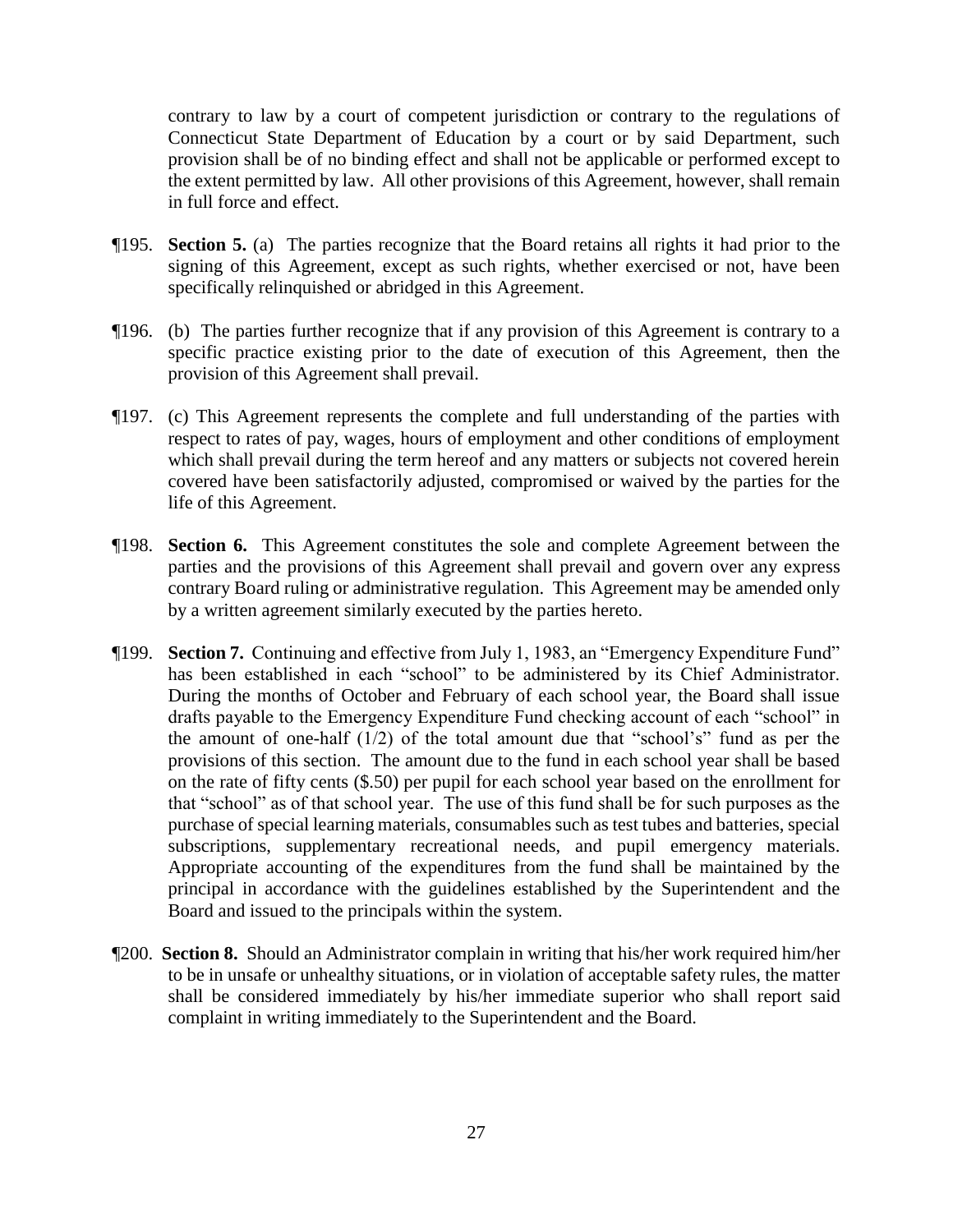# **ARTICLE XIV GRIEVANCE PROCEDURE**

#### ¶201. **Section 1. Definitions**.

- ¶202. A. A grievance is hereby defined as follows:
- ¶203. 1. A claim by either an employee or a group of employees, S.A.W., or the Board that there has been an alleged violation, misinterpretation, or misapplication of a specific provision or group of provisions of this Agreement, or condition affecting the employee's health and safety, or that there has been a failure to follow the established procedures of the school district's evaluation and support program.
- ¶204. 2. An employee complaint or a complaint by S.A.W. concerning disciplinary action inflicted upon an employee shall be processed in accordance with the provisions of this Article.
- ¶205. B. Whenever the term "days" is used in this Article, such term shall mean regularly scheduled school days.
- ¶206. **Section 2.** All grievances shall be processed in the following manner:

#### ¶207. **A. Employee Grievances**

- ¶208. Stage 1. (Informal)
- ¶209. The employee and a S.A.W. representative (if the employee so desires) shall discuss the grievance informally with the school official serving as the employee's immediate administrative superior, While the aforementioned discussion is mandatory, it shall have no effect on the running of the time limit of thirty (30) school days set forth in Stage 2, Level 1, below within which a written grievance must be submitted to the employee's immediate administrative superior. Therefore, in the event it becomes apparent to the employee that the aforementioned discussion will not be held or completed within said thirty (30) day period, it is incumbent upon the employee to submit the written grievance to his/her immediate administrative superior in accordance with the provision of Stage 2, Level 1, below.
- ¶210. Stage 2. (Formal)
- ¶211. **Level 1.** In the event a grievance is not satisfactorily resolved as a result of the informal discussion held pursuant to Stage 1 above, the employee shall reduce the grievance to writing, setting forth a statement as to the grounds for the grievance and the Article and Section of this Agreement alleged to have been violated, and shall within thirty (30) school days after the occurrence giving rise to the grievance, submit the written grievance to his/her immediate administrative superior. The immediate administrative superior may request another meeting to discuss the grievance with the employee and a S.A.W. representative which they must attend, but in any event must answer the grievance in writing with copies to the employee and S.A.W. within seven (7) school days following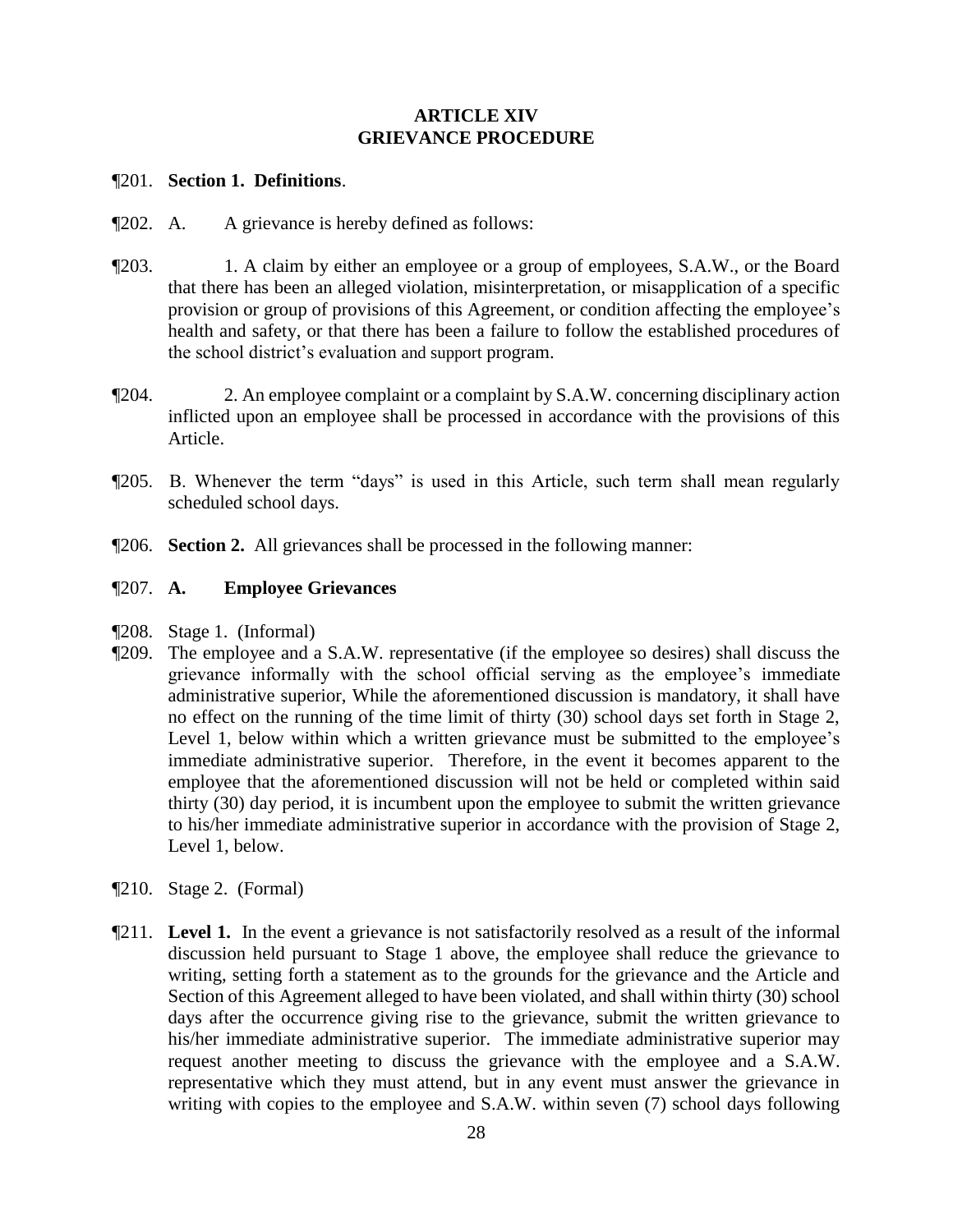receipt of the written grievance.

- ¶212. **Level 2.** In the event the grievance is not satisfactorily resolved as a result of the submission required by Level 1 above, the employee, by himself/herself or through S.A.W., may appeal the decision rendered on the grievance by his/her immediate administrative supervisor to the Superintendent, or his/her designee, provided said appeal is received by the Superintendent, or his/her designee, within seven (7) days following the date upon which the employee's immediate administrative superior answered the grievance. Within seven (7) school days following timely receipt of an appeal filed pursuant to this Level 2, the Superintendent, or his/her designee, and/or his/her representative shall meet with the employee and a S.A.W. representative for the purpose of hearing the appeal and shall within (7) school days following the date upon which said meeting is held, render his/her decision in writing, sending copies to the employee and S.A.W.
- ¶213. **Level 3.** In the event the grievance is not satisfactorily resolved as a result of the decision rendered by the Superintendent in Level 2 above, the employee, by himself/herself or through the Unit, may appeal said decision to the Board, provided said appeal shall be filed with the Clerk of the Board in writing, setting forth the basis for the appeal, within seven (7) school days following the receipt of the Superintendent's decision. Within sixteen (16) school days after receipt of a timely appeal made pursuant to this Level 3, the Board shall cause a hearing to be held with the employee and S.A.W. with respect to said appeal and shall, within seven (7) school days following a hearing, render a decision in writing with copies to the employee and S.A.W.
- ¶214. **Level 4**. In the event the grievance is not resolved as a result of the procedures of Level 3 above, S.A.W. may submit the grievance to the American Arbitration Association (the "AAA") or the Alternative Dispute Resolution Center (the "ADRC") in writing for binding arbitration in accordance with the rules and regulations of each particular forum no later than seven (7) school days following the receipt of the Board's decision pursuant to Level 3 above or the expiration of the time limits for making such a decision, whichever shall occur first. Copies of the submission to the AAA or ADRC must be sent to the Superintendent and Board. Fees and expenses of the Arbitrator shall be borne equally (1/2 each) by the Board and by S.A.W.

# ¶215. **B. S.A.W. Grievances**

- ¶216. S.A.W. may file grievances at Level 2 set forth above, provided each grievance must be in writing and sent to the non-grieving party no later than thirty (30) school days following the occurrence giving rise to the grievance.
- ¶217. **Section 3**. The preparation and processing of grievances shall be conducted after hours of employment. All reasonable efforts will be made to avoid involvement of students in any phase of the grievance procedure.
- ¶218. **Section 4.** S.A.W. will receive prior notice of the time and place of any formal meetings held hereunder.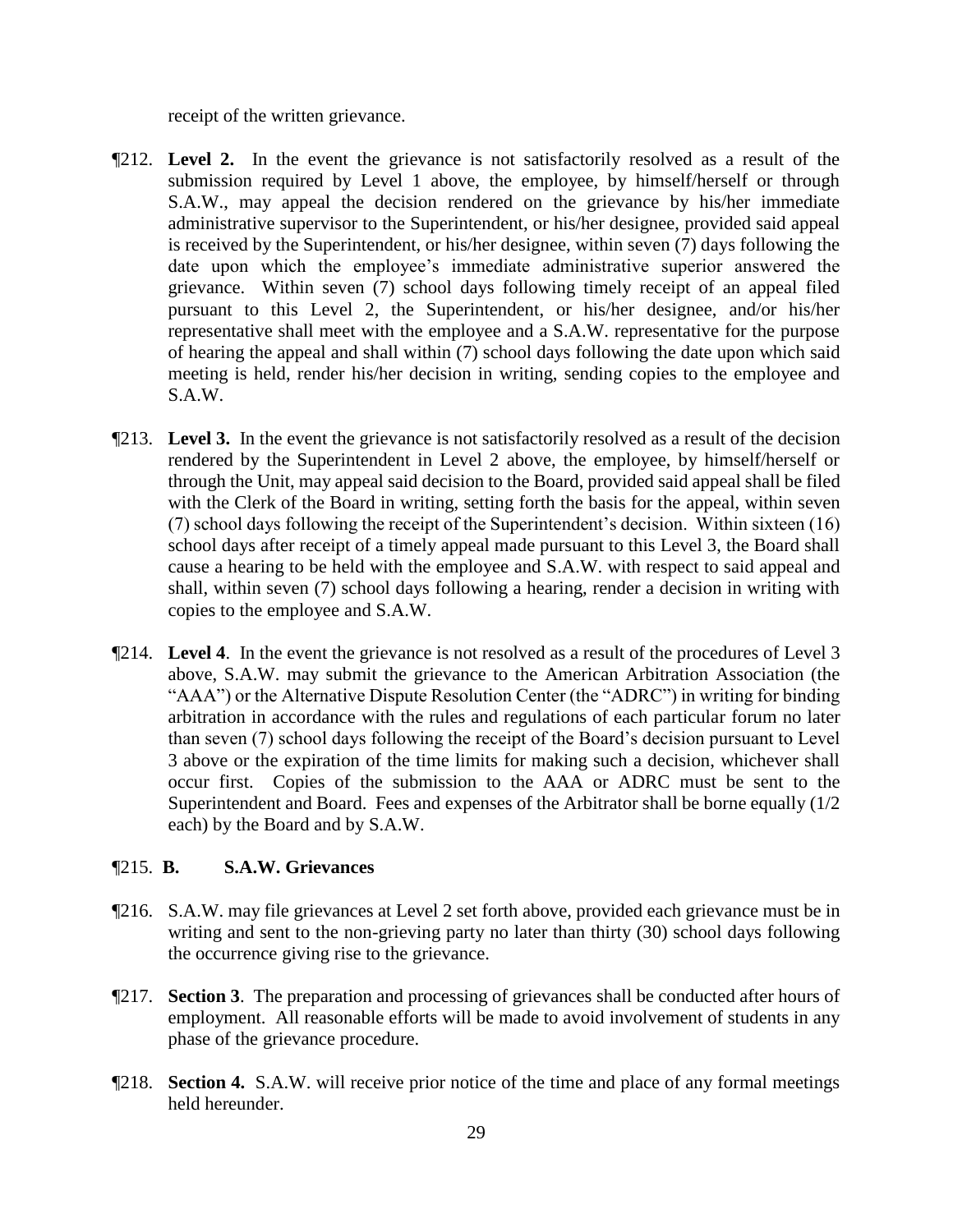- ¶219. **Section 5**. Nothing in this Agreement shall be construed as compelling S.A.W. to submit a grievance to arbitration.
- ¶220. **Section 6.** The procedure hereby established in this Article shall be the sole remedy for grievances under this Agreement.
- ¶221. **Section 7**. All grievances shall include the name and position of the grievant, the identity of the provision of this Agreement involved in the said grievance, the time when and the place where the alleged events or conditions constituting the grievance existed, the identity of the party responsible for causing the said events or conditions, if known, and a general statement of the nature of the grievance and the redress sought by the aggrieved party.
- ¶222. **Section 8.** The Arbitrator shall hear and decide only one grievance in each case. He/She shall be bound by, and must comply with, all the terms of this Agreement. He/She shall have no powers to add to, delete from, or modify in any way, any of the provisions of this Agreement. The decision of the Arbitrator shall be final and binding upon both parties and all employees, except that neither the Arbitrator nor his/her award shall usurp the statutory authority of the Board.

#### ¶223. **Section 9. Meetings**

- ¶224. A. Meetings held under this procedure shall generally be conducted on non-school time at a place which will afford a fair and reasonable opportunity for all persons proper to be present. Persons proper to be present for the purpose of this Article are defined as the aggrieved person, the appropriate S.A.W. and Board representatives, and witnesses. S.A.W. and Board counsel shall be permitted at Level 3 and 4. If at the option of the Superintendent or the Board, hearings are held during school hours, persons proper to be present shall be excused without pay loss.
- ¶225. B. The S.A.W. unit may, if it so desires, call upon the professional services of an affiliate unit or other resource services for consultation and assistance at any stage of the procedure.
- ¶226.. C. When, pursuant to the Grievance Procedure prescribed by this Article, S.A.W. considers that it is necessary to investigate an alleged grievance during school hours, then, with the permission of the Superintendent (which permission shall not be unreasonably or arbitrarily withheld) a representative of S.A.W. designated by the Executive Committee of S.A.W. shall be released for one (1) school day without loss of pay, to investigate the alleged grievance.
- ¶227. **Section 10.** Copies of any grievances, or answers thereto, shall be sent to the grievant, S.A.W. and the Board.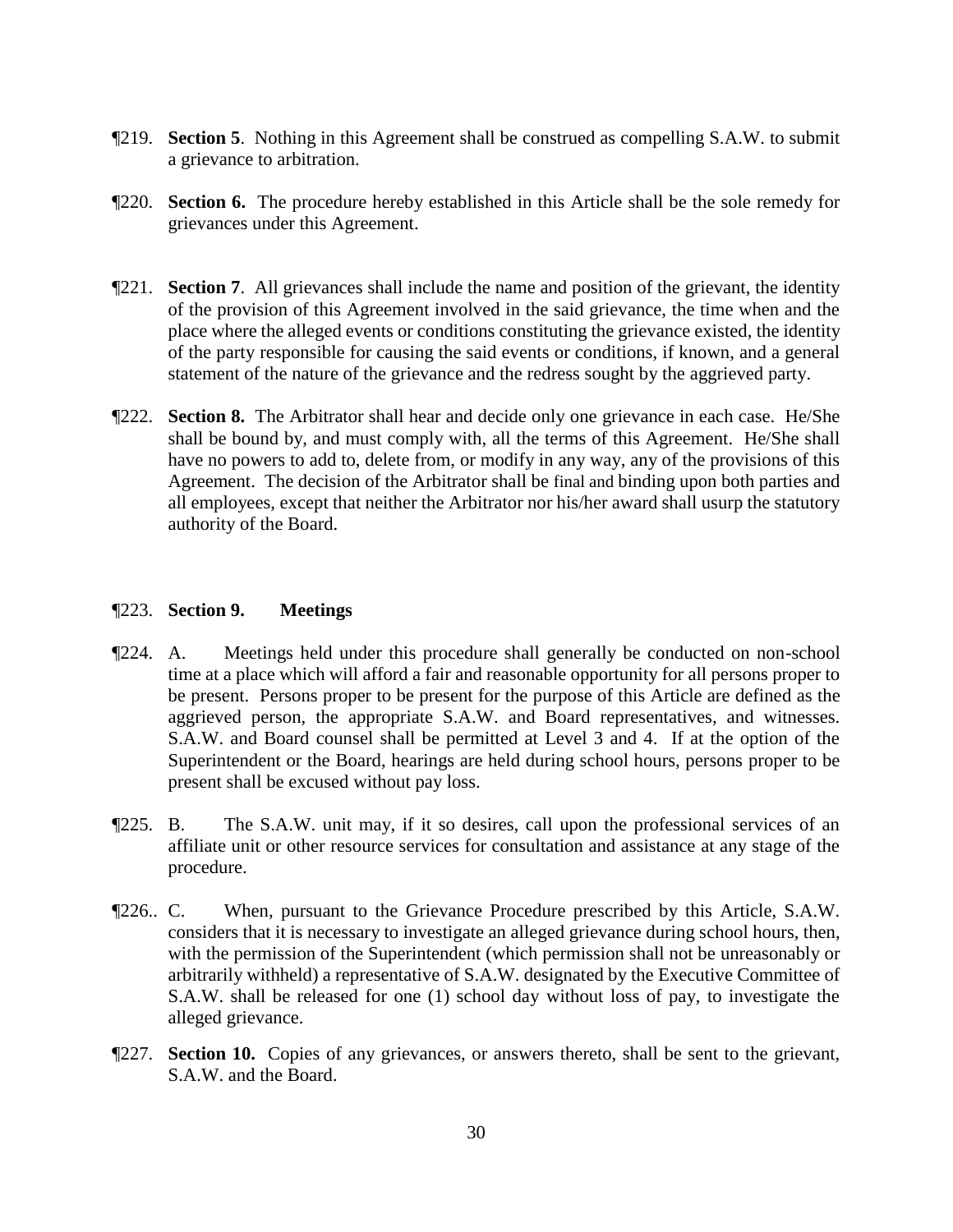- ¶228. **Section 11.** In the event a grievance is filed between June 1 and the end of the school year, the time limits of the Grievance Procedure shall be accelerated so that the grievance shall be processed through Level 3 by August 15. If such expedited procedure is not possible, the parties shall waive the time limits herein and establish new time limits for processing of each such grievance and such agreement shall be reduced to writing and signed by the parties so that there will be a resolution of such grievances through Level 3 by the succeeding Labor Day.
- ¶229. **Section 12.** In the event that any grievance is adjusted in Stage 1 of this Grievance procedure while such adjustment shall be binding upon the aggrieved party, and shall, in all respects be final, said adjustments shall not create a precedent or ruling binding upon either of the parties to this Agreement in future proceedings.
- ¶230. **Section 13**. Neither the Board nor S.A.W. shall discriminate against or otherwise coerce any employee or individual who is involved in the processing, or the refusal to process a grievance hereunder, provided that S.A.W. shall not be required to process a grievance for any employee or represent him/her during the processing of his/her own grievance.
- ¶231. **Section 14**. The aggrieved Administrator may be represented at Levels 2 and 3 of the formal grievance procedure by a person of his/her own choosing, except that he/she may not be represented by a representative, or by an officer, of any Administrator organization other than S.A.W. When an Administrator is not represented by S.A.W., S.A.W. shall have the right to be present and to state its views at all stages of the Grievance Procedure.
- ¶232. **Section 15.** Present grievance forms shall be continued in use. Forms for filing and processing grievances and other necessary documents shall be prepared by the Superintendent with the approval of S.A.W. and made available through S.A.W. so as to facilitate operation of the Grievance Procedure.
- ¶233. **Section 16.** Any grievance not filed or processed by the grieving party in accordance with the time periods set forth above shall be deemed to be resolved and shall not be subject to further processing or to arbitration. If the Board fails to respond to a grievance in a timely fashion, the grievance shall be deemed to be denied at that particular step and the grieving party may proceed to the next step in accordance with its provisions. Prior to the expiration of any time period, the parties may mutually agree, in writing, to extend the time period.

#### **ARTICLE XV INSURANCE**

- ¶234. **Section 1.** The City of Waterbury shall provide and continue in full force and effect the insurance programs described below:
- ¶235. Each employee shall be eligible to enroll in the following healthcare options effective the first of the month following date of hire and during designated open enrollment periods.
- ¶236. 1. The OAP Plan with the following co-payments: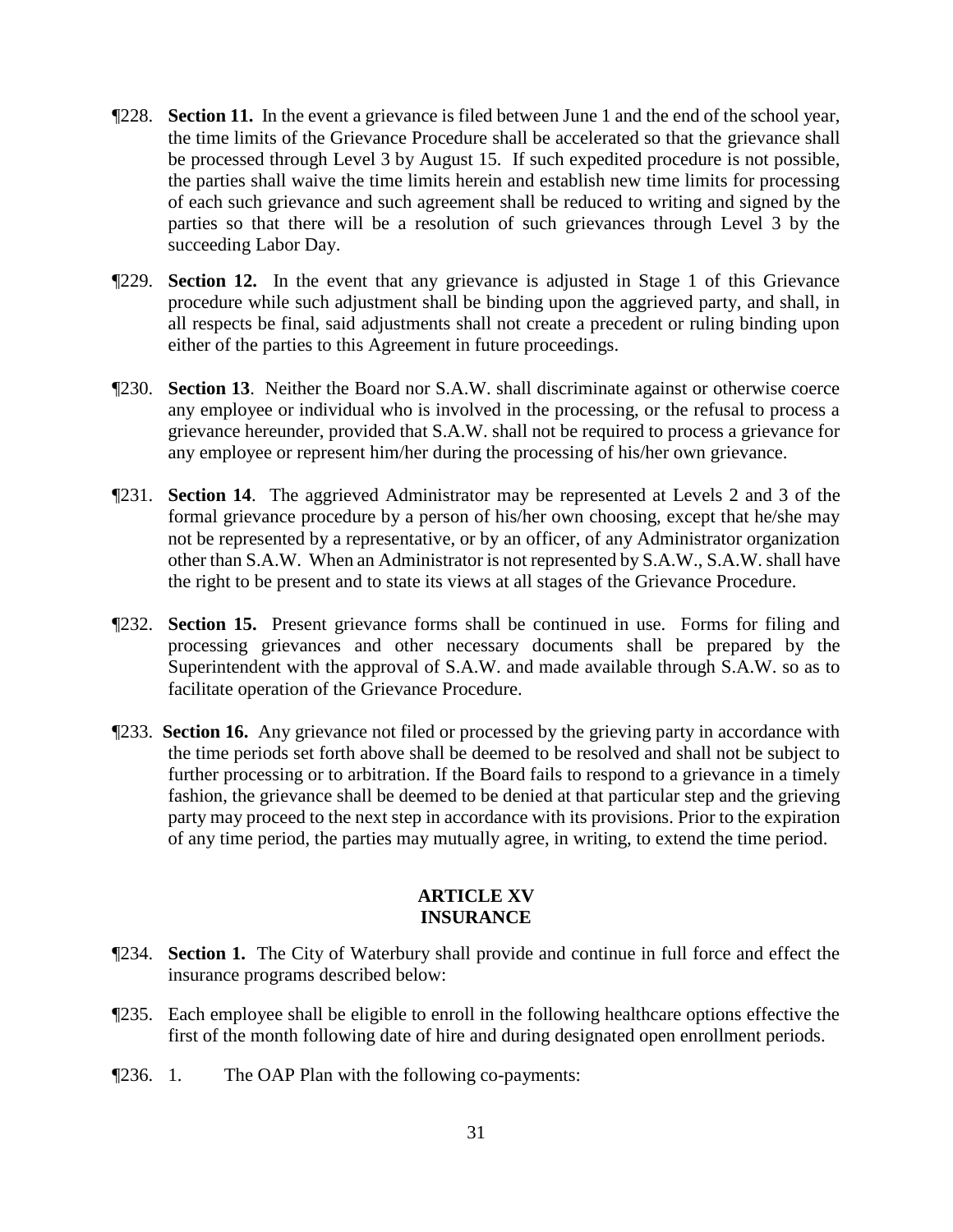- \$30 for all office visits
- \$50 for urgent care
- \$100 for emergency room
- \$400 for outpatient surgery
- \$800 inpatient hospitalization
- ¶237. There is unlimited lifetime maximum benefit for in-network providers.
- ¶238. For out-of-network services, there shall be an annual deductible of \$400/\$800/\$1,200 for individual, two person, and family coverage with subsequent coinsurance of 30% on covered expenses of up to \$4,000/\$8,000/\$12,000 respectively for individual, two person, and family coverage. The maximum "out-of-pocket" expense associated with the out-ofnetwork cost share is \$1,600/\$3,200/\$4,800 for individual, two person, and family coverage respectively. If a non-network provider is used, the employee or dependent may be subject to balance billing above and beyond the allowable maximums. There is an unlimited lifetime maximum benefit for in-network providers.

If a non-network provider is used, the employee or dependent may be subject to balance billing above and beyond the allowable maximums. There is an unlimited lifetime maximum benefit for in-network providers.

- ¶239. 2. Effective July 1, 2016, \$2000/\$4000 High Deductible Health Plan with a Health Savings Account (HDHP-HSA).
- ¶240. Health Saving Account Funding: The employer shall fund at the beginning of the plan year the employee's HSA in the following amounts:
	- a. Effective September 1, 2018, the City will fund fifty percent (50%) of the deductible into the HSA. Said funding shall be paid quarterly.
	- b. The City will fund the deductible into the HSA for the 2019-2020 school year at the same percentage as it did in the 2018-2019 school year.
	- c. Effective the plan year beginning on September 1, 2020, the Board will fund five percent (5%) less of the deductible into the HSA than was funded in the previous plan year. Said funding shall be paid quarterly. The timing of the quarterly payment will vary based on the effective date of the plan year and, shall occur on the first regularly scheduled payroll after each respective quarter begins.
- ¶241. Health Reimbursement Account: A Health Reimbursement Account ("HRA") shall be made available for any administrator who is precluded from participating in a Health Savings Account ("HSA") because the administrator receives Medicare and/or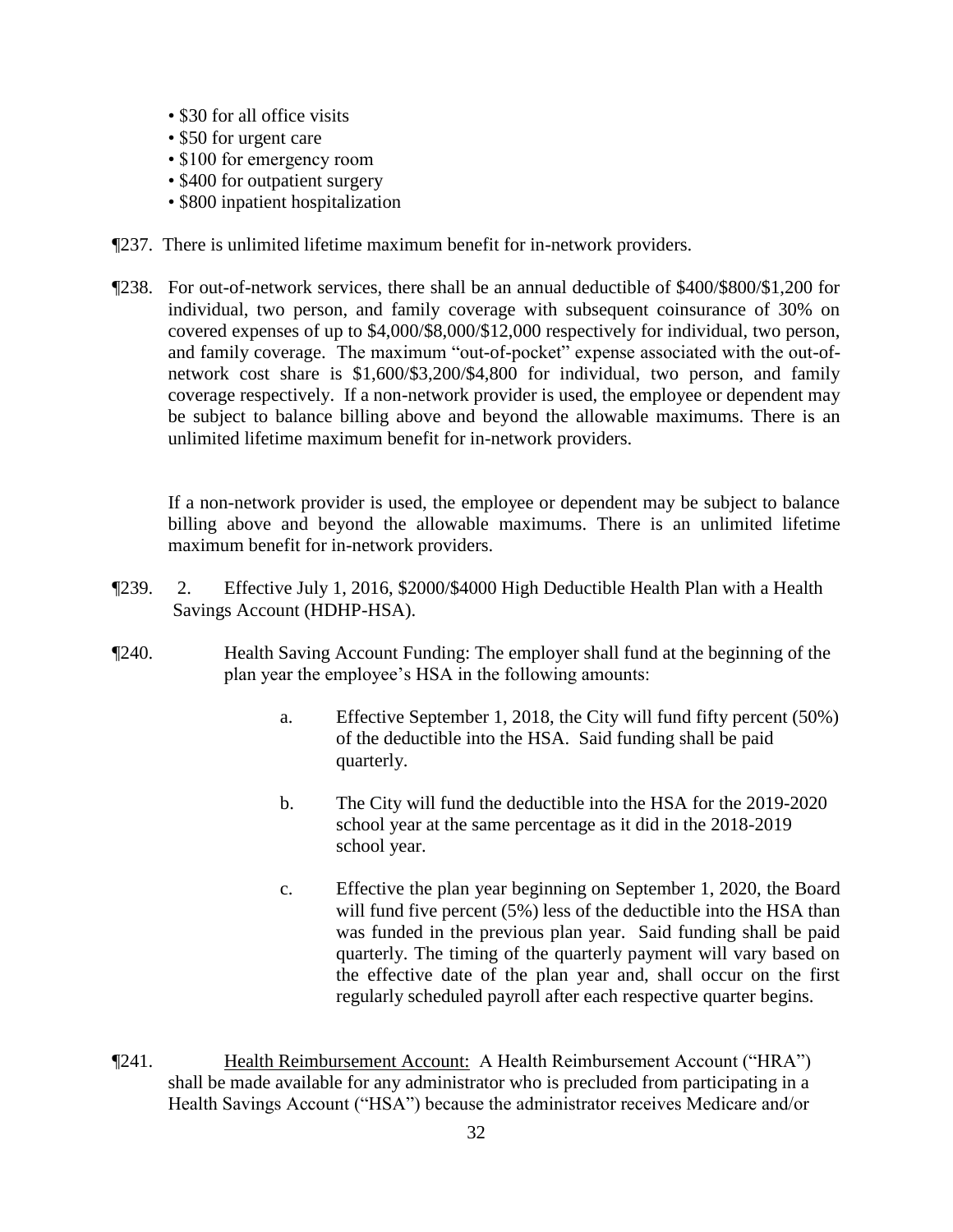veterans' benefits. The annual maximum reimbursement by the Board for administrators participating in the HRA shall not exceed the dollar amount of the Board's annual HSA contribution for administrators enrolled in the HSA.

#### ¶242. **Prescription Drug Benefits**

- ¶243. 1. Employees who enroll in the OAP or the **HDHP** will also be enrolled in the City's integrated prescription drug program with co-payments of \$10 for generic drugs, \$30 for listed brand name drugs, and \$45 for non-listed brand name drugs, and required generic substitution, for a 30-day supply. Mail order co-payments for a 90-day supply of maintenance medications are twice the co-pay for a 30-day supply.
- ¶244. If a plan participant uses a non-participating pharmacy, the claim is subject to the out-ofnetwork deductible and then the plan reimburses the participant at 70%.

#### ¶245. **Dental Plan**

- ¶246. Employees who enroll in one of the medical plans made available shall have the option to enroll in the dental coverage that is associated with each specific health plan. The dental coverage associated with the above referenced medical plans is the Delta Dental Plan. The following shall apply to this plan:
	- 100% coverage for preventive services and 50% coverage for basic services.

• A deductible of \$50, \$100, or \$150 respectively shall apply for individual, two person, or family coverage.

- A calendar year maximum of \$1,000 per participant.
- ¶247. Dental coverage may not be elected independent of the City's medical coverages.

#### ¶248. **Premium Cost Sharing**

- ¶249. Employee premium cost sharing (based on a City-wide experience rate) shall be by payroll deduction and shall be as follows:
- ¶250. a. Medical. Each employee shall pay the following portion of the premium or premium equivalent for the above medical plans for the coverage of the employee and their eligible dependents. For the purposes of the benefit plans set forth in this Article, "eligible dependent" shall be a spouse or child who meets the criteria set forth in the insurance carrier's plan description. Any employee who receives benefits for dependents who do not meet the requirements of Section 152 of the Internal Revenue Code shall be solely responsible for any resulting taxes and related charges, and shall hold the City harmless from any costs in connection with the provision of such benefits.

#### HDHP: **Effective September 1, 2018,** 20% of the premium equivalent. HDHP: **Effective September 1, 2019, 21% of the premium equivalent.**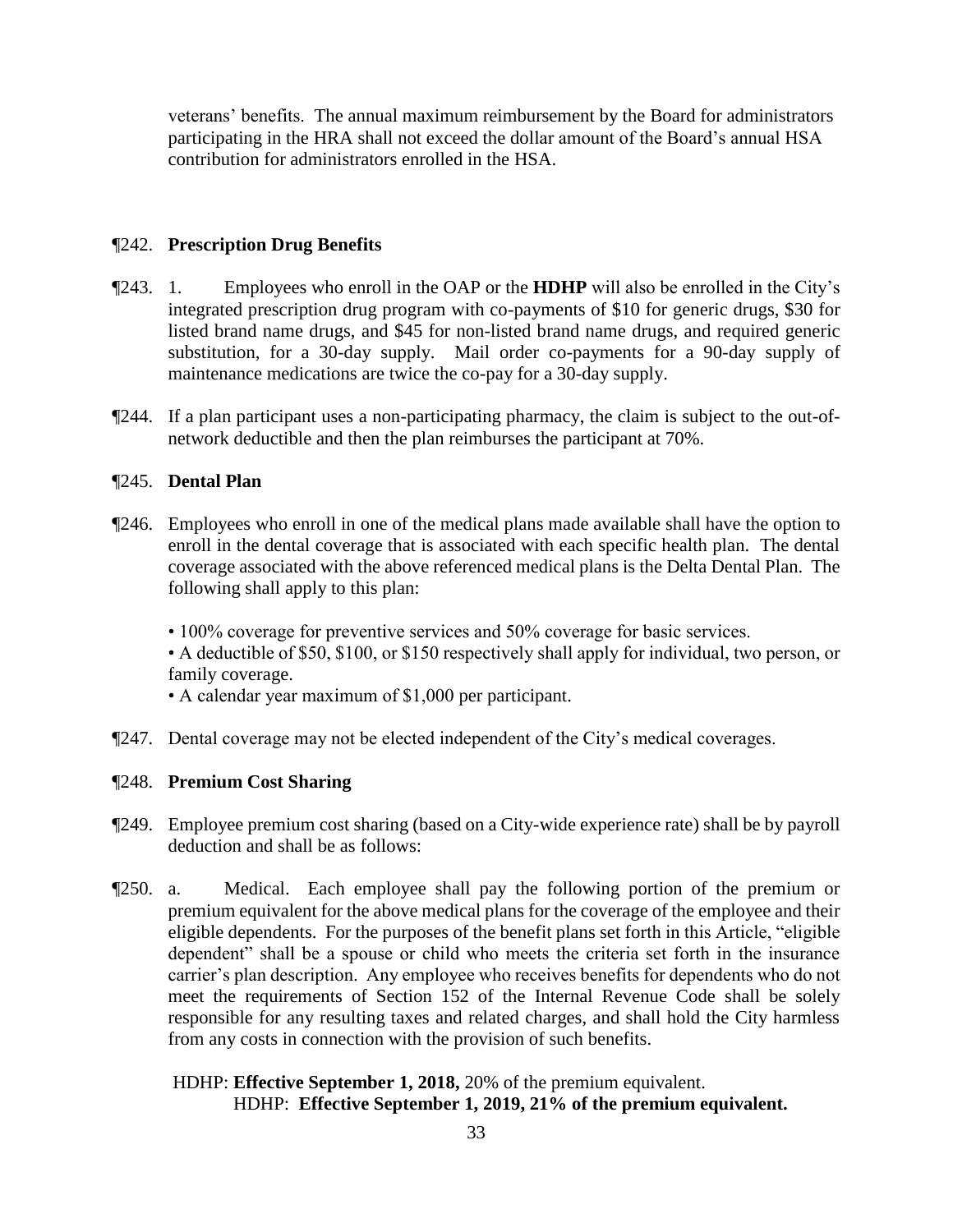**Effective September 1, 2020, 21.5% of the premium equivalent**. *The employee's premium contribution shall be increased over the previous year's employee's premium contribution by .5%.*

OAP Plan: The HDHP employee premium cost share plus the dollar difference between the full premium amounts for the OAP and the HDHP.

- ¶251. b. Prescription. Each employee who is enrolled in the prescription plan shall pay 25% of the premium or premium equivalent.
- ¶252. c. Dental. Each employee who is enrolled in the dental plan shall pay 25% of the premium cost share or premium equivalent.
- ¶253. The City shall provide a premium cost sharing plan on a pre-tax basis. The City shall also establish such plan(s) as are required to allow employees to elect participation in:
- ¶254. i. A flexible spending account, with a two thousand five hundred dollar (\$2,500) per plan year limit on medical expense reimbursements to the extent permitted by law; and/or
- ¶255. ii. A dependent care assistance plan with a five thousand dollar (\$5,000) per plan year limit to the extent permitted by law.
- ¶256. These plans shall be established and administered in accordance with Internal Revenue Code requirements. The flexible spending account on medical expense reimbursements is not available to employees participating in the HDHP-HSA.

The City shall make a \$50.00 contribution to an employee's Flexible Spending Account or the HDHP-HSA for the employee's first time, voluntary participation in the biometric testing program.

- ¶257. If the Board received notice that the total cost of a group health plan or plans offered under this contract will trigger an excise tax under Internal Revenue Code Section 4980I, or any other local, state or federal statute or regulation, during the term of this contract, the Board and the Association will, upon request of the Board, engage in mid-term negotiations regarding the impact of such excise tax, in accordance with the Teacher Negotiation Act, Section 10-153f(e) of the Connecticut General Statutes.
- ¶258. **Section 2.** The City may elect to change insurance carrier(s)/administrator(s) during the life of this Agreement for any of the benefits specified in this Article, provided the coverage is at least comparable to the coverage in effect immediately prior to the change. "Comparable" means same overall plan design, equivalent benefit levels as to each of the major elements of the plan, and comparable value (balancing off pluses and minus) as to the remaining elements of the plan. The City agrees to give the Union reasonable notice and to discuss with the Union prior to any change in carrier(s)/administrator(s). In the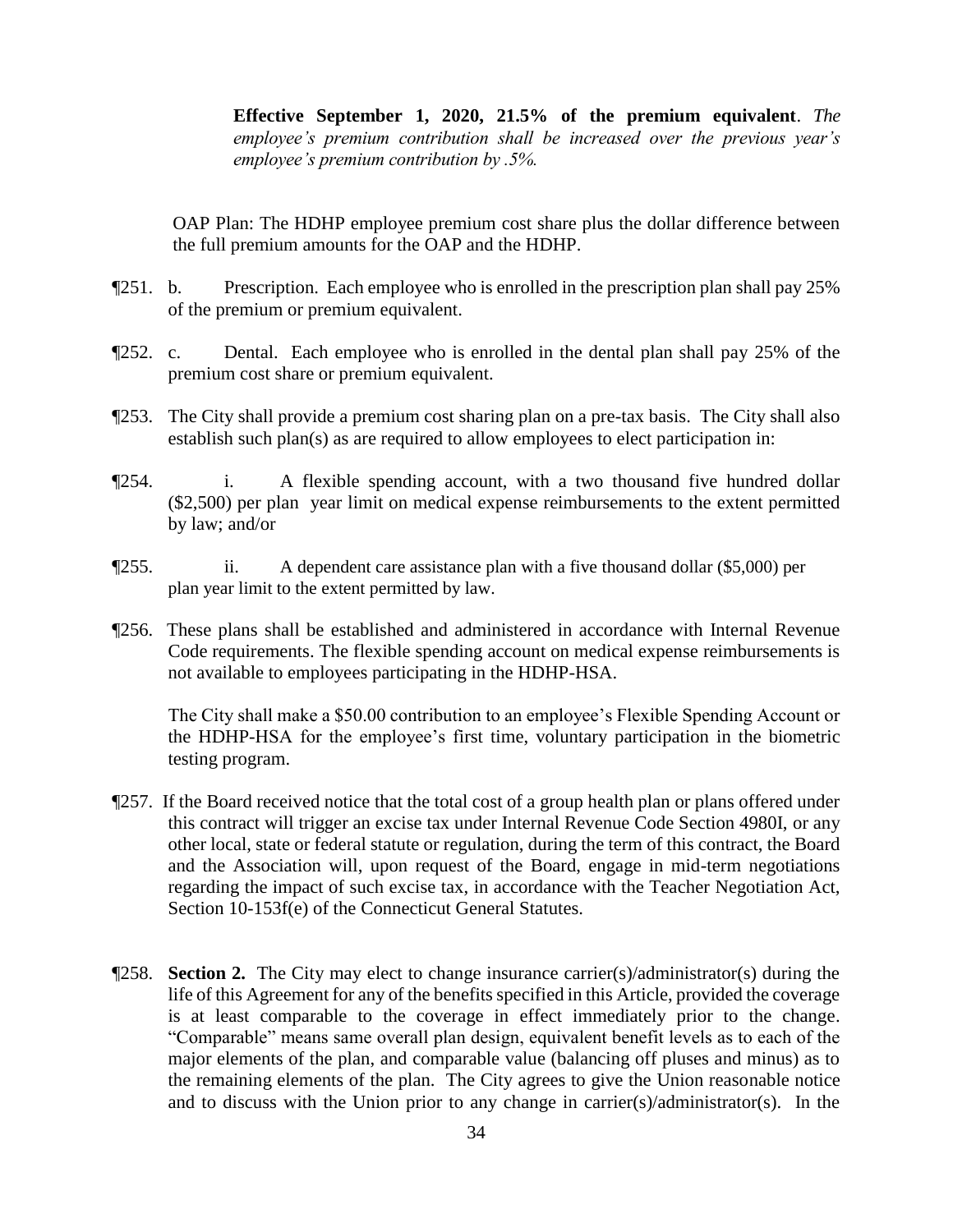event of a dispute over the interpretation or application of this Section, the Union may, within thirty (30) days after being notified of a health insurance change, request grievance arbitration without proceeding through the initial steps of the grievance procedure. The request for arbitration shall include a listing of the element or elements of the plan that the Union claims are not "comparable" to the pre-existing plan. Arbitration shall be conducted by a mutually acceptable arbitrator, or if none can be agreed upon within five (5) business days of the Union's notice of arbitration, by the Alternative Dispute Resolution Center in accordance with its rules and procedures. The costs of arbitration shall be shared equally by the parties, but at no time shall the cost to the Union exceed \$5,000. The network of providers must be seventy-five percent (75%) of the network on July 1, 2006. The following shall be excluded in determining whether a plan is "comparable": out-of-state reciprocal arrangements for non-emergency care, provided that there is at least one plan option that includes out-of-state reciprocal arrangements; claims processing; plan documents, definitions and wording.

- ¶259. **Section 3.** For purposes of the benefit plans set forth in this Article, "eligible dependent" shall be a spouse or child who meets the criteria set forth in the insurance carrier's plan description. Any employee who receives benefits for dependents who do not meet the requirements of Section 152 of the Internal Revenue Code shall be solely responsible for any resulting taxes and related charges, and shall hold the City harmless from any costs in connection with the provision of such benefits.
- ¶260. **Section 4.** Any question concerning payment of benefits pertaining to any of the aforementioned provisions shall be determined by the insuring company in accordance with the provisions of such policies.

#### ¶261. **Section 5. Retiree Health Benefits**.

- ¶262. a. Employees hired on or after July 1, 2006.
- ¶263. Those employees who are participating in the City's medical insurance plan at the time of retirement who retire with a normal retirement under the Teachers' Retirement Board and who are not eligible for Medicare or medical insurance coverage from another employer at the time of retirement, shall be eligible to participate in such medical insurance plan(s) which the City provides to active bargaining unit employees, as such plans may change from time to time, and subject to the same conditions as may exist at any time for active employees, carrier permitting, provided the retiring employee pays 100% of the applicable cost of the plan, which payment shall be reduced in the amount of any subsidy received by the City or Board on behalf of such participating retiree and/or spouse or dependent pursuant to Conn. Gen. Stat. § 10-183t. Such coverage shall be provided to the retiring employee and his/her eligible spouse who was enrolled in a plan at the time of retirement and/or eligible dependents that were enrolled in a plan at the time of retirement subject to payment of 100% of the applicable cost of the plan. The retiree may not enroll any spouse or dependents after the time of retirement.
- ¶264. Retirees who are eligible for Medicare at the time of retirement or who become eligible for Medicare subsequent to retirement and who wish to continue to receive retiree health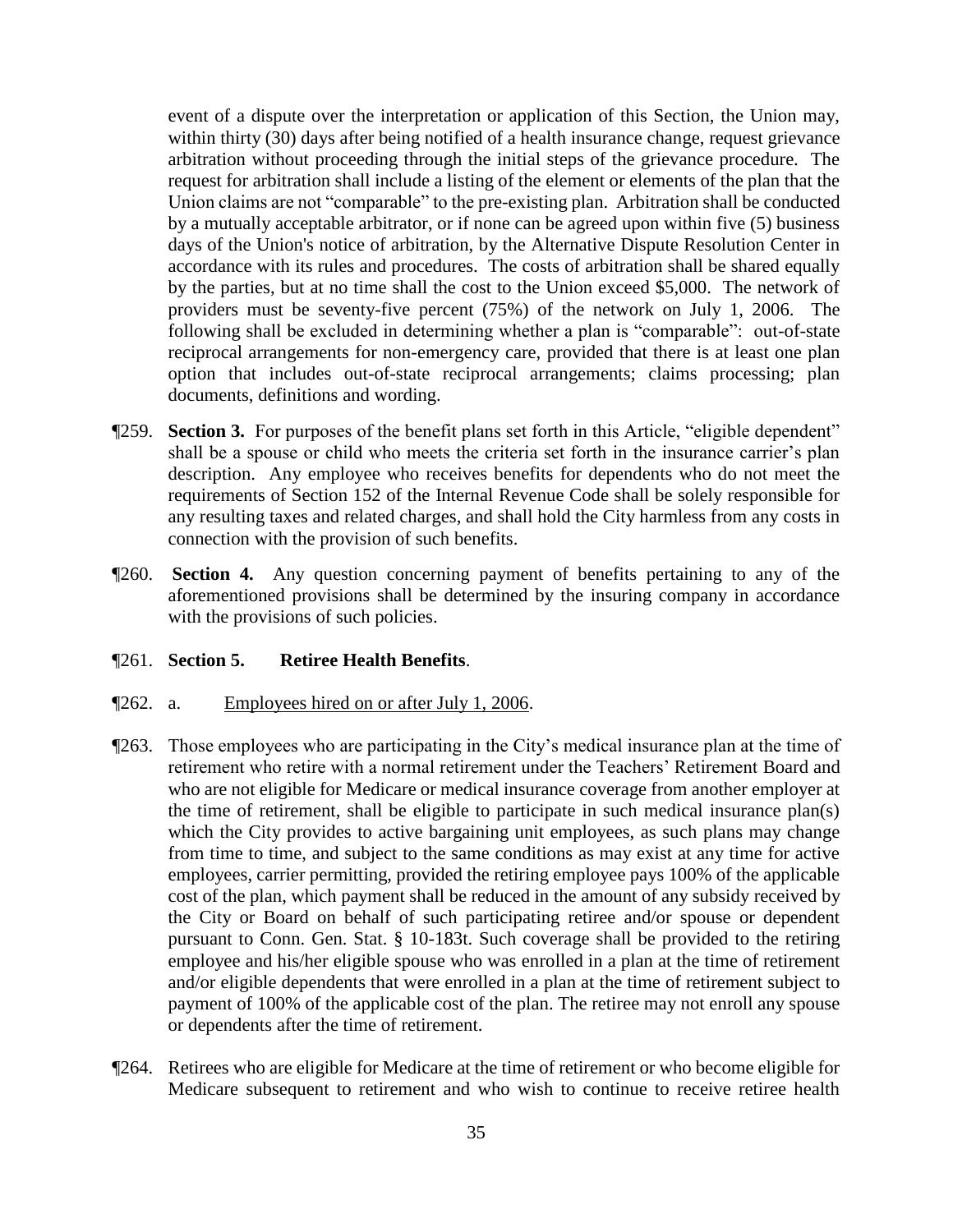insurance coverage from the City must participate in Medicare Part A and Part B and shall be responsible for any premiums for Medicare A and B. The City will provide access to a Medicare supplement plan, provided the retiree pays 100% of the applicable cost of the plan. The retiree may enroll his/her eligible spouse who was enrolled in a plan at the time of retirement and/or eligible dependents that were enrolled in a plan at the time of retirement subject to payment of 100% of the applicable cost of the plan. The retiree may not enroll any spouse or dependents that were not enrolled in a plan at the time of retirement.

- ¶265. Should the City obtain a subsidy from the state or federal government, or any cost savings, for offering prescription drug benefits to Medicare eligible retirees and/or spouses, such subsidy or savings shall belong exclusively to the City to the extent permitted by applicable law.
- ¶266. b. Employees hired after June 30, 1996 but prior to July 1, 2006 and who are not eligible to participate in the City of Waterbury Pension Plan.
- ¶267. Those employees who are participating in the City's medical insurance plan at the time of retirement who retire with a normal retirement under the Teachers' Retirement Board and who are not eligible for Medicare or medical insurance coverage from another employer at the time of retirement, shall be eligible to participate in such medical insurance plan(s) which the City provides to active bargaining unit employees, as such plans may change from time to time, and subject to the same conditions as may exist at any time for active employees. Such coverage shall be provided to the retiring employee and his/her eligible spouse who was enrolled in a plan at the time of retirement and/or eligible dependents that were enrolled in a plan at the time of retirement subject to payment of the applicable cost of the plan. The retiree may not enroll any spouse or dependents after the time of retirement.
- ¶268. During the period of participation in the medical plan offered to active bargaining unit employees, retirees shall pay the same premium cost share as active employees are required to pay pursuant to this Agreement or any successor agreement, as such may change from time to time. Notwithstanding any provision of Conn. Gen. Stat. § 10-183t to the contrary, the applicable premium or premium equivalent cost share for the plan and level of coverage selected shall be over and above any subsidy received by the City or Board on behalf of any retiree and/or spouse or dependent pursuant to Conn. Gen. Stat. § 10-183t.
- ¶269. Retirees who are eligible for Medicare at the time of retirement or who become eligible for Medicare subsequent to retirement and who wish to continue to receive retiree health insurance coverage from the City must participate in Medicare Part A and Part B and shall be responsible for any premiums for Medicare A and B. The City will provide access to a Medicare supplement plan and the retiree shall be responsible 50% of the cost of this supplement plan. The retiree may enroll his/her eligible spouse who was enrolled in a plan at the time of retirement and/or eligible dependents that were enrolled in a plan at the time of retirement subject to payment of 50% of the applicable cost of the plan. The retiree may not enroll any spouse or dependents that were not enrolled in a plan at the time of retirement.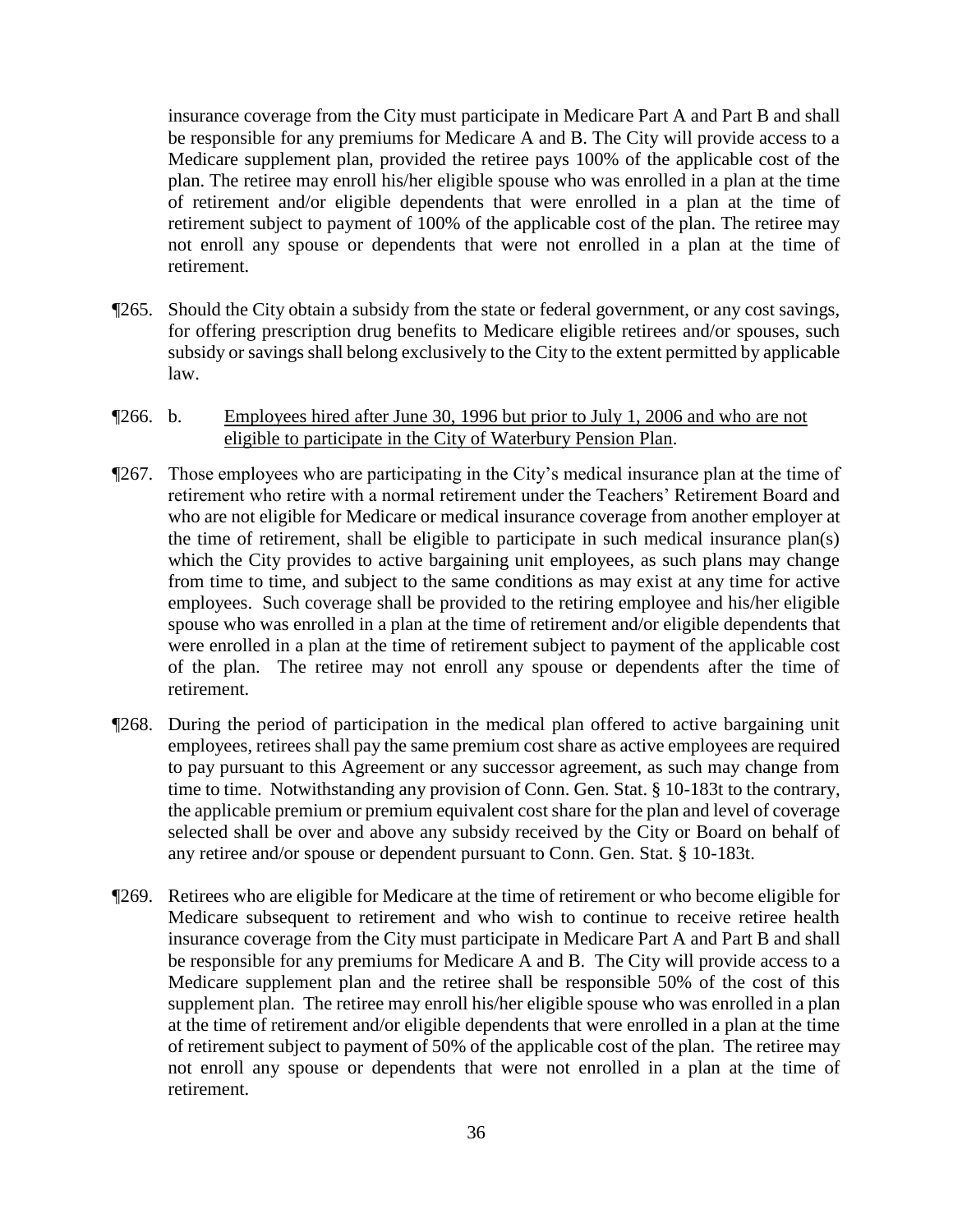- ¶270. Should the City obtain a subsidy from the state or federal government, or any cost savings, for offering prescription drug benefits to Medicare eligible retirees and/or spouses, such subsidy or savings shall belong exclusively to the City to the extent permitted by applicable law.
- ¶271. c. Employees hired on or before June 30, 1996 and who are not eligible to participate in the City of Waterbury Pension Plan.
- ¶272. Those employees who are participating in the City's medical insurance plan at the time of retirement who retire with a normal retirement under the Teachers' Retirement Board and who are not eligible for Medicare or medical insurance coverage from another employer at the time of retirement, shall be eligible to participate in such medical insurance plan(s) which the City provides to active bargaining unit employees, as such plans may change from time to time, and subject to the same conditions as may exist at any time for active employees. Such coverage shall be provided to the retiring employee and his/her eligible spouse who was enrolled in a plan at the time of retirement and/or eligible dependents that were enrolled in a plan at the time of retirement subject to payment of the applicable cost of the plan. The retiree may not enroll any spouse or dependents after the time of retirement.
- ¶273. During the period of participation in the medical plan offered to active bargaining unit employees, retirees shall pay the same premium cost share as active employees are required to pay pursuant to this Agreement or any successor agreement, as such may change from time to time. Notwithstanding any provision of Conn. Gen. Stat. § 10-183t to the contrary, the applicable premium or premium equivalent cost share for the plan and level of coverage selected shall be over and above any subsidy received by the City or Board on behalf of any retiree and/or spouse or dependent pursuant to Conn. Gen. Stat. § 10-183t.
- ¶274. Retirees who are eligible for Medicare at the time of retirement or who become eligible for Medicare subsequent to retirement and who wish to continue to receive retiree health insurance coverage from the City must participate in Medicare Part A and Part B and shall be responsible for any premiums for Medicare A and B. The City will provide access to a Medicare supplement plan and the retiree shall be responsible 20% of the cost of this supplement plan. The retiree may enroll his/her eligible spouse who was enrolled in a plan at the time of retirement and/or eligible dependents that were enrolled in a plan at the time of retirement subject to payment of 20% of the applicable cost of the plan. The retiree may not enroll any spouse or dependents that were not enrolled in a plan at the time of retirement.
- ¶275. Should the City obtain a subsidy from the state or federal government, or any cost savings, for offering prescription drug benefits to Medicare eligible retirees and/or spouses, such subsidy or savings shall belong exclusively to the City to the extent permitted by applicable law.
- ¶276. **Section 6.** For the purposes of the benefit plans set forth in this Section, "eligible dependent" shall be a spouse or child who meets the criteria set forth in the insurance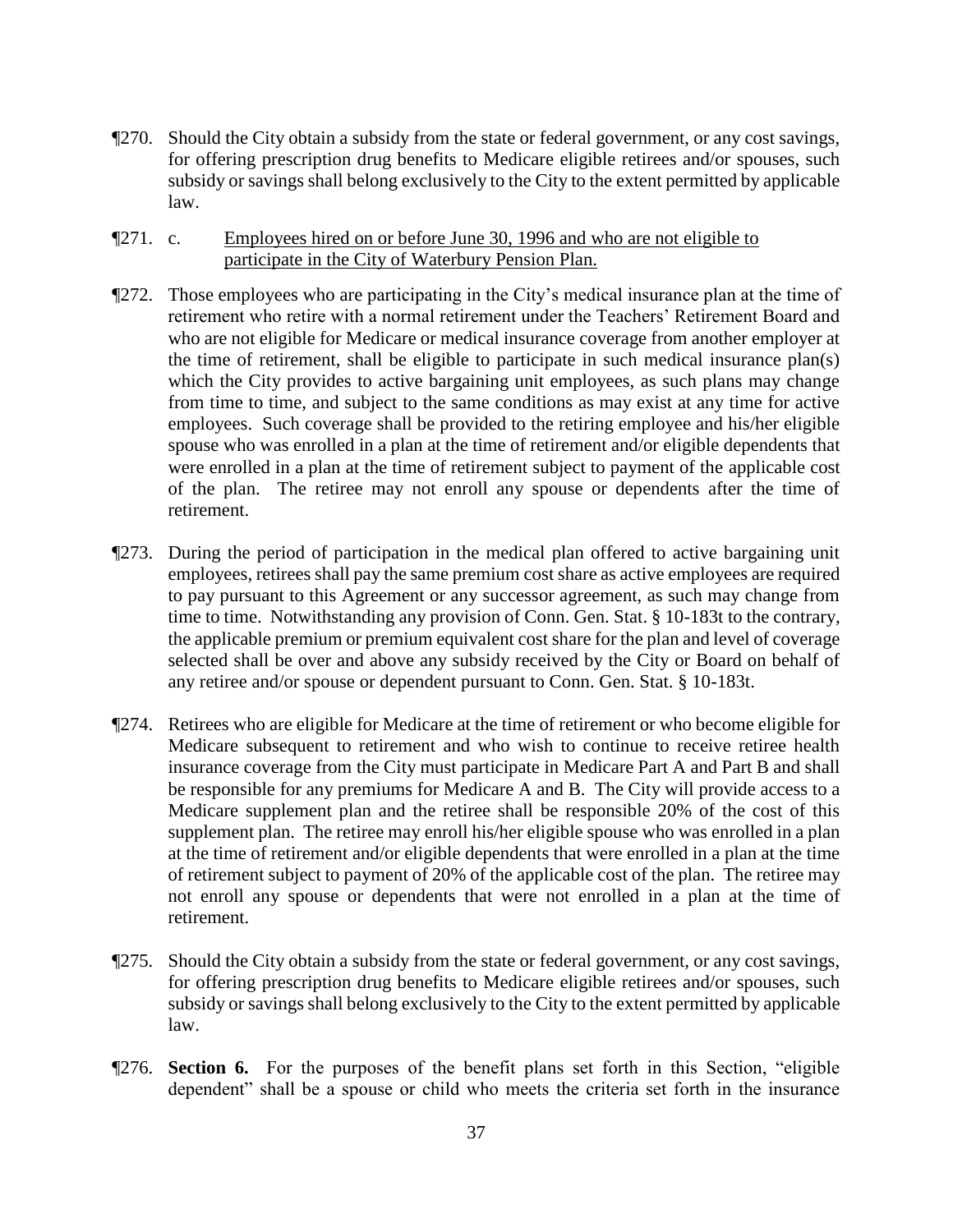carrier's plan description. Any employee who receives benefits for dependents who do not meet the requirements of Section 152 of the Internal Revenue Code shall be solely responsible for any resulting taxes and related charges, and shall hold the City harmless from any costs in connection with the provision of such benefits.

- ¶277. **Section 7.** Anything in Section 38-262h of the General Statutes, as amended, to the contrary notwithstanding, there shall be no requirement that the Board provide double coverage for an eligible dependent who is the spouse of the employee which eligible dependent is also an employee of the City or of the Board.
- ¶278. **Section 8.** For the duration of this Agreement, the City of Waterbury (through the Board) shall provide, without charge to the employee, life insurance in the face amount of two (2) times the annual base salary rounded up to the next \$1000.
- ¶279. **Section 8(a).** For the duration of this Agreement, the City of Waterbury (through the Board) shall provide, at the election of the employee without charge to the City, life insurance up to the amount provided by the City in accordance with the rules set forth in the Master Agreement with the insurance company. Deductions for the total cost of this coverage, at the group rate, shall be made by appropriate monthly deductions from the employee's pay. Such optional coverage is in addition to the coverage provided in Section 8 above.

#### **ARTICLE XVI ADMINISTRATOR ADVISORY COUNCIL**

#### ¶280. **Section 1. Recognition**

¶281. In accordance with the terms of S.A.W.'s constitution, an administrator's advisory council, consisting of no more than ten (10) members and S.A.W.'s Executive Committee, will have been formed prior to the effective date of this contract. During the life of this Agreement, this administrator's advisory council shall meet once every month with the Superintendent of Schools to discuss operations and policies.

# **ARTICLE XVII SUMMER SCHOOL PROGRAM - REMUNERATION AND SELECTION**

¶282. **Section 1.** The Board recognizes S.A.W. as the duly authorized representative of administrators, and supervisors positions created and/or utilized by the Board during the summer hiatus following the close of one "regular school work year" and the opening of the next regular school work year for purposes of negotiating salary and conditions of employment for the bargaining unit employees who are for such term of "Summer Employment" assigned to administer and/or supervise any Board Summer School Program. S.A.W. bargaining unit members shall have priority for such summer administrator position. If no qualified member of the bargaining unit is available, the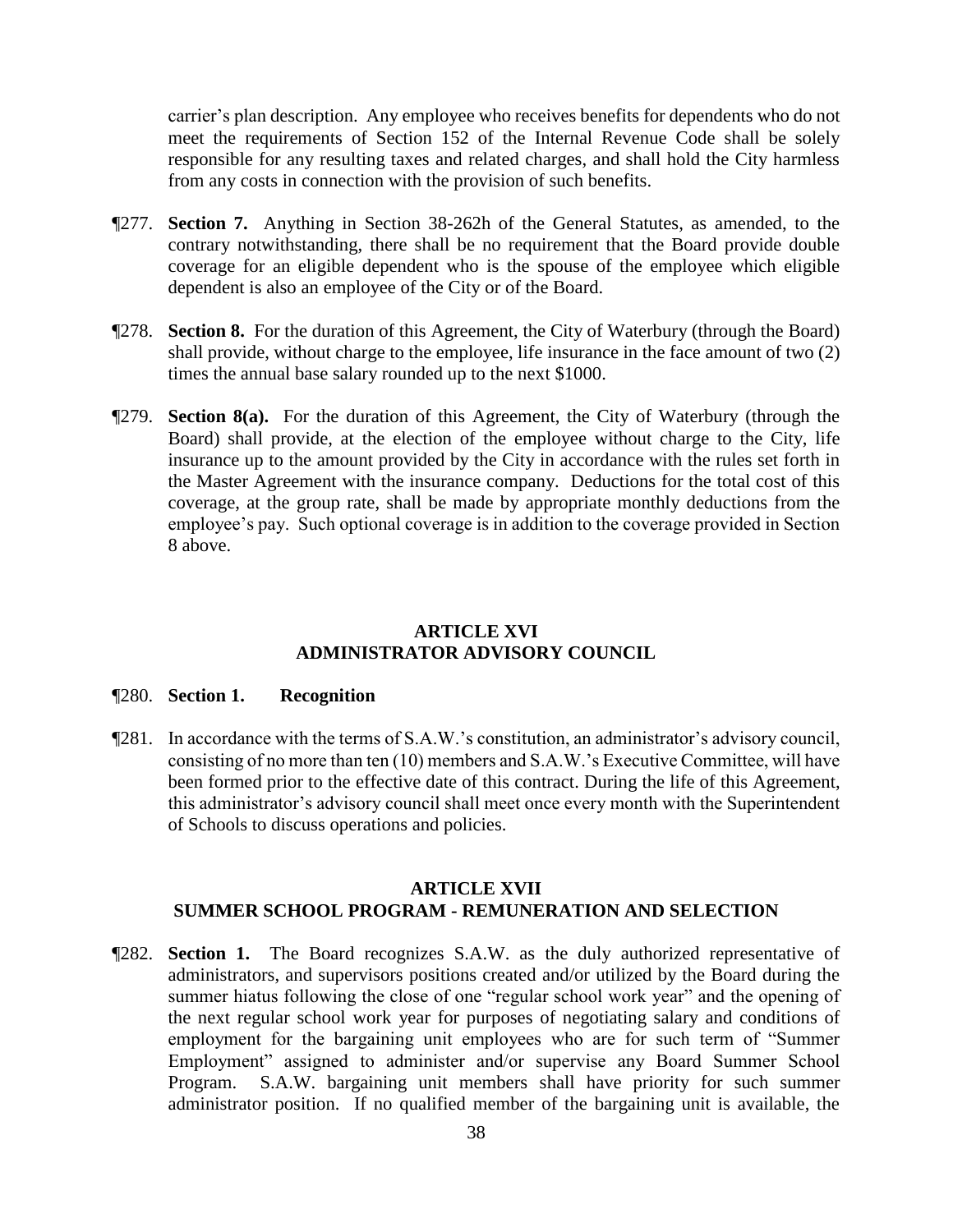Board may offer such a position to someone outside of the unit. A 10-month administrator participating in a summer school program shall be compensated at the rate of \$38 per hour. In cases where advance planning for the summer school program is required, a mutually agreed allowance for not less than ten (10) nor more than twenty-five (25) hours of preparation shall be paid to the designated Summer School Program Coordinator.

- ¶283. **Section 2.** State Certificated Administrators in the Waterbury School System shall be given priority in filling summer school administrative assignments (in a summer program described in Section 1 hereof) similar to their regular administrative assignments provided they are qualified to fill the said summer school administrative assignments and provided further that such priority is not inconsistent with the requirements of that particular summer program.
- ¶284. **Section 3.** Administrators for the said summer programs shall be selected on the basis of their qualifications for the particular program. Where two (2) or more Administrators are equally qualified for an administrative position in a summer program, selection shall be based first upon seniority (as a teacher or Administrator) in that summer program and second upon the respective City-Wide Administrator seniority in the Waterbury School System.
- ¶285. **Section 4.** Appointments to any vacant position in a summer program shall be made within fifteen (15) days following any vacancy.

#### **ARTICLE XVIII CURRICULUM**

- ¶286. **Section 1.** Each curriculum committee appointed by the Superintendent or his/her designee shall include a Principal or Assistant Principal and a Supervisor.
- ¶287. **Section 2.** Any proposed changes in duties of personnel, curriculum, instructional materials, or innovations pertinent to the introduction of special programs, shall be discussed with the Principals and Supervisors by the Superintendent of Schools.
- ¶288. **Section 3.** Any curriculum changes which may result in the addition to or deletion of present programs shall be discussed by the Superintendent of Schools with the appropriate Principals, and Supervisors.

# **ARTICLE XIX ADMINISTRATOR'S RIGHTS - PERSONNEL FILE**

¶289. **Section 1.** No allegation by a school official or fellow employee alleging materials, derogatory or otherwise, to an Administrator's conduct, scruples, character or personality shall be placed in the Administrator's file unless the Administrator has had an opportunity to read such material. The Administrator shall acknowledge that he/she had an opportunity to read the material by affixing his/her signature on the actual copy to be filed, with the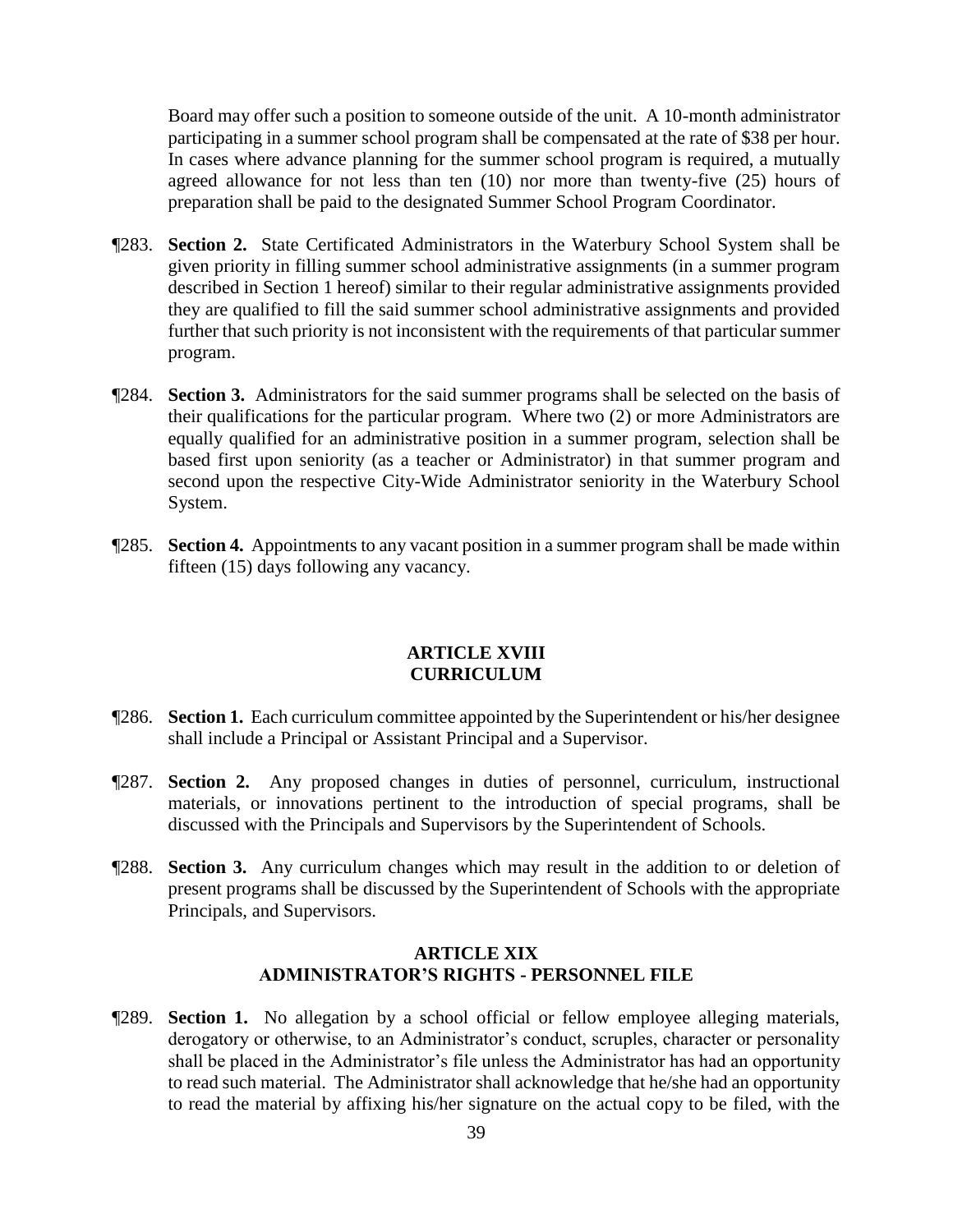understanding that such signature merely signifies that he/she has read the material to be filed and does not necessarily indicate agreement with its content.

¶290. **Section 2.** Any complaint by a parent of a student, or by any other person (other than a school official or fellow employee), directed against an Administrator (which complaint is deemed serious enough by the Administration to become a matter of formal record) shall be promptly called to the Administrator's attention. No such complaint shall become a matter of formal record unless it is in written form, signed by the complainant. Administrators are entitled to know the identity or source of all such formal record complaints and in addition, if the Administrator so requests, he/she may copy such formal record complaint. The Administrator shall acknowledge that he/she has read such complaint by affixing his/her signature on a copy thereof which is made a matter of formal record with the understanding that such signature merely signifies that he/she has read the material to be filed and does not necessarily indicate agreement with its contents. The complained against Administrator shall have the opportunity to add any material he/she wishes (by way of reply or refutation) to the formal record. If the complaint (alleging noncriminal conduct) becomes a matter of formal record and if the Administrator so requests, the Board shall conduct a hearing on same; and, if the Administrator is exonerated, the complaint shall be erased from his/her file. The complained against Administrator shall have every right to S.A.W. representation, if he/she so chooses, and/or counsel of his/her choice.

# **ARTICLE XX PARKING FACILITIES**

¶291. The Board and the Superintendent shall attempt to make suitable reserved parking areas available to Administrators on or near the school property where they are assigned.

#### **ARTICLE XXI S.A.W. PRIVILEGES**

- ¶292. **Section 1.** After the close of school on school days, S.A.W. shall have the right to use designated areas in school buildings for meetings of Administrators, provided that there is no interference with any scheduled school activities. The use of such designated areas shall be arranged with the Principal in advance. All requests for building use shall conform to Board rules and regulations.
- ¶293. **Section 2.** S.A.W. may distribute material dealing with meetings, notices and official matters of S.A.W. to persons covered by this Agreement. Indiscriminate circulating of material or handing out of material will not be allowed.
- ¶294. **Section 3**. The Board and S.A.W. shall comply with any reasonable request by the other party for available information (excluding confidential personal records) possessed by the other party which is relevant to the negotiation by S.A.W. and the Board of a successor agreement.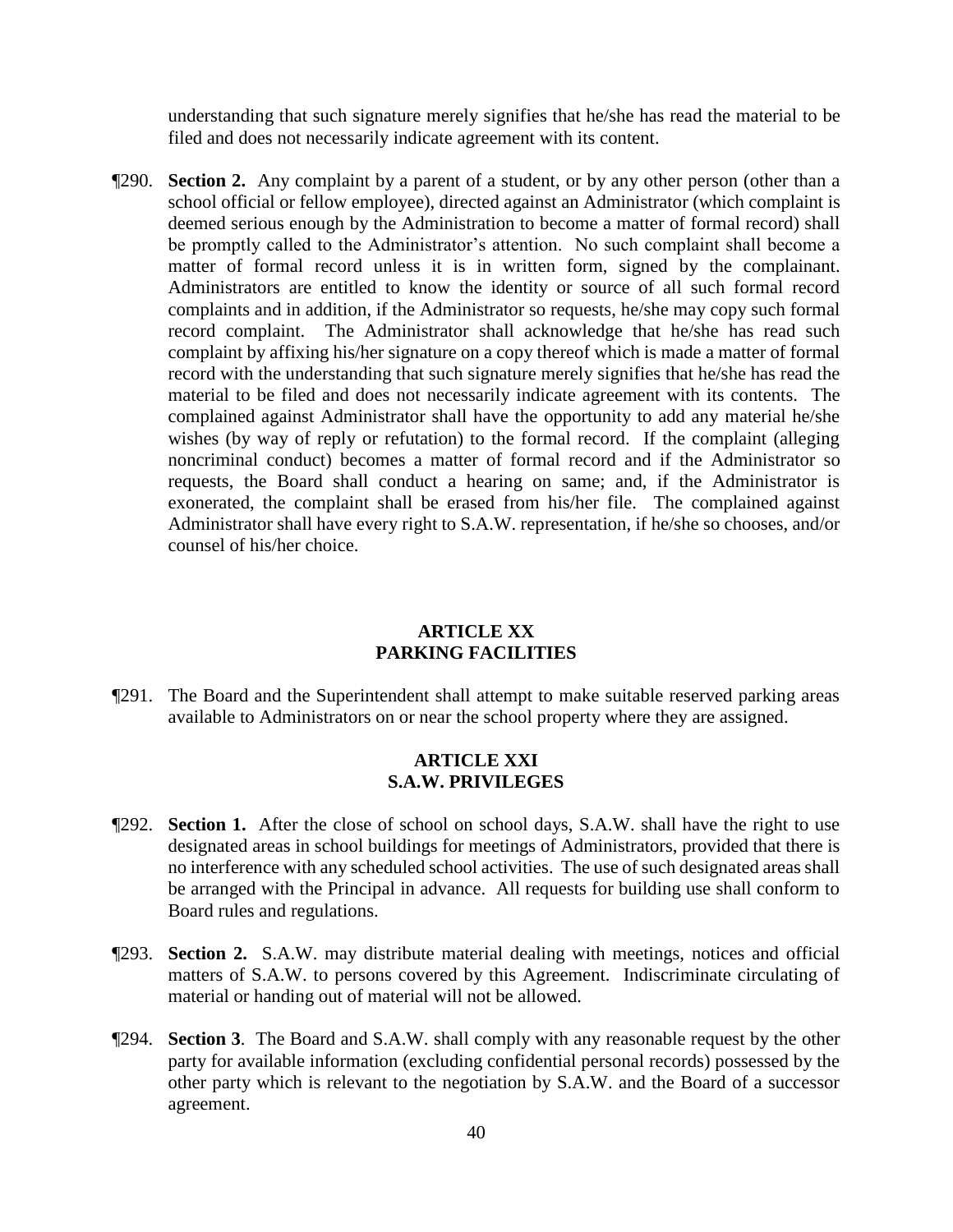- ¶295. **Section 4.** The Board shall also provide S.A.W. with a copy of the official minutes of public Board meetings at the time that the Clerk of the Board distributes these minutes to Board members.
- ¶296. **Section 5.** The practice of allowing a reasonable amount of time off with pay to Executive Committee members of S.A.W. to attend S.A.W. business shall be allowed.
- ¶297. **Section 6.** The President of S.A.W. or his/her designated representative for the Executive Committee shall be permitted to visit the schools and/or departments in connection with S.A.W. business referred to in Section 5 if the President, or said designated representative, asserts that S.A.W. business requires such a visit. Upon the President's (or said representative's) arrival, he/she shall notify the proper Administrator of his/her presence. If a meeting with a Board employee(s) is necessary, it shall be scheduled so as not to disrupt the employee(s) duty assignment.

## **ARTICLE XXII DURATION**

¶298. This Agreement shall be effective upon execution, unless a different effective date is prescribed in this Agreement for any section or article or provision of this Agreement, and shall remain in effect through June 30, 2021.

BOARD OF EDUCATION OF WATERBURY (S.A.W.)

# THE CITY OF WATERBURY THE SCHOOL ADMINISTRATORS

By:  $\qquad \qquad \qquad$  By:

Date: Date:

Elizabeth Brown, President Matthew Calabrese, President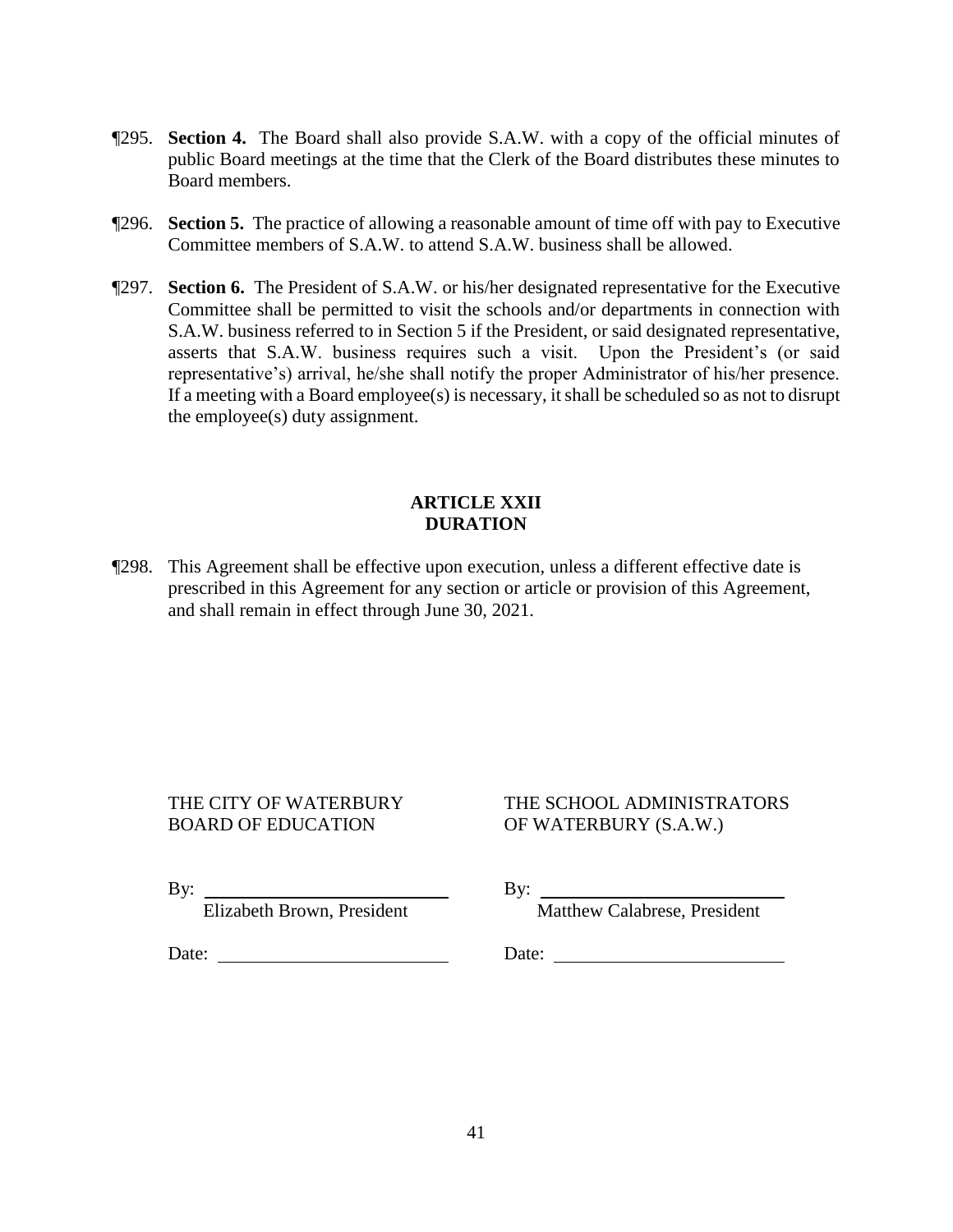#### **APPENDIX A**

| <b>Grade</b>   | <b>Description</b>       | <b>Step 1</b> | Step 2  | Step 3  | Step 4  | Step 5  | Step 6  |
|----------------|--------------------------|---------------|---------|---------|---------|---------|---------|
| A6             | <b>H.S.P.</b>            |               |         |         |         |         |         |
|                |                          | 111,946       | 115,529 | 119,226 | 123,841 | 127,299 | 137,005 |
| A <sub>5</sub> | <b>M.S.B.P.</b>          |               |         |         |         |         |         |
|                |                          | 110,870       | 114,418 | 118,080 | 122,649 | 126,075 | 135,689 |
| A <sub>4</sub> | <b>H.S.V.P./M.S.V.P.</b> |               |         |         |         |         |         |
|                |                          | 105,446       | 108,820 | 112,302 | 116,741 | 120,169 | 129,943 |
| <b>PK8</b>     | <b>Pre K-8 Principal</b> |               |         |         |         |         |         |
|                |                          | 104,268       | 107,606 | 111,050 | 115,559 | 118,982 | 128,802 |
| A3             | <b>K-5 Principal</b>     |               |         |         |         |         |         |
|                |                          | 100,740       | 103,964 | 107,291 | 112,009 | 115,419 | 125,385 |
| A2             | <b>Supervisor 12</b>     |               |         |         |         |         |         |
|                |                          | 100,126       | 103,329 | 106,637 | 111,203 | 114,630 | 124,565 |
| <b>SVP</b>     | <b>SVP Sp Ed</b>         |               |         |         |         |         |         |
|                |                          | 98,654        | 101,866 | 105,070 | 109,300 | 112,726 | 123,095 |
| A1             | <b>Supv. 10/S.V.P.</b>   |               |         |         |         |         |         |
|                |                          | 94,237        | 97,253  | 100,365 | 103,596 | 107,016 | 114,738 |
| <b>DIR</b>     | <b>Director</b>          |               |         |         |         |         |         |
|                |                          | 142,376       | 145,437 | 148,499 | 151,561 | 154,621 | 163,962 |

¶299. Appendix A-1 Salary Schedule for the 2017-2018School Year

The following Revised Salary Schedule for the 2017-18 school year shall replace the salary schedule in place for the 2017-18 school year for the sole purpose of calculating the salary schedule for the 2018-19 school year. All administrators on Step 6 on June 30, 2018, shall move to Step 7 on the 2018-19 salary schedule on July 1, 2018, which represents a change in step number only.

| <b>Grade</b>   | <b>Description</b>       | Step 2  | Step 3  | Step 4  | Step 5  | Step 6  | <b>Step 7</b> |
|----------------|--------------------------|---------|---------|---------|---------|---------|---------------|
| A6             | <b>H.S.P.</b>            |         |         |         |         |         |               |
|                |                          | 115,529 | 119,226 | 123,841 | 127,299 | 132,152 | 137,005       |
| A <sub>5</sub> | <b>M.S.B.P.</b>          |         |         |         |         |         |               |
|                |                          | 114,418 | 118,080 | 122,649 | 126,075 | 130,882 | 135,689       |
| A <sub>4</sub> | <b>H.S.V.P./M.S.V.P.</b> |         |         |         |         |         |               |
|                |                          | 108,820 | 112,302 | 116,741 | 120,169 | 125,056 | 129,943       |
| <b>PK8</b>     | <b>Pre K-8 Principal</b> |         |         |         |         |         |               |
|                |                          | 107,606 | 111,050 | 115,559 | 118,982 | 123,892 | 128,802       |
| A3             | <b>K-5 Principal</b>     |         |         |         |         |         |               |
|                |                          | 103,964 | 107,291 | 112,009 | 115,419 | 120,402 | 125,385       |
| A2             | <b>Supervisor 12</b>     |         |         |         |         |         |               |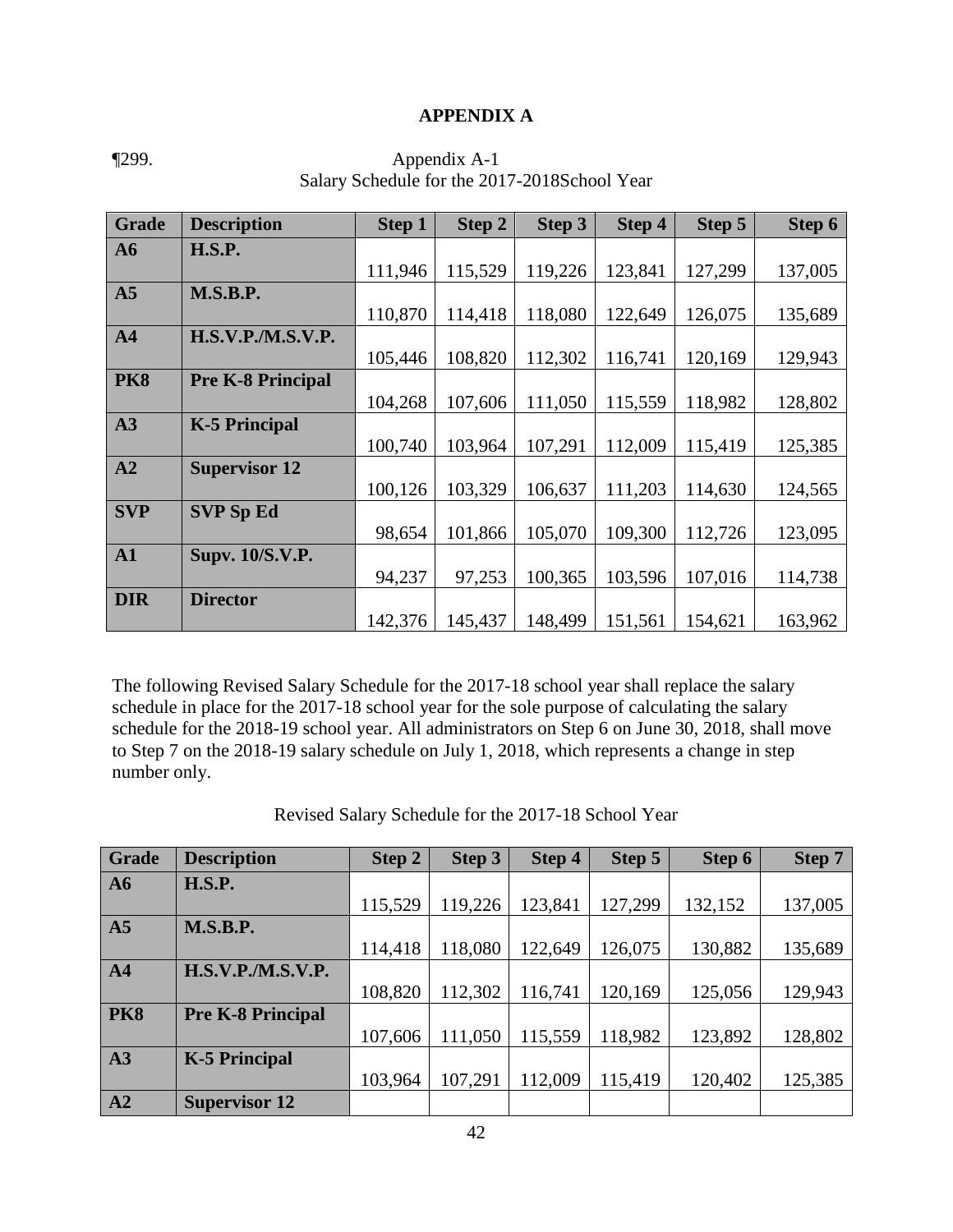|            |                        | 103,329 | 106,637 | 111,203 | 114,630 | 119,597 | 124,565 |
|------------|------------------------|---------|---------|---------|---------|---------|---------|
| <b>SVP</b> | <b>SVP Sp Ed</b>       |         |         |         |         |         |         |
|            |                        | 101,866 | 105,070 | 109,300 | 112,726 | 117,910 | 123,095 |
| A1         | <b>Supv. 10/S.V.P.</b> |         |         |         |         |         |         |
|            |                        | 97,253  | 100,365 | 103,596 | 107,016 | 110,887 | 114,738 |
| <b>DIR</b> | <b>Director</b>        |         |         |         |         |         |         |
|            |                        | 145,437 | 148,499 | 151,561 | 154,621 | 159,291 | 163,962 |

To establish the salary schedule for the 2018-2019 school year, increase each step for each grade (position) of the 2017-2018 Revised Salary Schedule by 1.00%.

| <b>Grade</b>    | <b>Description</b>       | Step 2  | Step 3  | Step 4  | Step 5  | Step 6  | Step 7  |
|-----------------|--------------------------|---------|---------|---------|---------|---------|---------|
| $\overline{A6}$ | <b>H.S.P.</b>            |         |         |         |         |         |         |
|                 |                          | 116,684 | 120,418 | 125,079 | 128,572 | 133,474 | 138,375 |
| A <sub>5</sub>  | <b>M.S.B.P.</b>          |         |         |         |         |         |         |
|                 |                          | 115,562 | 119,261 | 123,875 | 127,336 | 132,191 | 137,046 |
| AA              | <b>H.S.V.P./M.S.V.P.</b> |         |         |         |         |         |         |
|                 |                          | 109,908 | 113,425 | 117,908 | 121,371 | 126,307 | 131,242 |
| <b>PK8</b>      | <b>Pre K-8 Principal</b> |         |         |         |         |         |         |
|                 |                          | 108,682 | 112,161 | 116,715 | 120,172 | 125,131 | 130,090 |
| A3              | <b>K-5 Principal</b>     |         |         |         |         |         |         |
|                 |                          | 105,004 | 108,364 | 113,129 | 116,573 | 121,606 | 126,639 |
| A2              | <b>Supervisor 12</b>     |         |         |         |         |         |         |
|                 |                          | 104,362 | 107,703 | 112,315 | 115,776 | 120,793 | 125,811 |
| <b>SVP</b>      | <b>SVP Sp Ed</b>         |         |         |         |         |         |         |
|                 |                          | 102,885 | 106,121 | 110,393 | 113,853 | 119,089 | 124,326 |
| ${\bf A1}$      | Supv. 10/S.V.P.          |         |         |         |         |         |         |
|                 |                          | 98,226  | 101,369 | 104,632 | 108,086 | 111,996 | 115,885 |
| <b>DIR</b>      | <b>Director</b>          |         |         |         |         |         |         |
|                 |                          | 146,897 | 149,984 | 153,077 | 156,167 | 160,884 | 165,602 |

Salary Schedule for the 2018-19 School Year

¶300. No Administrators shall advance a step from the Revised salary schedule for the 2017-18 school year.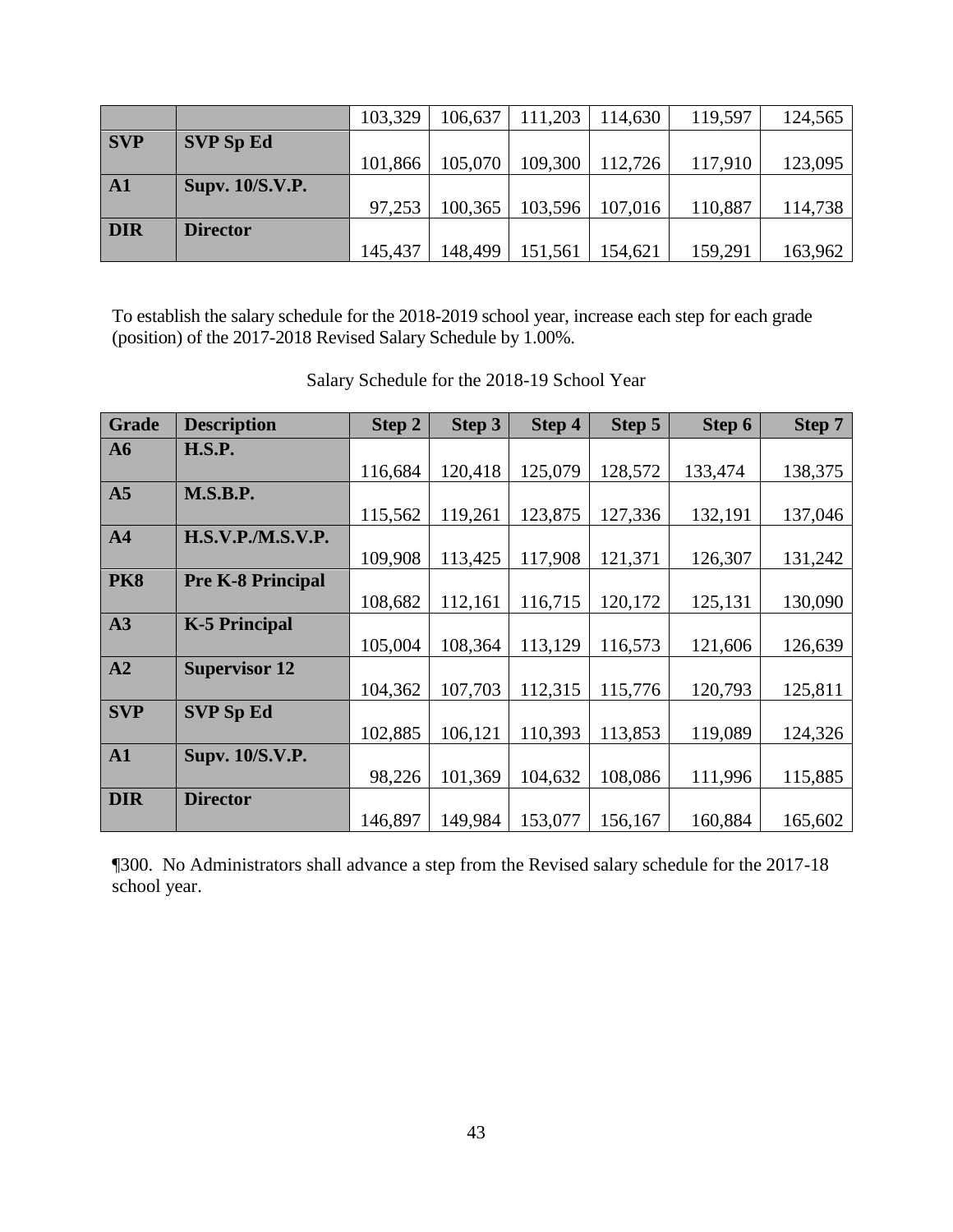#### ¶301. Appendix A-2

| Grade         | <b>Description</b>       | Step 2  | Step 3  | Step 4  | Step 5  | Step 6  | Step 7  |
|---------------|--------------------------|---------|---------|---------|---------|---------|---------|
| A6            | <b>H.S.P.</b>            |         |         |         |         |         |         |
|               |                          | 116,684 | 120,418 | 125,079 | 128,572 | 133,474 | 138,375 |
| A5            | <b>M.S.B.P.</b>          |         |         |         |         |         |         |
|               |                          | 115,562 | 119,261 | 123,875 | 127,336 | 132,191 | 137,046 |
| AA            | <b>H.S.V.P./M.S.V.P.</b> |         |         |         |         |         |         |
|               |                          | 109,908 | 113,425 | 117,908 | 121,371 | 126,307 | 131,242 |
| <b>PK8</b>    | <b>Pre K-8 Principal</b> |         |         |         |         |         |         |
|               |                          | 108,682 | 112,161 | 116,715 | 120,172 | 125,131 | 130,090 |
| A3            | <b>K-5 Principal</b>     |         |         |         |         |         |         |
|               |                          | 105,004 | 108,364 | 113,129 | 116,573 | 121,606 | 126,639 |
| A2            | <b>Supervisor 12</b>     |         |         |         |         |         |         |
|               |                          | 104,362 | 107,703 | 112,315 | 115,776 | 120,793 | 125,811 |
| <b>SVP</b>    | <b>SVP Sp Ed</b>         |         |         |         |         |         |         |
|               |                          | 102,885 | 106,121 | 110,393 | 113,853 | 119,089 | 124,326 |
| $\mathbf{A1}$ | <b>Supv. 10/S.V.P.</b>   |         |         |         |         |         |         |
|               |                          | 98,226  | 101,369 | 104,632 | 108,086 | 111,996 | 115,885 |
| <b>DIR</b>    | <b>Director</b>          |         |         |         |         |         |         |
|               |                          | 146,897 | 149,984 | 153,077 | 156,167 | 160,884 | 165,602 |

#### Salary Schedule for the 2019-2020 School Year

For the 2019-20 school year, there shall be no general wage increase over the salary schedule for the 2018-19 school year.

¶301A. Members of the administrators' unit not on maximum step in the 2017-2018 school year's Revised Salary Schedule shall advance one step.

¶301B. Each member of the administrators' unit on maximum step in the 2017-2018 school year's Revised Salary Schedule shall have his/her base salary increased by \$1,000.00 for the 2018-2019 contract year from which total base salary for the 2018-2019 contract year each such administrator shall pay, through a reduction in his/her total base salary (elective deferral), an amount equal to \$1,000.00 of his/her 2018-2019 total base salary to an annuity.